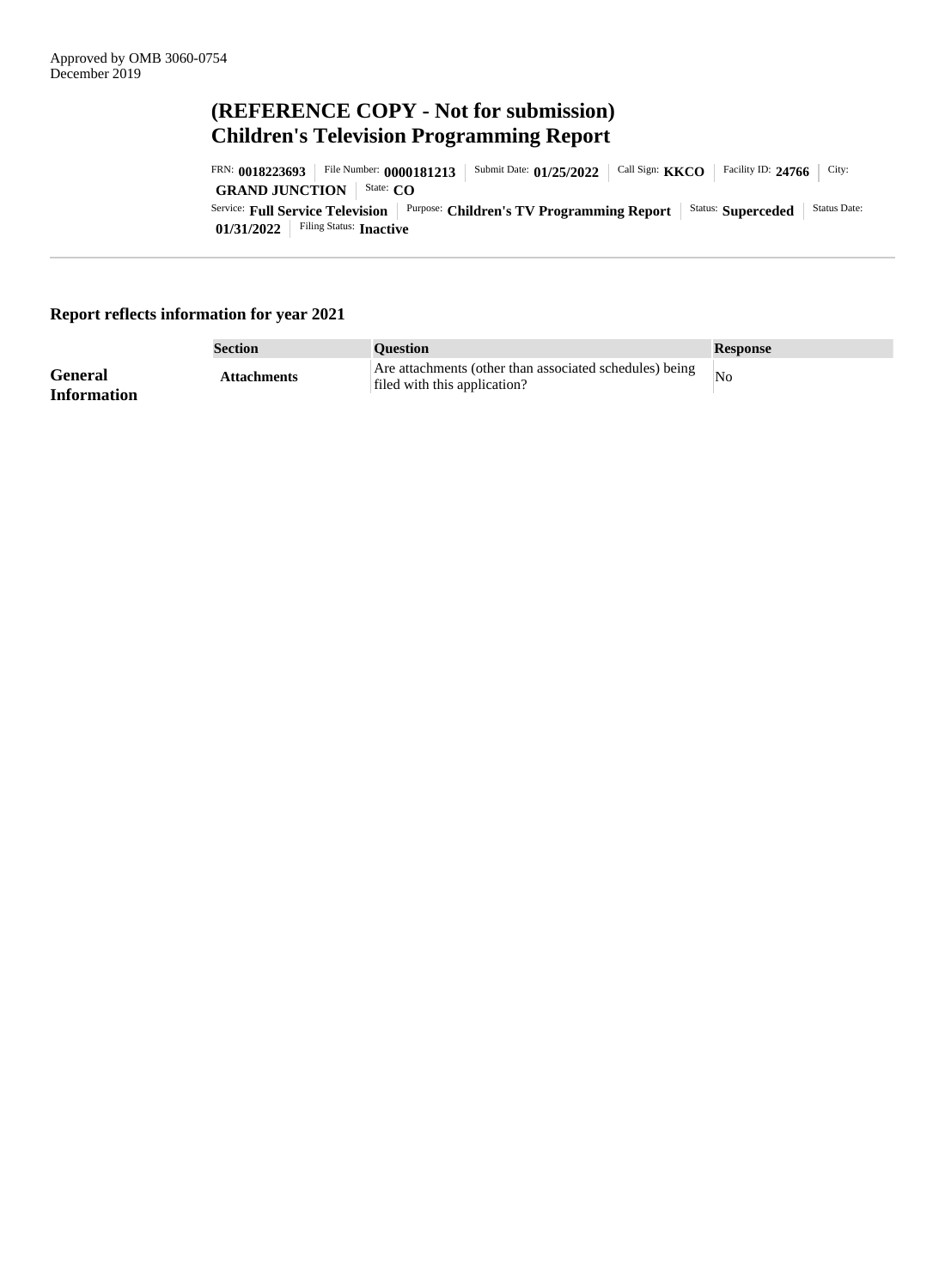**Applicant Name, Type, and Contact Information**

## **Applicant Information**

| <b>Applicant</b>                               | <b>Address</b>             | <b>Phone</b>           | Email                         | <b>Applicant</b><br><b>Type</b> |
|------------------------------------------------|----------------------------|------------------------|-------------------------------|---------------------------------|
|                                                | 4370 Peachtree Road,<br>NE |                        |                               |                                 |
| <b>GRAY TELEVISION LICENSEE,</b><br><b>LLC</b> | Suite 400                  | $+1(404)$ 504-<br>9828 | allfcclms@gray. Company<br>tv |                                 |
| Doing Business As: KKCO                        | Atlanta, GA 30319          |                        |                               |                                 |
|                                                | <b>United States</b>       |                        |                               |                                 |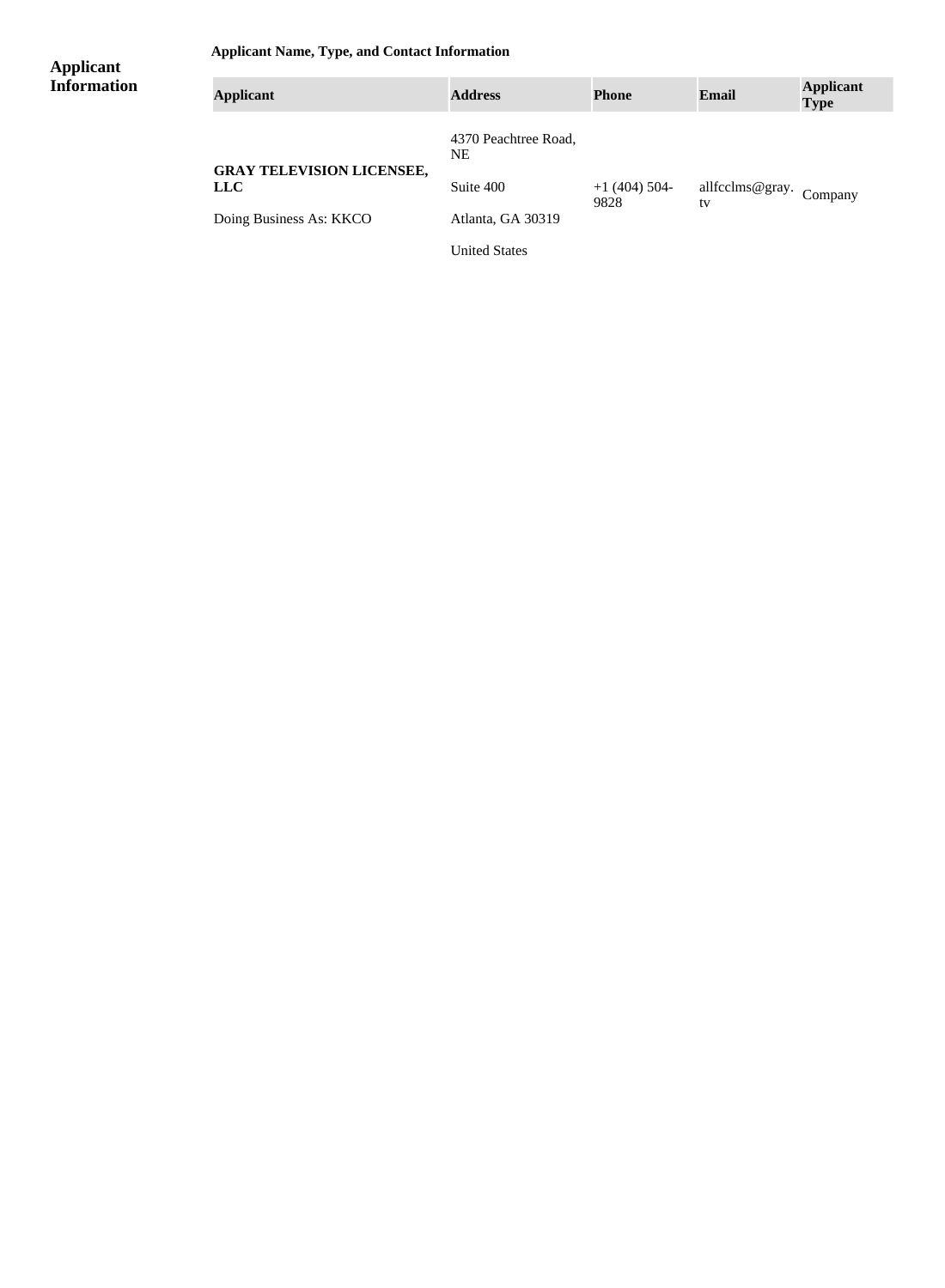|                                                 | <b>Contact Name</b>                                       | <b>Address</b>                                                               | <b>Phone</b>            | Email                  | <b>Contact Type</b>         |
|-------------------------------------------------|-----------------------------------------------------------|------------------------------------------------------------------------------|-------------------------|------------------------|-----------------------------|
| <b>Contact</b><br><b>Representatives</b><br>(2) | <b>DAVID BURKE</b><br><b>Gray Television</b><br>Inc       | 201 Monroe Street<br>Montgomery, AL 36104<br><b>United States</b>            | $+1$ (334) 206-<br>1475 | David.burke@gray.tv    | Technical<br>Representative |
|                                                 | <b>JOAN</b><br><b>STEWART</b><br><b>WILEY REIN</b><br>LLP | 1776 K STREET N.W.<br><b>WASHINGTON, DC</b><br>22206<br><b>United States</b> | $+1(202)$ 719-<br>7438  | JSTEWART@WILEY.<br>LAW | Legal Representative        |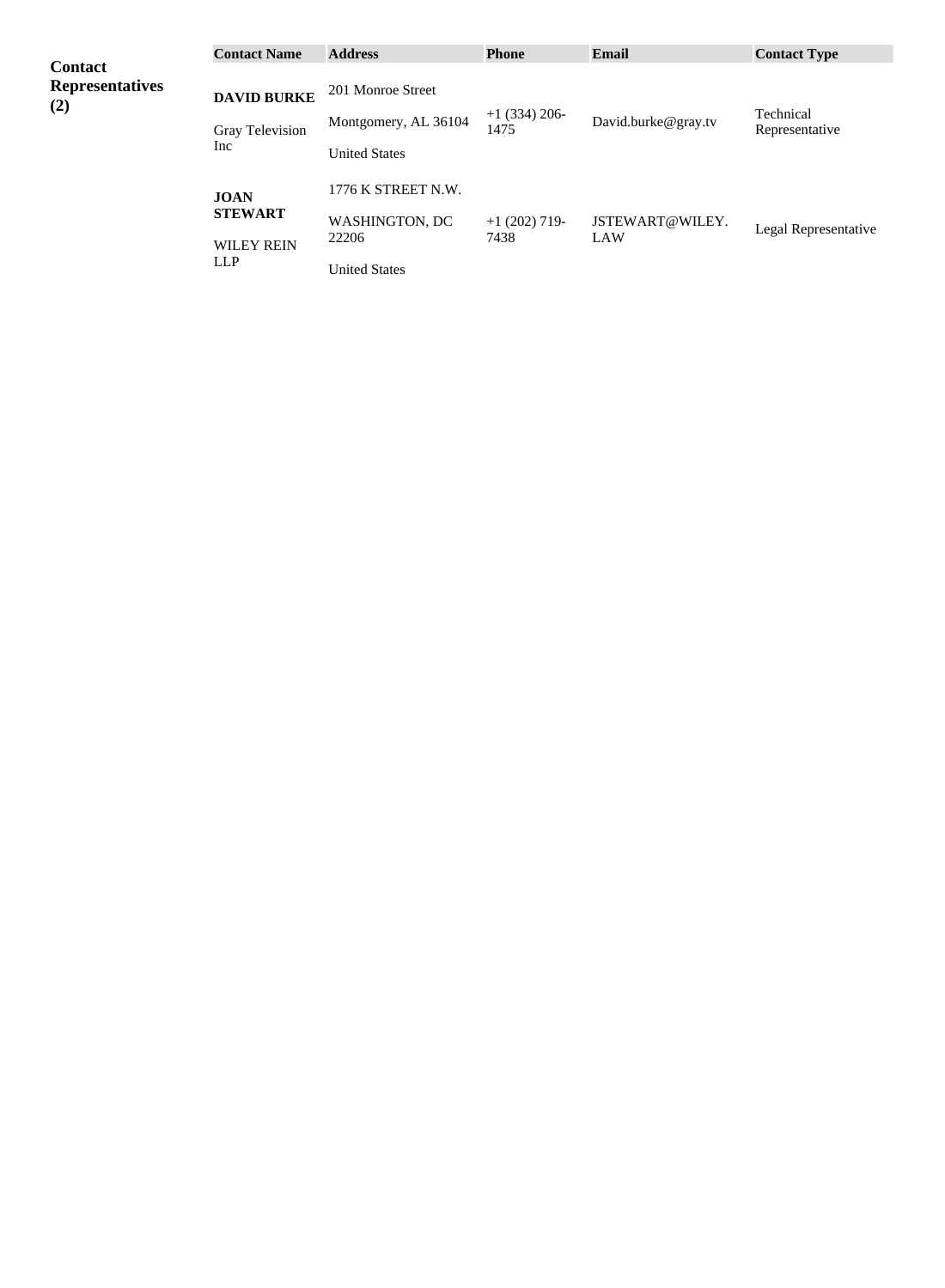|                                                                                                                                                                                                    | <b>Section</b>                                                                                                                                                                                                                                                    | <b>Question</b>       |                                                                                                                                                                                                                                                                                                                                                                                                   | <b>Response</b>                |  |
|----------------------------------------------------------------------------------------------------------------------------------------------------------------------------------------------------|-------------------------------------------------------------------------------------------------------------------------------------------------------------------------------------------------------------------------------------------------------------------|-----------------------|---------------------------------------------------------------------------------------------------------------------------------------------------------------------------------------------------------------------------------------------------------------------------------------------------------------------------------------------------------------------------------------------------|--------------------------------|--|
| <b>Children's</b><br><b>Television</b>                                                                                                                                                             | <b>Station Type</b>                                                                                                                                                                                                                                               | <b>Station Type</b>   |                                                                                                                                                                                                                                                                                                                                                                                                   | <b>Network Affiliation</b>     |  |
| <b>Information</b>                                                                                                                                                                                 |                                                                                                                                                                                                                                                                   | Affiliated network    |                                                                                                                                                                                                                                                                                                                                                                                                   | <b>NBC</b>                     |  |
|                                                                                                                                                                                                    |                                                                                                                                                                                                                                                                   | Nielsen DMA           |                                                                                                                                                                                                                                                                                                                                                                                                   | <b>Grand Junction-Montrose</b> |  |
|                                                                                                                                                                                                    |                                                                                                                                                                                                                                                                   | Web Home Page Address |                                                                                                                                                                                                                                                                                                                                                                                                   | www.kkco11news.com             |  |
|                                                                                                                                                                                                    | <b>Question</b>                                                                                                                                                                                                                                                   |                       | <b>Response</b>                                                                                                                                                                                                                                                                                                                                                                                   |                                |  |
| <b>Digital Core</b><br><b>Programming</b>                                                                                                                                                          | Indicate which of the Core Programming<br>safe harbor processing guidelines the station<br>elected to utilize during the covered<br>reporting period to demonstrate compliance<br>with the Children's Television Act of 1990<br>(See 47 CFR Section $73.671(d)$ ) |                       | Category A, Option 2: 156 hours annually of Core Programming,<br>including at least 26 hours per quarter of regularly scheduled weekly<br>programming. The remaining 52 hours of Core Programming may<br>include programs of at least 30 minutes in length that are not regularly<br>scheduled on a weekly basis, such as educational specials and<br>regularly scheduled non-weekly programming. |                                |  |
|                                                                                                                                                                                                    | State the total number of hours of regularly<br>scheduled weekly Core Programming<br>broadcast per quarter by the station on its<br>main program stream                                                                                                           |                       | Q1: 39.0                                                                                                                                                                                                                                                                                                                                                                                          |                                |  |
|                                                                                                                                                                                                    |                                                                                                                                                                                                                                                                   |                       | Q2:39.0                                                                                                                                                                                                                                                                                                                                                                                           |                                |  |
|                                                                                                                                                                                                    |                                                                                                                                                                                                                                                                   |                       | Q3:13.0                                                                                                                                                                                                                                                                                                                                                                                           |                                |  |
|                                                                                                                                                                                                    |                                                                                                                                                                                                                                                                   |                       | [ <b>Q4</b> : 39.0]                                                                                                                                                                                                                                                                                                                                                                               |                                |  |
| State the total number of hours of Core<br>Programming that is not regularly scheduled<br>weekly programming broadcast by the<br>station on its main program stream during<br>the reporting period |                                                                                                                                                                                                                                                                   |                       | 26.0                                                                                                                                                                                                                                                                                                                                                                                              |                                |  |
|                                                                                                                                                                                                    |                                                                                                                                                                                                                                                                   |                       | Q1:78.0                                                                                                                                                                                                                                                                                                                                                                                           |                                |  |
|                                                                                                                                                                                                    | State the total number of hours of regularly<br>scheduled weekly Core Programming<br>broadcast per quarter by the station on a<br>multicast stream                                                                                                                |                       | Q2:75.0                                                                                                                                                                                                                                                                                                                                                                                           |                                |  |
|                                                                                                                                                                                                    |                                                                                                                                                                                                                                                                   |                       | Q3:66.0                                                                                                                                                                                                                                                                                                                                                                                           |                                |  |
|                                                                                                                                                                                                    |                                                                                                                                                                                                                                                                   |                       | <b>Q4:</b> 75.5                                                                                                                                                                                                                                                                                                                                                                                   |                                |  |
| Does the Licensee provide information<br>identifying each Core Program aired on its<br>station to publishers of program guides as<br>required by 47 CFR Section 73.673?                            |                                                                                                                                                                                                                                                                   | Yes                   |                                                                                                                                                                                                                                                                                                                                                                                                   |                                |  |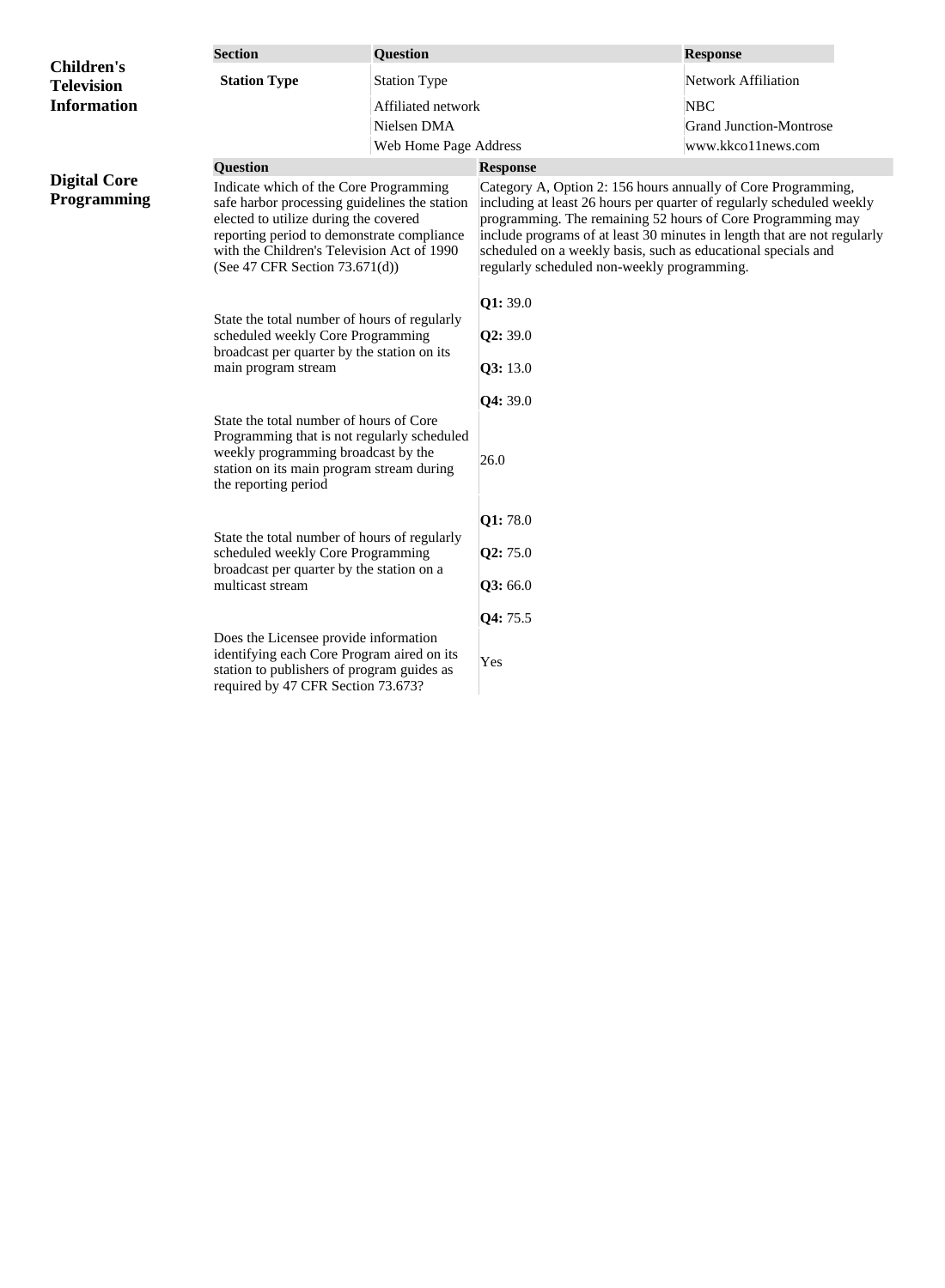|                                     | Digital Core Program (1 of 16)                                                                                                                                      | <b>Response</b>                                                                                                                             |
|-------------------------------------|---------------------------------------------------------------------------------------------------------------------------------------------------------------------|---------------------------------------------------------------------------------------------------------------------------------------------|
| <b>Digital Core</b><br>Programs(16) | Title of Program                                                                                                                                                    | <b>EARTH ODYSSEY</b><br><b>WITH DYLAN</b><br><b>DREYER</b>                                                                                  |
|                                     | Did each broadcast of the program, including any rescheduled preemptions, occur<br>between 6:00 AM and 10:00 PM?                                                    | Yes                                                                                                                                         |
|                                     | Does the program have serving the educational and informational needs of children ages<br>16 and under as a significant purpose?                                    | Yes                                                                                                                                         |
|                                     | Type of Core Programming                                                                                                                                            | Regularly scheduled<br>weekly program                                                                                                       |
|                                     | <b>Total Times Aired</b>                                                                                                                                            | 26                                                                                                                                          |
|                                     | State the number of hours the program was aired on the station's main program stream and<br>/or a multicast stream                                                  | <b>Main Program Stream</b><br>Q1:6.5,<br>Q2:6.5,<br>Q3:6.5,<br>Q4:6.5<br><b>Multicast Stream</b><br>Q1:0.0,<br>Q2:0.0,<br>Q3:0.0,<br>Q4:0.0 |
|                                     | Were any regular scheduled weekly programs preempted                                                                                                                | Yes                                                                                                                                         |
|                                     | Number of Preemptions                                                                                                                                               | 6                                                                                                                                           |
|                                     | Number of Preemptions Rescheduled                                                                                                                                   | 5                                                                                                                                           |
|                                     | Number of Preemptions for Breaking News or Non-Regularly Scheduled Locally<br>Produced Live Programming                                                             | $\overline{c}$                                                                                                                              |
|                                     | Length of Program                                                                                                                                                   | 30 minutes                                                                                                                                  |
|                                     | Age Range of Target Child Audience                                                                                                                                  | $13 - 16$                                                                                                                                   |
|                                     | For each broadcast of the program on a commercial or Class A station, did the Licensee<br>identify the program by displaying throughout the program the E/I symbol? | Yes                                                                                                                                         |

| <b>Questions</b>                                                                                                 | <b>Response</b>                                                                                |
|------------------------------------------------------------------------------------------------------------------|------------------------------------------------------------------------------------------------|
| Date Preempted                                                                                                   | 06/12/2021                                                                                     |
| Preempted Program Originally Scheduled Air Time                                                                  | 08:00 AM                                                                                       |
| <b>Preemption Reason</b>                                                                                         | Other (e.g., syndicated or network public affairs,<br>sports, general audience specials, etc.) |
| <b>Please Specify</b>                                                                                            | <b>FRENCH OPEN TENNIS</b>                                                                      |
| Was the preempted program rescheduled on the same program<br>stream on which it was originally scheduled to air? | Y                                                                                              |
| List date preempted program was aired (must be seven days<br>before or seven days after the preemption)          | 06/12/2021                                                                                     |
| Did the station provide the required on-air notification of the<br>schedule change?                              | Y                                                                                              |
| <b>Digital Preemption Programs #2</b>                                                                            |                                                                                                |
| <b>Questions</b>                                                                                                 | <b>Response</b>                                                                                |
| Date Preempted                                                                                                   | 07/17/2021                                                                                     |
| Preempted Program Originally Scheduled Air Time                                                                  | 08:00 AM                                                                                       |
| <b>Preemption Reason</b>                                                                                         | Other (e.g., syndicated or network public affairs,<br>sports, general audience specials, etc.) |
| <b>Please Specify</b>                                                                                            | OPEN CHAMPIONSHIP GOLF                                                                         |
| Was the preempted program rescheduled on the same program<br>stream on which it was originally scheduled to air? | Y                                                                                              |
| List date preempted program was aired (must be seven days<br>before or seven days after the preemption)          | 07/11/2021                                                                                     |
| Did the station provide the required on-air notification of the<br>schedule change?                              | Y                                                                                              |
| <b>Digital Preemption Programs #3</b>                                                                            |                                                                                                |
| <b>Questions</b>                                                                                                 | <b>Response</b>                                                                                |
| Date Preempted                                                                                                   | 08/07/2021                                                                                     |
| Preempted Program Originally Scheduled Air Time                                                                  | 08:00 AM                                                                                       |
| <b>Preemption Reason</b>                                                                                         | Other (e.g., syndicated or network public affairs,<br>sports, general audience specials, etc.) |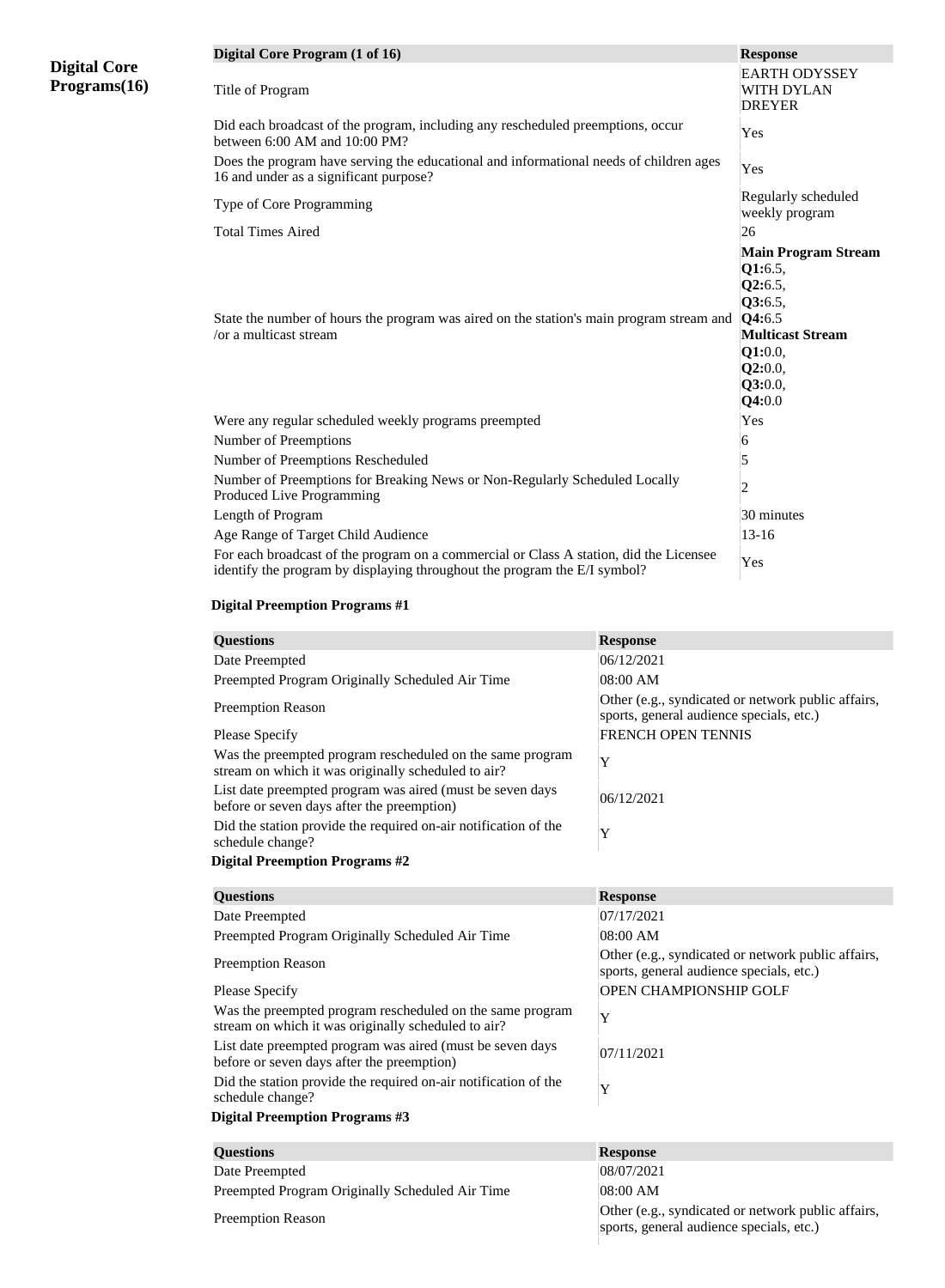| <b>Please Specify</b>                                                                                                                                                  |                      |                                                                                                                                                                      | Olympic Summer Games                               |
|------------------------------------------------------------------------------------------------------------------------------------------------------------------------|----------------------|----------------------------------------------------------------------------------------------------------------------------------------------------------------------|----------------------------------------------------|
| Was the preempted program rescheduled on the same program                                                                                                              |                      |                                                                                                                                                                      | Y                                                  |
| stream on which it was originally scheduled to air?                                                                                                                    |                      |                                                                                                                                                                      |                                                    |
| List date preempted program was aired (must be seven days<br>before or seven days after the preemption)                                                                |                      |                                                                                                                                                                      | 08/08/2021                                         |
| Did the station provide the required on-air notification of the<br>schedule change?                                                                                    |                      |                                                                                                                                                                      | Y                                                  |
| <b>Digital Preemption Programs #4</b>                                                                                                                                  |                      |                                                                                                                                                                      |                                                    |
| <b>Questions</b>                                                                                                                                                       | <b>Response</b>      |                                                                                                                                                                      |                                                    |
| Date Preempted                                                                                                                                                         | 09/11/2021           |                                                                                                                                                                      |                                                    |
| Preempted Program Originally Scheduled Air Time 08:00 AM                                                                                                               |                      |                                                                                                                                                                      |                                                    |
| <b>Preemption Reason</b>                                                                                                                                               | <b>Breaking News</b> |                                                                                                                                                                      |                                                    |
| <b>Digital Preemption Programs #5</b>                                                                                                                                  |                      |                                                                                                                                                                      |                                                    |
| <b>Questions</b>                                                                                                                                                       |                      |                                                                                                                                                                      | <b>Response</b>                                    |
| Date Preempted                                                                                                                                                         |                      |                                                                                                                                                                      | 09/25/2021                                         |
| Preempted Program Originally Scheduled Air Time                                                                                                                        |                      |                                                                                                                                                                      | 08:00 AM                                           |
|                                                                                                                                                                        |                      |                                                                                                                                                                      | Other (e.g., syndicated or network public affairs, |
| <b>Preemption Reason</b>                                                                                                                                               |                      |                                                                                                                                                                      | sports, general audience specials, etc.)           |
| Please Specify                                                                                                                                                         |                      |                                                                                                                                                                      | Golf Ryder Cup                                     |
| Was the preempted program rescheduled on the same program<br>stream on which it was originally scheduled to air?                                                       |                      |                                                                                                                                                                      | Y                                                  |
| List date preempted program was aired (must be seven days<br>before or seven days after the preemption)                                                                |                      |                                                                                                                                                                      | 09/19/2021                                         |
| Did the station provide the required on-air notification of the<br>schedule change?                                                                                    |                      |                                                                                                                                                                      | Y                                                  |
| <b>Digital Preemption Programs #6</b>                                                                                                                                  |                      |                                                                                                                                                                      |                                                    |
| <b>Questions</b>                                                                                                                                                       | <b>Response</b>      |                                                                                                                                                                      |                                                    |
| Date Preempted                                                                                                                                                         | 04/17/2021           |                                                                                                                                                                      |                                                    |
| Preempted Program Originally Scheduled Air Time 08:00 AM                                                                                                               |                      |                                                                                                                                                                      |                                                    |
| <b>Preemption Reason</b>                                                                                                                                               | <b>Breaking News</b> |                                                                                                                                                                      |                                                    |
| Digital Core Program (2 of 16)                                                                                                                                         |                      | <b>Response</b>                                                                                                                                                      |                                                    |
| Title of Program                                                                                                                                                       |                      |                                                                                                                                                                      | <b>ROOTS LESS TRAVELED</b>                         |
| Did each broadcast of the program, including any<br>rescheduled preemptions, occur between 6:00 AM and 10:<br>00 PM?                                                   |                      | Yes                                                                                                                                                                  |                                                    |
| Does the program have serving the educational and<br>informational needs of children ages 16 and under as a<br>significant purpose?                                    |                      | Yes                                                                                                                                                                  |                                                    |
| Type of Core Programming                                                                                                                                               |                      | Program that is not regularly scheduled on a weekly<br>basis, such as regularly scheduled non-weekly program<br>or educational special at least 30 minutes in length |                                                    |
| <b>Total Times Aired</b>                                                                                                                                               |                      | 13                                                                                                                                                                   |                                                    |
|                                                                                                                                                                        |                      |                                                                                                                                                                      | <b>Main Program Stream</b>                         |
|                                                                                                                                                                        |                      | Q1:6.5,                                                                                                                                                              |                                                    |
|                                                                                                                                                                        |                      | Q2:0.0,                                                                                                                                                              |                                                    |
|                                                                                                                                                                        |                      | Q3:0.0,<br>Q4:6.5                                                                                                                                                    |                                                    |
| State the number of hours the program was aired on the<br>station's main program stream and/or a multicast stream                                                      |                      |                                                                                                                                                                      | <b>Multicast Stream</b>                            |
|                                                                                                                                                                        |                      | Q1:0.0,                                                                                                                                                              |                                                    |
|                                                                                                                                                                        |                      | Q2:0.0,                                                                                                                                                              |                                                    |
|                                                                                                                                                                        |                      | Q3:0.0,                                                                                                                                                              |                                                    |
|                                                                                                                                                                        |                      | Q4:0.0                                                                                                                                                               |                                                    |
| Length of Program                                                                                                                                                      |                      | 30 minutes                                                                                                                                                           |                                                    |
| Age Range of Target Child Audience                                                                                                                                     |                      | $13 - 16$                                                                                                                                                            |                                                    |
| For each broadcast of the program on a commercial or<br>Class A station, did the Licensee identify the program by<br>displaying throughout the program the E/I symbol? |                      | Yes                                                                                                                                                                  |                                                    |
| <b>Digital Core Program (3 of 16)</b>                                                                                                                                  |                      | <b>Response</b>                                                                                                                                                      |                                                    |
| Title of Program                                                                                                                                                       |                      |                                                                                                                                                                      | EARTH ODYSSEY WITH DYLAN DREYER #2                 |
| Did each broadcast of the program, including any<br>rescheduled preemptions, occur between 6:00 AM and 10:<br>00 PM?                                                   |                      | Yes                                                                                                                                                                  |                                                    |
|                                                                                                                                                                        |                      |                                                                                                                                                                      |                                                    |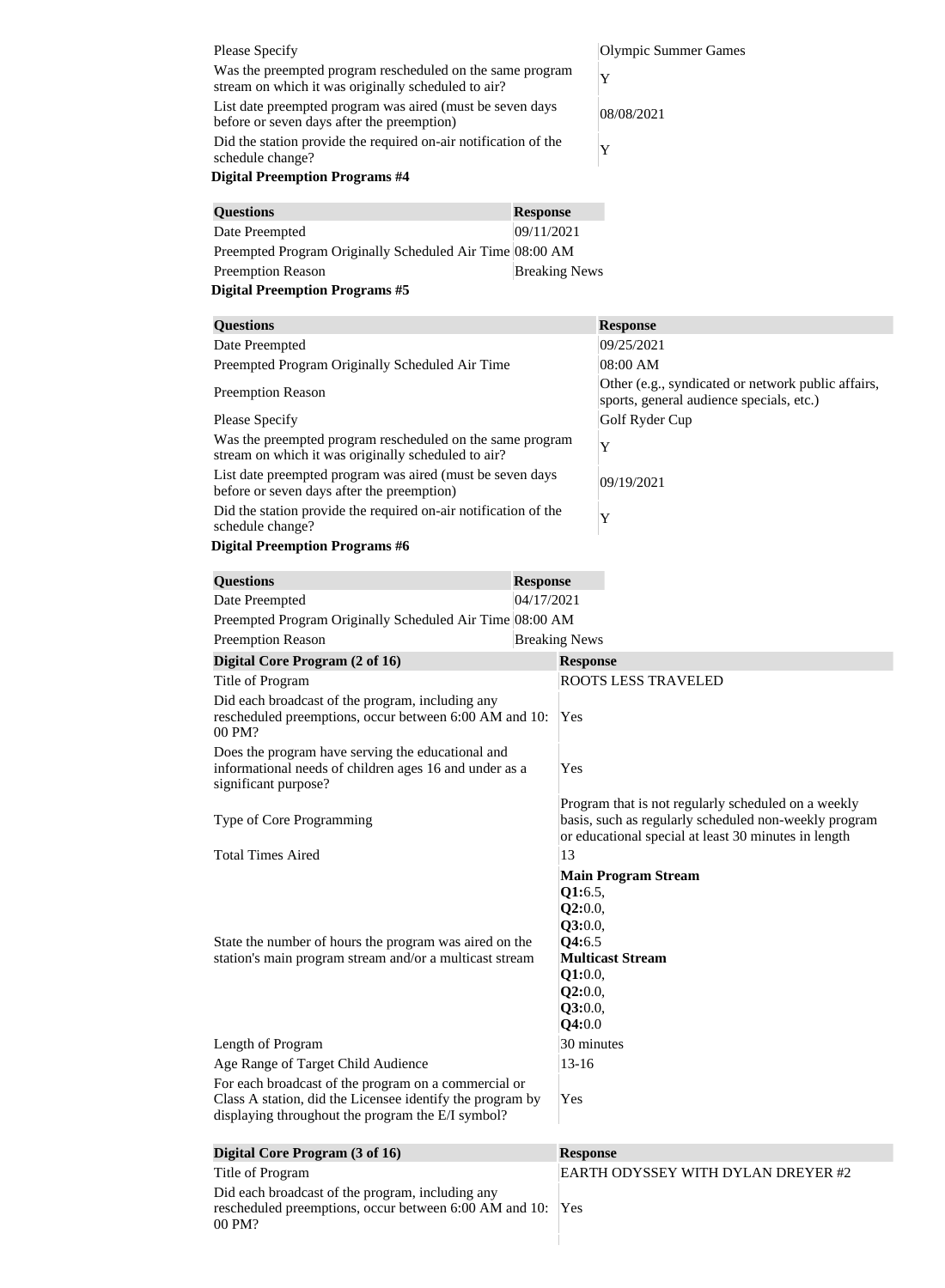Does the program have serving the educational and informational needs of children ages 16 and under as a significant purpose?

Yes

|                                                           | Program that is not regularly scheduled on a weekly   |
|-----------------------------------------------------------|-------------------------------------------------------|
| <b>Type of Core Programming</b>                           | basis, such as regularly scheduled non-weekly program |
|                                                           | or educational special at least 30 minutes in length  |
| <b>Total Times Aired</b>                                  | 13                                                    |
|                                                           | <b>Main Program Stream</b>                            |
|                                                           | Q1:0.0,                                               |
|                                                           | Q2:6.5,                                               |
|                                                           | <b>Q3:</b> 6.5,                                       |
| State the number of hours the program was aired on the    | <b>Q4:0.0</b>                                         |
| station's main program stream and/or a multicast stream   | <b>Multicast Stream</b>                               |
|                                                           | Q1:0.0,                                               |
|                                                           | Q2:0.0,                                               |
|                                                           | <b>Q3:0.0,</b>                                        |
|                                                           | Q4:0.0                                                |
| Length of Program                                         | 30 minutes                                            |
| Age Range of Target Child Audience                        | 13-16                                                 |
| For each broadcast of the program on a commercial or      |                                                       |
| Class A station, did the Licensee identify the program by | Yes                                                   |

#### **Digital Preemption Programs #1**

the control of the control of the control of the

displaying throughout the program the E/I symbol?

| <b>Questions</b>                                                                                                 | <b>Response</b>                                                                                |
|------------------------------------------------------------------------------------------------------------------|------------------------------------------------------------------------------------------------|
| Date Preempted                                                                                                   | 06/12/2021                                                                                     |
| Preempted Program Originally Scheduled Air Time                                                                  | 09:00 AM                                                                                       |
| <b>Preemption Reason</b>                                                                                         | Other (e.g., syndicated or network public affairs,<br>sports, general audience specials, etc.) |
| <b>Please Specify</b>                                                                                            | French Open Tennis                                                                             |
| Was the preempted program rescheduled on the same program<br>stream on which it was originally scheduled to air? | Y                                                                                              |
| List date preempted program was aired (must be seven days<br>before or seven days after the preemption)          | 06/05/2021                                                                                     |
| Did the station provide the required on-air notification of the<br>schedule change?                              | Y                                                                                              |
| <b>Digital Preemption Programs #2</b>                                                                            |                                                                                                |
| <b>Questions</b>                                                                                                 | <b>Response</b>                                                                                |
| Date Preempted                                                                                                   | 06/20/2021                                                                                     |
| Preempted Program Originally Scheduled Air Time                                                                  | 09:00 AM                                                                                       |
|                                                                                                                  | Other (e.g., syndicated or network public affairs,                                             |
| <b>Preemption Reason</b>                                                                                         | sports, general audience specials, etc.)                                                       |
| <b>Please Specify</b>                                                                                            | <b>Meet The Press</b>                                                                          |
| Was the preempted program rescheduled on the same program<br>stream on which it was originally scheduled to air? | Y                                                                                              |
| List date preempted program was aired (must be seven days<br>before or seven days after the preemption)          | 06/20/2021                                                                                     |
| Did the station provide the required on-air notification of the<br>schedule change?                              | Y                                                                                              |
| <b>Digital Preemption Programs #3</b>                                                                            |                                                                                                |
| <b>Questions</b>                                                                                                 | <b>Response</b>                                                                                |
| Date Preempted                                                                                                   | 07/10/2021                                                                                     |
| Preempted Program Originally Scheduled Air Time                                                                  | 09:00 AM                                                                                       |
| <b>Preemption Reason</b>                                                                                         | Other (e.g., syndicated or network public affairs,<br>sports, general audience specials, etc.) |
| <b>Please Specify</b>                                                                                            | <b>TOUR DE FRANCE</b>                                                                          |
| Was the preempted program rescheduled on the same program<br>stream on which it was originally scheduled to air? | Y                                                                                              |
| List date preempted program was aired (must be seven days<br>before or seven days after the preemption)          | 07/10/2021                                                                                     |
| Did the station provide the required on-air notification of the<br>schedule change?                              | Y                                                                                              |
| <b>Digital Preemption Programs #4</b>                                                                            |                                                                                                |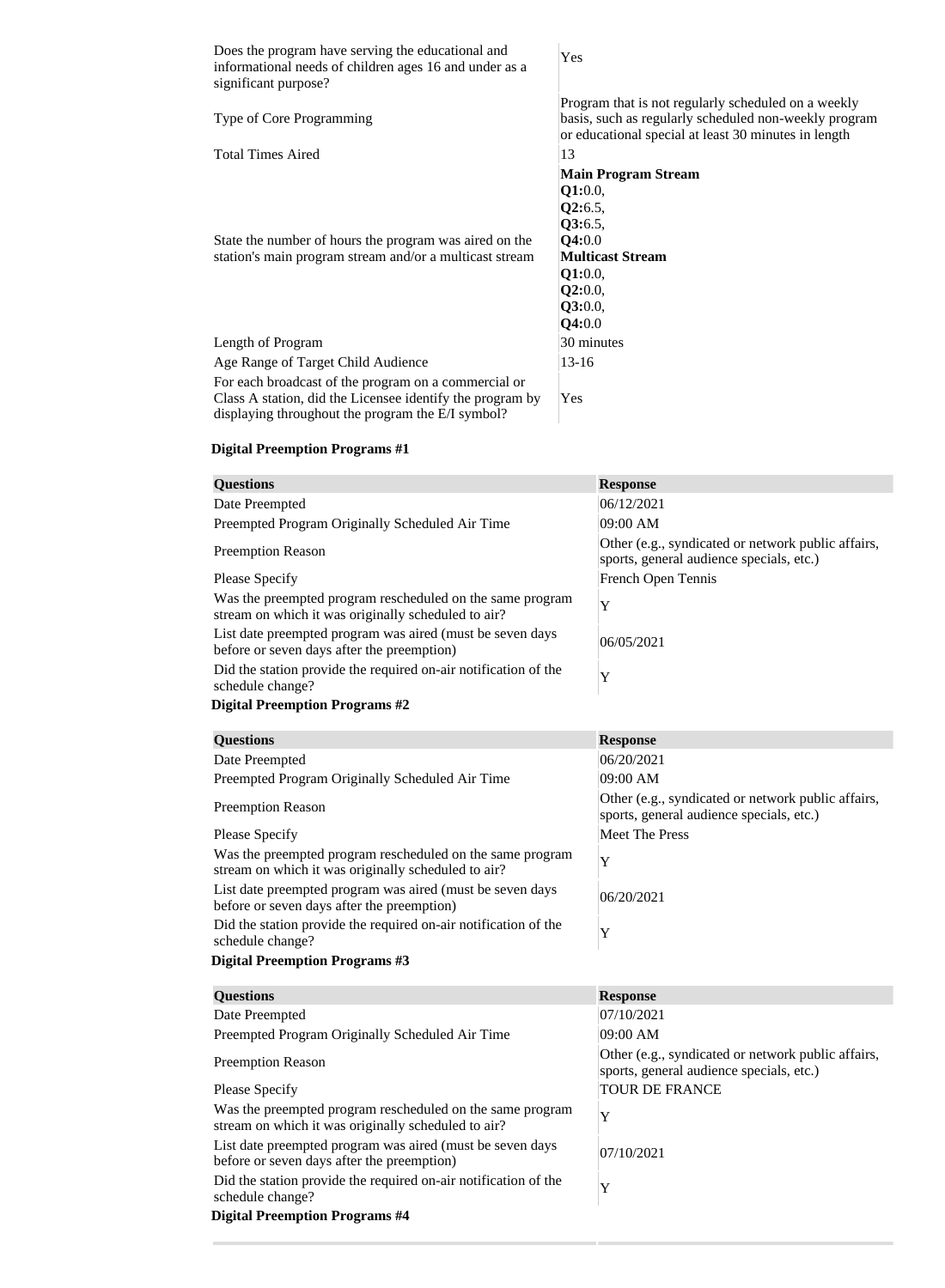| <b>Questions</b>                                                                                                 | <b>Response</b>                                                                                |
|------------------------------------------------------------------------------------------------------------------|------------------------------------------------------------------------------------------------|
| Date Preempted                                                                                                   | 07/17/2021                                                                                     |
| Preempted Program Originally Scheduled Air Time                                                                  | 09:00 AM                                                                                       |
| <b>Preemption Reason</b>                                                                                         | Other (e.g., syndicated or network public affairs,<br>sports, general audience specials, etc.) |
| <b>Please Specify</b>                                                                                            | Golf Open Championship                                                                         |
| Was the preempted program rescheduled on the same program                                                        | Y                                                                                              |
| stream on which it was originally scheduled to air?<br>List date preempted program was aired (must be seven days |                                                                                                |
| before or seven days after the preemption)                                                                       | 07/17/2021                                                                                     |
| Did the station provide the required on-air notification of the                                                  | Y                                                                                              |
| schedule change?<br><b>Digital Preemption Programs #5</b>                                                        |                                                                                                |
|                                                                                                                  |                                                                                                |
| <b>Questions</b>                                                                                                 | <b>Response</b>                                                                                |
| Date Preempted                                                                                                   | 08/07/2021                                                                                     |
| Preempted Program Originally Scheduled Air Time                                                                  | 09:00 AM                                                                                       |
| <b>Preemption Reason</b>                                                                                         | Other (e.g., syndicated or network public affairs,<br>sports, general audience specials, etc.) |
| <b>Please Specify</b>                                                                                            | <b>Olympic Summer Games</b>                                                                    |
| Was the preempted program rescheduled on the same program                                                        |                                                                                                |
| stream on which it was originally scheduled to air?                                                              | Y                                                                                              |
| List date preempted program was aired (must be seven days<br>before or seven days after the preemption)          | 08/08/2021                                                                                     |
| Did the station provide the required on-air notification of the                                                  | Y                                                                                              |
| schedule change?                                                                                                 |                                                                                                |
| <b>Digital Preemption Programs #6</b>                                                                            |                                                                                                |
| <b>Questions</b>                                                                                                 | <b>Response</b>                                                                                |
| Date Preempted                                                                                                   | 07/24/2021                                                                                     |
| Preempted Program Originally Scheduled Air Time                                                                  | 09:00 AM                                                                                       |
| <b>Preemption Reason</b>                                                                                         | Other (e.g., syndicated or network public affairs,                                             |
| <b>Please Specify</b>                                                                                            | sports, general audience specials, etc.)<br><b>Olympic Summer Games</b>                        |
| Was the preempted program rescheduled on the same program                                                        |                                                                                                |
| stream on which it was originally scheduled to air?                                                              | Y                                                                                              |
| List date preempted program was aired (must be seven days<br>before or seven days after the preemption)          | 08/14/2021                                                                                     |
| Did the station provide the required on-air notification of the<br>schedule change?                              | Y                                                                                              |
| <b>Digital Preemption Programs #7</b>                                                                            |                                                                                                |
| <b>Questions</b>                                                                                                 | <b>Response</b>                                                                                |
| Date Preempted                                                                                                   | 07/31/2021                                                                                     |
| Preempted Program Originally Scheduled Air Time                                                                  | 09:00 AM                                                                                       |
|                                                                                                                  | Other (e.g., syndicated or network public affairs,                                             |
| <b>Preemption Reason</b>                                                                                         | sports, general audience specials, etc.)                                                       |
| <b>Please Specify</b>                                                                                            | <b>Olympic Summer Games</b>                                                                    |
| Was the preempted program rescheduled on the same program<br>stream on which it was originally scheduled to air? | Y                                                                                              |
| List date preempted program was aired (must be seven days<br>before or seven days after the preemption)          | 08/28/2021                                                                                     |
| Did the station provide the required on-air notification of the<br>schedule change?                              | Y                                                                                              |
| <b>Digital Preemption Programs #8</b>                                                                            |                                                                                                |
| <b>Questions</b>                                                                                                 | <b>Response</b>                                                                                |
| Date Preempted                                                                                                   | 09/25/2021                                                                                     |
| Preempted Program Originally Scheduled Air Time                                                                  | 09:00 AM                                                                                       |
| <b>Preemption Reason</b>                                                                                         | Other (e.g., syndicated or network public affairs,                                             |
|                                                                                                                  | sports, general audience specials, etc.)                                                       |
| Please Specify<br>Was the preempted program rescheduled on the same program                                      | Golf Ryder Cup                                                                                 |
| stream on which it was originally scheduled to air?                                                              | Y                                                                                              |
| List date preempted program was aired (must be seven days                                                        |                                                                                                |
|                                                                                                                  |                                                                                                |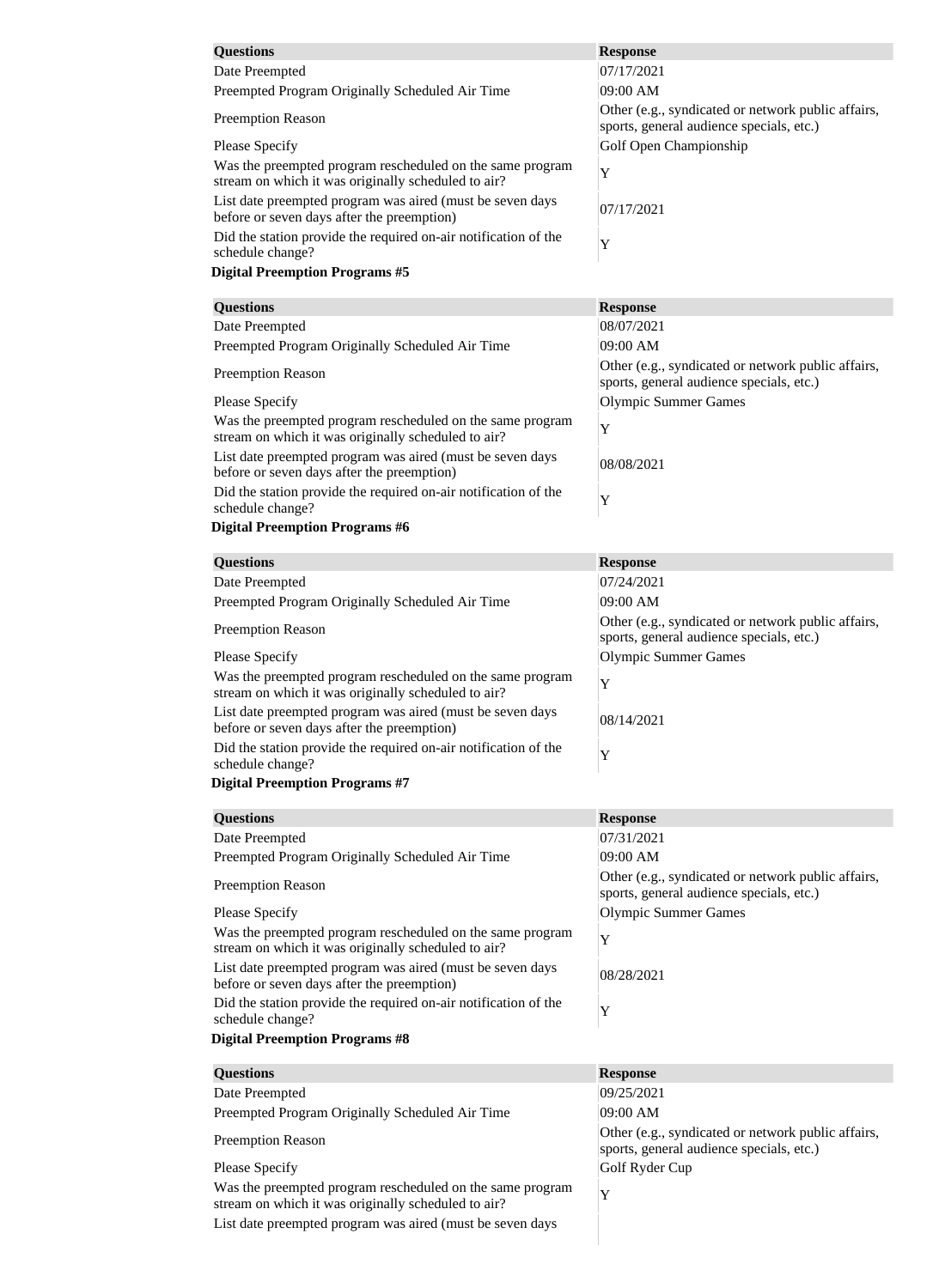|                                                                                    | 09/25/2021                                                                                                                                                           |
|------------------------------------------------------------------------------------|----------------------------------------------------------------------------------------------------------------------------------------------------------------------|
| Did the station provide the required on-air notification of the                    | Y                                                                                                                                                                    |
| <b>Response</b>                                                                    |                                                                                                                                                                      |
|                                                                                    | One Team: The Power of Sports                                                                                                                                        |
| Yes                                                                                |                                                                                                                                                                      |
| Yes                                                                                |                                                                                                                                                                      |
|                                                                                    | Program that is not regularly scheduled on a weekly<br>basis, such as regularly scheduled non-weekly program<br>or educational special at least 30 minutes in length |
| 26                                                                                 |                                                                                                                                                                      |
| Q1:6.5,<br>Q2:6.5,<br>Q3:6.5,<br>Q4:6.5<br>Q1:0.0,<br>Q2:0.0,<br>Q3:0.0,<br>Q4:0.0 | <b>Main Program Stream</b><br><b>Multicast Stream</b>                                                                                                                |
| 30 minutes                                                                         |                                                                                                                                                                      |
| $13 - 16$                                                                          |                                                                                                                                                                      |
| Yes                                                                                |                                                                                                                                                                      |
|                                                                                    |                                                                                                                                                                      |

| <b>Questions</b>                                                                                                 | <b>Response</b>                                                                                |
|------------------------------------------------------------------------------------------------------------------|------------------------------------------------------------------------------------------------|
| Date Preempted                                                                                                   | 07/17/2021                                                                                     |
| Preempted Program Originally Scheduled Air Time                                                                  | 09:30 AM                                                                                       |
| <b>Preemption Reason</b>                                                                                         | Other (e.g., syndicated or network public affairs,<br>sports, general audience specials, etc.) |
| <b>Please Specify</b>                                                                                            | Golf Open Championship                                                                         |
| Was the preempted program rescheduled on the same program<br>stream on which it was originally scheduled to air? | Y                                                                                              |
| List date preempted program was aired (must be seven days<br>before or seven days after the preemption)          | 07/17/2021                                                                                     |
| Did the station provide the required on-air notification of the<br>schedule change?                              | Y                                                                                              |
| <b>Digital Preemption Programs #2</b>                                                                            |                                                                                                |
| <b>Ouestions</b>                                                                                                 | <b>Response</b>                                                                                |

| <b>Questions</b>                                                                                                 | <b>TTCphone</b>                                                                                |
|------------------------------------------------------------------------------------------------------------------|------------------------------------------------------------------------------------------------|
| Date Preempted                                                                                                   | 08/07/2021                                                                                     |
| Preempted Program Originally Scheduled Air Time                                                                  | 09:30 AM                                                                                       |
| <b>Preemption Reason</b>                                                                                         | Other (e.g., syndicated or network public affairs,<br>sports, general audience specials, etc.) |
| <b>Please Specify</b>                                                                                            | <b>Olympic Summer Games</b>                                                                    |
| Was the preempted program rescheduled on the same program<br>stream on which it was originally scheduled to air? | Y                                                                                              |
| List date preempted program was aired (must be seven days<br>before or seven days after the preemption)          | 08/08/2021                                                                                     |
| Did the station provide the required on-air notification of the<br>schedule change?                              | Y                                                                                              |
| <b>Digital Preemption Programs #3</b>                                                                            |                                                                                                |
| <b>Questions</b>                                                                                                 | <b>Response</b>                                                                                |
| Date Preempted                                                                                                   | 07/24/2021                                                                                     |
| Preempted Program Originally Scheduled Air Time                                                                  | 09:30 AM                                                                                       |
| <b>Preemption Reason</b>                                                                                         | Other (e.g., syndicated or network public affairs,<br>sports, general audience specials, etc.) |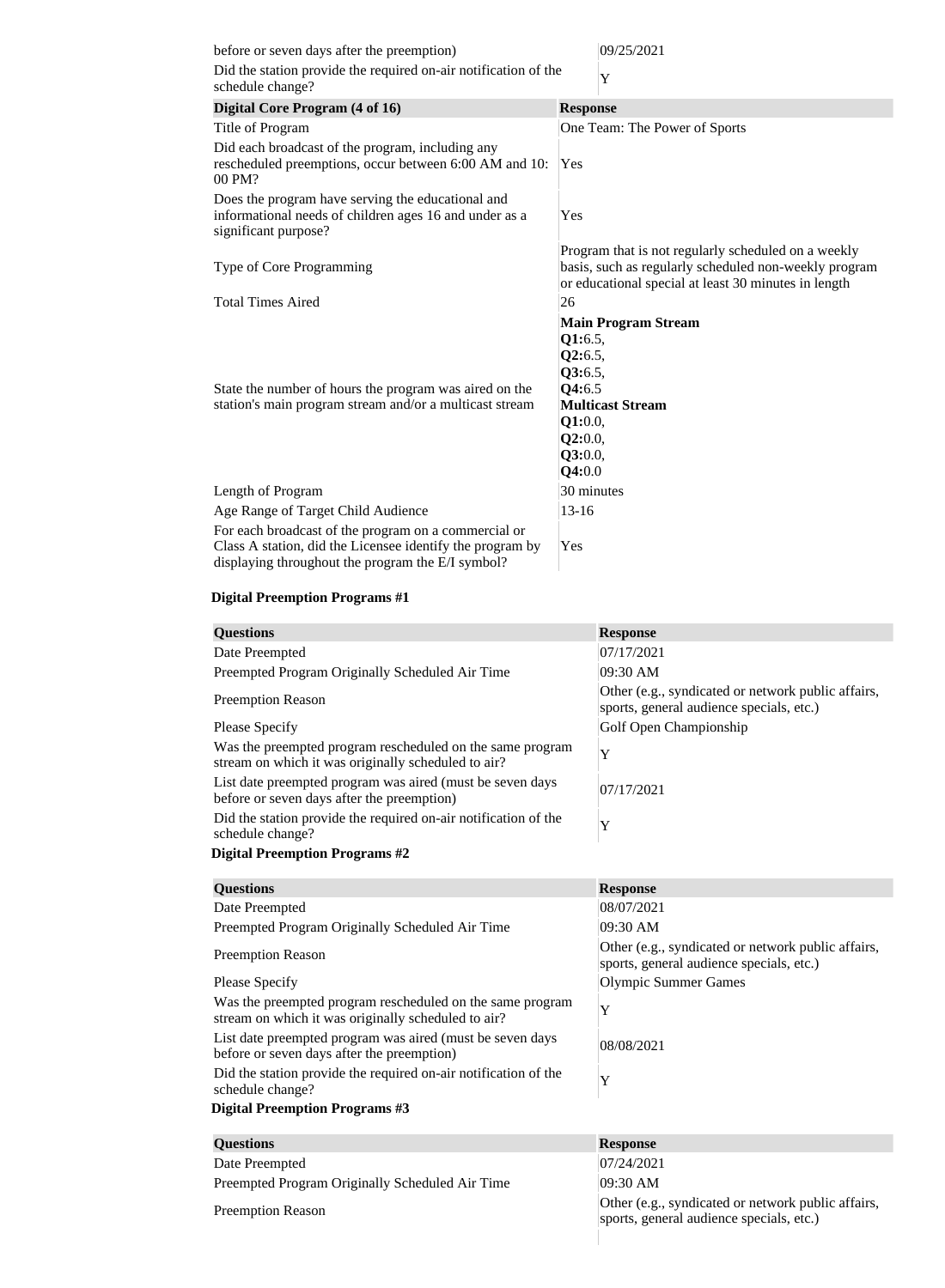| <b>Please Specify</b>                                                                                            | Olympic Summer Games                                                                           |
|------------------------------------------------------------------------------------------------------------------|------------------------------------------------------------------------------------------------|
| Was the preempted program rescheduled on the same program                                                        | Y                                                                                              |
| stream on which it was originally scheduled to air?<br>List date preempted program was aired (must be seven days | 08/15/2021                                                                                     |
| before or seven days after the preemption)                                                                       |                                                                                                |
| Did the station provide the required on-air notification of the<br>schedule change?                              | Y                                                                                              |
| <b>Digital Preemption Programs #4</b>                                                                            |                                                                                                |
| <b>Questions</b>                                                                                                 | <b>Response</b>                                                                                |
| Date Preempted                                                                                                   | 07/31/2021                                                                                     |
| Preempted Program Originally Scheduled Air Time                                                                  | 09:30 AM                                                                                       |
| <b>Preemption Reason</b>                                                                                         | Other (e.g., syndicated or network public affairs,<br>sports, general audience specials, etc.) |
| <b>Please Specify</b>                                                                                            | Olympic Summer Games                                                                           |
| Was the preempted program rescheduled on the same program<br>stream on which it was originally scheduled to air? | Y                                                                                              |
| List date preempted program was aired (must be seven days<br>before or seven days after the preemption)          | 08/29/2021                                                                                     |
| Did the station provide the required on-air notification of the<br>schedule change?                              | Y                                                                                              |
| <b>Digital Preemption Programs #5</b>                                                                            |                                                                                                |
| <b>Questions</b>                                                                                                 | <b>Response</b>                                                                                |
| Date Preempted                                                                                                   | 09/25/2021                                                                                     |
| Preempted Program Originally Scheduled Air Time                                                                  | 09:30 AM                                                                                       |
| <b>Preemption Reason</b>                                                                                         | Other (e.g., syndicated or network public affairs,<br>sports, general audience specials, etc.) |
| <b>Please Specify</b>                                                                                            | Golf Ryder Cup                                                                                 |
| Was the preempted program rescheduled on the same program<br>stream on which it was originally scheduled to air? | Y                                                                                              |
| List date preempted program was aired (must be seven days<br>before or seven days after the preemption)          | 09/25/2021                                                                                     |
|                                                                                                                  |                                                                                                |
| Did the station provide the required on-air notification of the<br>schedule change?                              | Y                                                                                              |
| <b>Digital Preemption Programs #6</b>                                                                            |                                                                                                |
| <b>Questions</b>                                                                                                 | <b>Response</b>                                                                                |
| Date Preempted                                                                                                   | 06/12/2021                                                                                     |
| Preempted Program Originally Scheduled Air Time                                                                  | 09:30 AM                                                                                       |
| <b>Preemption Reason</b>                                                                                         | Other (e.g., syndicated or network public affairs,<br>sports, general audience specials, etc.) |
| <b>Please Specify</b>                                                                                            | French Open Tennis                                                                             |
| Was the preempted program rescheduled on the same program<br>stream on which it was originally scheduled to air? | Y                                                                                              |
| List date preempted program was aired (must be seven days<br>before or seven days after the preemption)          | 06/12/2021                                                                                     |
| Did the station provide the required on-air notification of the<br>schedule change?                              | Y                                                                                              |
| <b>Digital Preemption Programs #7</b>                                                                            |                                                                                                |
| <b>Questions</b>                                                                                                 | <b>Response</b>                                                                                |
| Date Preempted                                                                                                   | 06/20/2021                                                                                     |
| Preempted Program Originally Scheduled Air Time                                                                  | 09:30 AM                                                                                       |
| <b>Preemption Reason</b>                                                                                         | Other (e.g., syndicated or network public affairs,<br>sports, general audience specials, etc.) |
| <b>Please Specify</b>                                                                                            | <b>Meet The Press</b>                                                                          |
| Was the preempted program rescheduled on the same program<br>stream on which it was originally scheduled to air? | Y                                                                                              |
| List date preempted program was aired (must be seven days<br>before or seven days after the preemption)          | 06/20/2021                                                                                     |
| Did the station provide the required on-air notification of the<br>schedule change?                              | Y                                                                                              |
| Digital Core Program (5 of 16)<br>Title of Program                                                               | <b>Response</b><br>The Voyager with Josh Garcia                                                |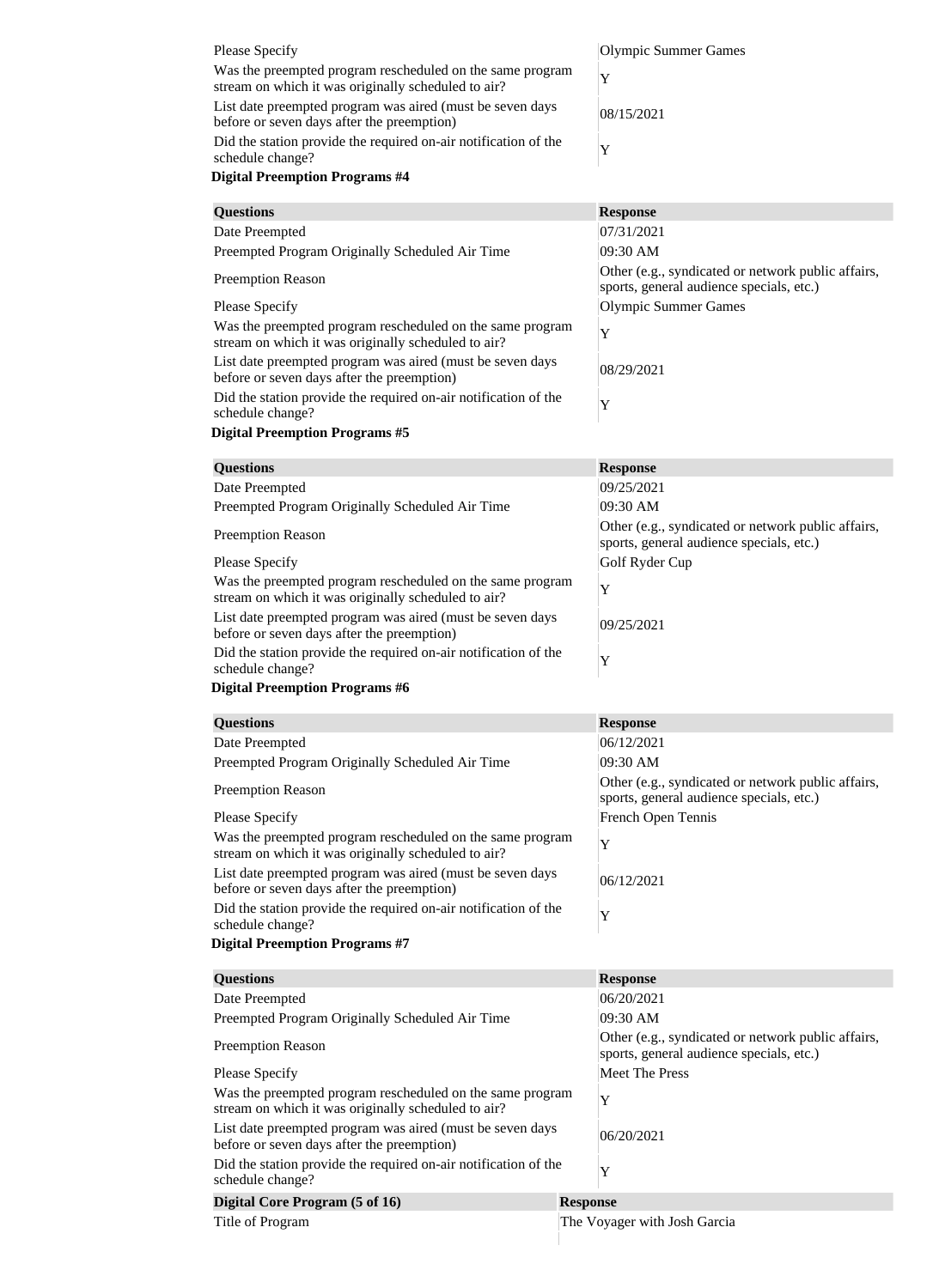| Did each broadcast of the program, including any<br>rescheduled preemptions, occur between 6:00 AM and 10:<br>00 PM?                                                   | Yes                                                                                                                                                                  |
|------------------------------------------------------------------------------------------------------------------------------------------------------------------------|----------------------------------------------------------------------------------------------------------------------------------------------------------------------|
| Does the program have serving the educational and<br>informational needs of children ages 16 and under as a<br>significant purpose?                                    | Yes                                                                                                                                                                  |
| Type of Core Programming                                                                                                                                               | Program that is not regularly scheduled on a weekly<br>basis, such as regularly scheduled non-weekly program<br>or educational special at least 30 minutes in length |
| <b>Total Times Aired</b>                                                                                                                                               | 26                                                                                                                                                                   |
| State the number of hours the program was aired on the<br>station's main program stream and/or a multicast stream                                                      | <b>Main Program Stream</b><br>Q1:6.5,<br>Q2:6.5,<br>Q3:6.5,<br>Q4:6.5<br><b>Multicast Stream</b><br>Q1:0.0,<br>Q2:0.0,<br>Q3:0.0,<br>Q4:0.0                          |
| Length of Program                                                                                                                                                      | 30 minutes                                                                                                                                                           |
| Age Range of Target Child Audience                                                                                                                                     | $13 - 16$                                                                                                                                                            |
| For each broadcast of the program on a commercial or<br>Class A station, did the Licensee identify the program by<br>displaying throughout the program the E/I symbol? | Yes                                                                                                                                                                  |

| <b>Questions</b>                                                                                                 | <b>Response</b>                                                                                |
|------------------------------------------------------------------------------------------------------------------|------------------------------------------------------------------------------------------------|
| Date Preempted                                                                                                   | 03/13/2021                                                                                     |
| Preempted Program Originally Scheduled Air Time                                                                  | 10:00 AM                                                                                       |
| <b>Preemption Reason</b>                                                                                         | Other (e.g., syndicated or network public affairs,<br>sports, general audience specials, etc.) |
| <b>Please Specify</b>                                                                                            | Winter Sports Freestyle Championship                                                           |
| Was the preempted program rescheduled on the same program<br>stream on which it was originally scheduled to air? | Y                                                                                              |
| List date preempted program was aired (must be seven days<br>before or seven days after the preemption)          | 03/13/2021                                                                                     |
| Did the station provide the required on-air notification of the<br>schedule change?                              | Y                                                                                              |
| <b>Digital Preemption Programs #2</b>                                                                            |                                                                                                |
| <b>Questions</b>                                                                                                 | <b>Response</b>                                                                                |
| Date Preempted                                                                                                   | 04/03/2021                                                                                     |
| Preempted Program Originally Scheduled Air Time                                                                  | 10:00 AM                                                                                       |
|                                                                                                                  | Other (e.g., syndicated or network public affairs,                                             |
| <b>Preemption Reason</b>                                                                                         | sports, general audience specials, etc.)                                                       |
| <b>Please Specify</b>                                                                                            | Golf Womens Championship                                                                       |
| Was the preempted program rescheduled on the same program<br>stream on which it was originally scheduled to air? | Y                                                                                              |
| List date preempted program was aired (must be seven days<br>before or seven days after the preemption)          | 04/03/2021                                                                                     |
| Did the station provide the required on-air notification of the<br>schedule change?                              | Y                                                                                              |
| <b>Digital Preemption Programs #3</b>                                                                            |                                                                                                |
| <b>Questions</b>                                                                                                 | <b>Response</b>                                                                                |
| Date Preempted                                                                                                   | 05/01/2021                                                                                     |
| Preempted Program Originally Scheduled Air Time                                                                  | 10:00 AM                                                                                       |
| <b>Preemption Reason</b>                                                                                         | Other (e.g., syndicated or network public affairs,<br>sports, general audience specials, etc.) |
| <b>Please Specify</b>                                                                                            | <b>Soccer Premier League</b>                                                                   |
| Was the preempted program rescheduled on the same program<br>stream on which it was originally scheduled to air? | Y                                                                                              |
| List date preempted program was aired (must be seven days<br>before or seven days after the preemption)          | 05/01/2021                                                                                     |
| Did the station provide the required on-air notification of the                                                  |                                                                                                |
|                                                                                                                  |                                                                                                |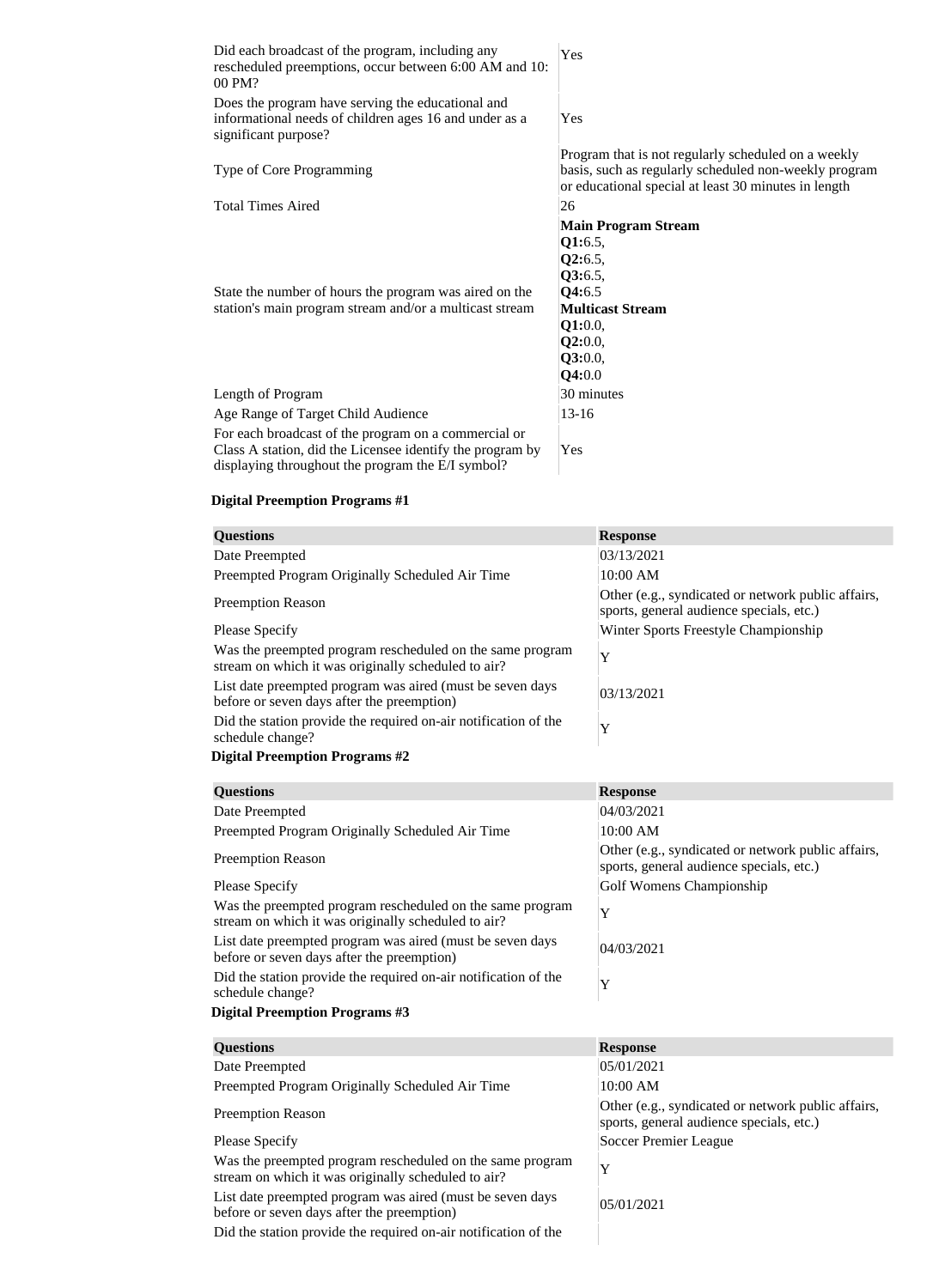### schedule change?  $|Y|$ **Digital Preemption Programs #4**

| <b>Questions</b>                                                                                                 | <b>Response</b>                                                                                |
|------------------------------------------------------------------------------------------------------------------|------------------------------------------------------------------------------------------------|
| Date Preempted                                                                                                   | 07/11/2021                                                                                     |
| Preempted Program Originally Scheduled Air Time                                                                  | 10:00 AM                                                                                       |
| <b>Preemption Reason</b>                                                                                         | Other (e.g., syndicated or network public affairs,<br>sports, general audience specials, etc.) |
| <b>Please Specify</b>                                                                                            | <b>TOUR DE FRANCE</b>                                                                          |
| Was the preempted program rescheduled on the same program<br>stream on which it was originally scheduled to air? | Y                                                                                              |
| List date preempted program was aired (must be seven days<br>before or seven days after the preemption)          | 07/11/2021                                                                                     |
| Did the station provide the required on-air notification of the                                                  | Y                                                                                              |
| schedule change?                                                                                                 |                                                                                                |
| <b>Digital Preemption Programs #5</b>                                                                            |                                                                                                |
| <b>Questions</b>                                                                                                 | <b>Response</b>                                                                                |
| Date Preempted                                                                                                   | 07/18/2021                                                                                     |
| Preempted Program Originally Scheduled Air Time                                                                  | 10:00 AM                                                                                       |
| <b>Preemption Reason</b>                                                                                         | Other (e.g., syndicated or network public affairs,<br>sports, general audience specials, etc.) |
| <b>Please Specify</b>                                                                                            | Golf Open Championship                                                                         |
| Was the preempted program rescheduled on the same program<br>stream on which it was originally scheduled to air? | Y                                                                                              |
| List date preempted program was aired (must be seven days<br>before or seven days after the preemption)          | 07/18/2021                                                                                     |
| Did the station provide the required on-air notification of the<br>schedule change?                              | Y                                                                                              |
| <b>Digital Preemption Programs #6</b>                                                                            |                                                                                                |
| <b>Questions</b>                                                                                                 | <b>Response</b>                                                                                |
| Date Preempted                                                                                                   | 08/07/2021                                                                                     |
| Preempted Program Originally Scheduled Air Time                                                                  | 10:00 AM                                                                                       |
| <b>Preemption Reason</b>                                                                                         | Other (e.g., syndicated or network public affairs,<br>sports, general audience specials, etc.) |
| <b>Please Specify</b>                                                                                            | <b>Olympic Summer Games</b>                                                                    |
| Was the preempted program rescheduled on the same program                                                        |                                                                                                |
| stream on which it was originally scheduled to air?<br>List date preempted program was aired (must be seven days | Y                                                                                              |
| before or seven days after the preemption)<br>Did the station provide the required on-air notification of the    | 08/07/2021                                                                                     |
| schedule change?                                                                                                 | Y                                                                                              |
| <b>Digital Preemption Programs #7</b>                                                                            |                                                                                                |
| <b>Questions</b>                                                                                                 | <b>Response</b>                                                                                |
| Date Preempted                                                                                                   | 07/24/2021                                                                                     |
| Preempted Program Originally Scheduled Air Time                                                                  | 10:00 AM                                                                                       |
| <b>Preemption Reason</b>                                                                                         | Other (e.g., syndicated or network public affairs,<br>sports, general audience specials, etc.) |
| <b>Please Specify</b>                                                                                            | <b>Olympic Summer Games</b>                                                                    |
| Was the preempted program rescheduled on the same program<br>stream on which it was originally scheduled to air? | Y                                                                                              |
| List date preempted program was aired (must be seven days<br>before or seven days after the preemption)          | 08/21/2021                                                                                     |
| Did the station provide the required on-air notification of the<br>schedule change?                              | Y                                                                                              |
| <b>Digital Preemption Programs #8</b>                                                                            |                                                                                                |
| <b>Questions</b>                                                                                                 | <b>Response</b>                                                                                |
| Date Preempted                                                                                                   | 07/31/2021                                                                                     |
| Preempted Program Originally Scheduled Air Time                                                                  | 10:00 AM                                                                                       |
|                                                                                                                  | Other (e.g., syndicated or network public affairs,                                             |
| <b>Preemption Reason</b>                                                                                         | sports, general audience specials, etc.)                                                       |
| <b>Please Specify</b>                                                                                            | <b>Olympic Summer Games</b>                                                                    |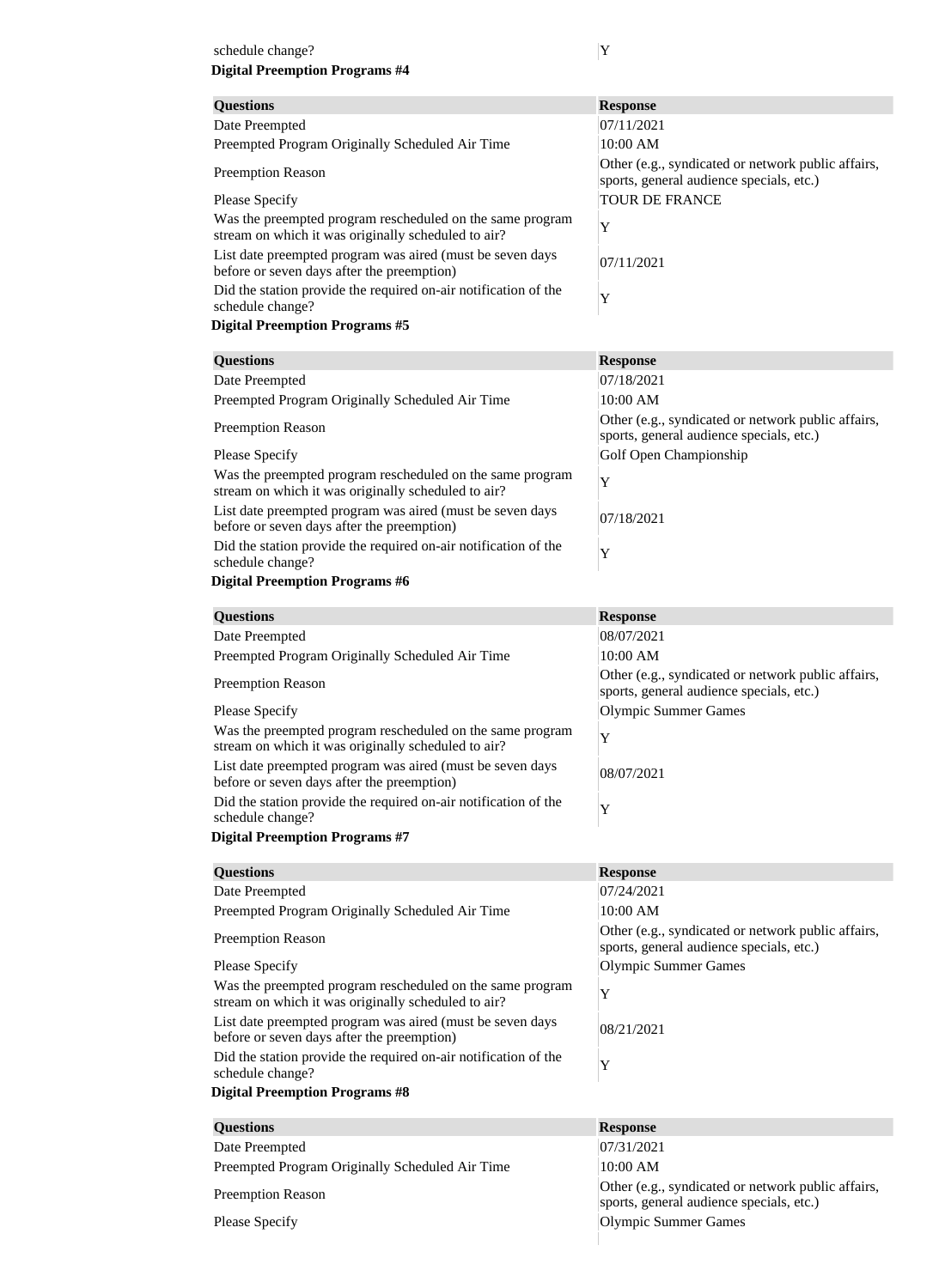| Was the preempted program rescheduled on the same program<br>stream on which it was originally scheduled to air?<br>List date preempted program was aired (must be seven days)<br>before or seven days after the preemption)<br>Did the station provide the required on-air notification of the<br>schedule change? | 09/05/2021 |
|---------------------------------------------------------------------------------------------------------------------------------------------------------------------------------------------------------------------------------------------------------------------------------------------------------------------|------------|
| <b>Digital Preemption Programs #9</b>                                                                                                                                                                                                                                                                               |            |
| $\mathbf{\Omega}$ $\mathbf{\Omega}$                                                                                                                                                                                                                                                                                 | <b>D</b>   |

| <b>Questions</b>                                                                                                 | <b>Response</b>                                                                                |
|------------------------------------------------------------------------------------------------------------------|------------------------------------------------------------------------------------------------|
| Date Preempted                                                                                                   | 09/25/2021                                                                                     |
| Preempted Program Originally Scheduled Air Time                                                                  | 10:00 AM                                                                                       |
| <b>Preemption Reason</b>                                                                                         | Other (e.g., syndicated or network public affairs,<br>sports, general audience specials, etc.) |
| <b>Please Specify</b>                                                                                            | Golf Ryder Cup                                                                                 |
| Was the preempted program rescheduled on the same program<br>stream on which it was originally scheduled to air? | Y                                                                                              |
| List date preempted program was aired (must be seven days)<br>before or seven days after the preemption)         | 09/26/2021                                                                                     |
| Did the station provide the required on-air notification of the<br>schedule change?                              | Y                                                                                              |
| <b>Digital Preemption Programs #10</b>                                                                           |                                                                                                |

| <b>Questions</b>                                                                                                 | <b>Response</b>                                                                                |
|------------------------------------------------------------------------------------------------------------------|------------------------------------------------------------------------------------------------|
| Date Preempted                                                                                                   | 10/09/2021                                                                                     |
| Preempted Program Originally Scheduled Air Time                                                                  | 10:00 AM                                                                                       |
| <b>Preemption Reason</b>                                                                                         | Other (e.g., syndicated or network public affairs,<br>sports, general audience specials, etc.) |
| Please Specify                                                                                                   | Motor Sports IMSA: VIR                                                                         |
| Was the preempted program rescheduled on the same program<br>stream on which it was originally scheduled to air? | Y                                                                                              |
| List date preempted program was aired (must be seven days<br>before or seven days after the preemption)          | 10/09/2021                                                                                     |
| Did the station provide the required on-air notification of the<br>schedule change?                              | Y                                                                                              |

| <b>Questions</b>                                                                                                 | <b>Response</b>                                                                                |
|------------------------------------------------------------------------------------------------------------------|------------------------------------------------------------------------------------------------|
| Date Preempted                                                                                                   | 11/13/2021                                                                                     |
| Preempted Program Originally Scheduled Air Time                                                                  | 10:00 AM                                                                                       |
| <b>Preemption Reason</b>                                                                                         | Other (e.g., syndicated or network public affairs,<br>sports, general audience specials, etc.) |
| <b>Please Specify</b>                                                                                            | Motor Sports Petit Le Mans                                                                     |
| Was the preempted program rescheduled on the same program<br>stream on which it was originally scheduled to air? | Y                                                                                              |
| List date preempted program was aired (must be seven days<br>before or seven days after the preemption)          | 11/13/2021                                                                                     |
| Did the station provide the required on-air notification of the<br>schedule change?                              | Y                                                                                              |
| <b>Digital Preemption Programs #12</b>                                                                           |                                                                                                |
| <b>Questions</b>                                                                                                 | <b>Response</b>                                                                                |
| Date Preempted                                                                                                   | 05/22/2021                                                                                     |
| Preempted Program Originally Scheduled Air Time                                                                  | 10:00 AM                                                                                       |
| <b>Preemption Reason</b>                                                                                         | Other (e.g., syndicated or network public affairs,<br>sports, general audience specials, etc.) |
| <b>Please Specify</b>                                                                                            | <b>NBC SPORTS SPECIAL</b>                                                                      |
| Was the preempted program rescheduled on the same program                                                        |                                                                                                |

Was the preempted program rescheduled on the same program was the preempted program rescheduled on the same program stream on which it was originally scheduled to air? List date preempted program was aired (must be seven days List date preempted program was aired (must be seven days before or seven days after the preemption)  $05/22/2021$ Did the station provide the required on-air notification of the schedule change? <sup>Y</sup>

| <b>Questions</b> | <b>Response</b> |
|------------------|-----------------|
| Date Preempted   | 06/05/2021      |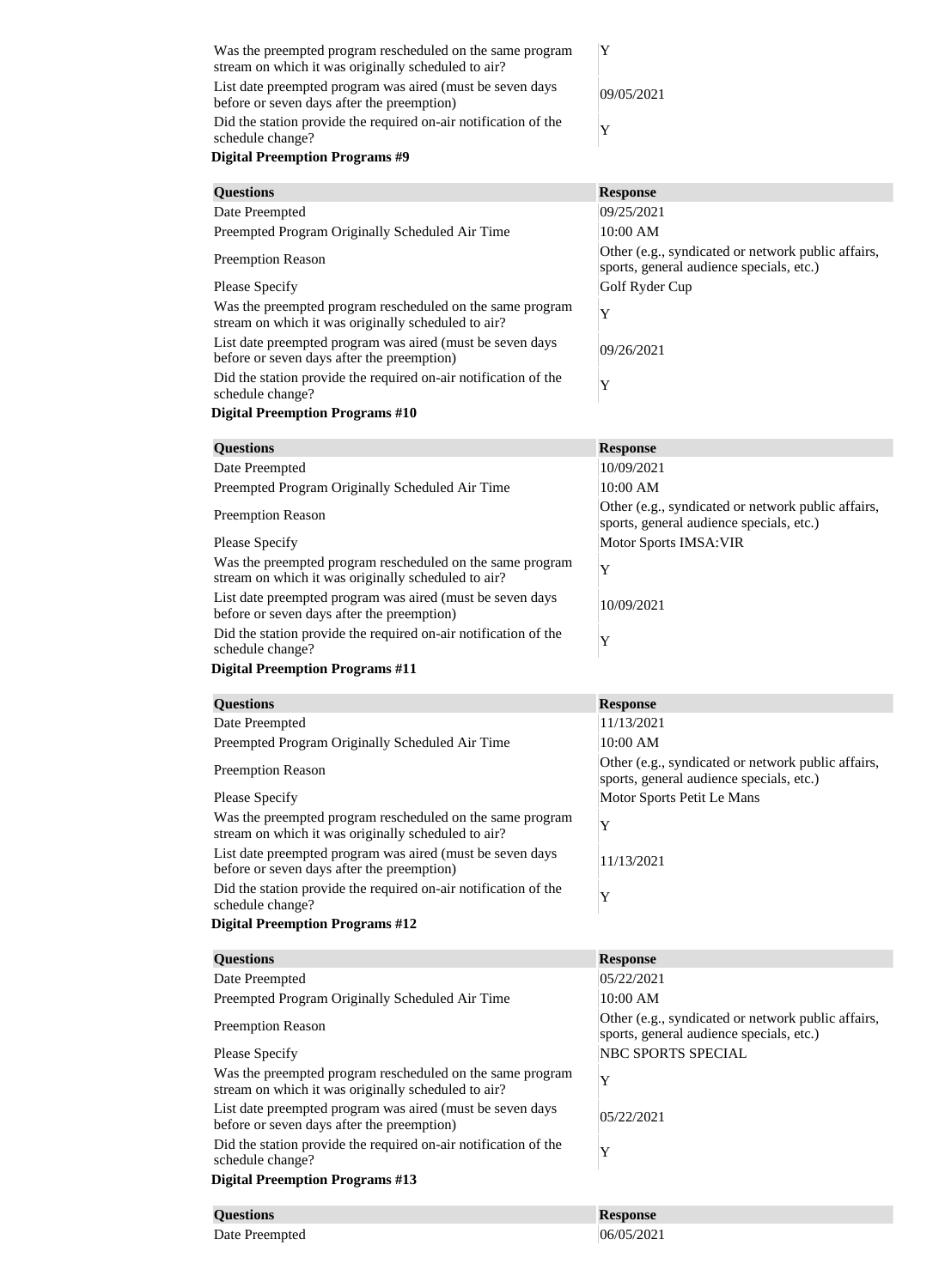| Preempted Program Originally Scheduled Air Time                                                                  | 10:00 AM                                                                                       |
|------------------------------------------------------------------------------------------------------------------|------------------------------------------------------------------------------------------------|
| <b>Preemption Reason</b>                                                                                         | Other (e.g., syndicated or network public affairs,<br>sports, general audience specials, etc.) |
| <b>Please Specify</b>                                                                                            | French Open Tennis                                                                             |
| Was the preempted program rescheduled on the same program<br>stream on which it was originally scheduled to air? | Y                                                                                              |
| List date preempted program was aired (must be seven days<br>before or seven days after the preemption)          | 06/05/2021                                                                                     |
| Did the station provide the required on-air notification of the<br>schedule change?                              | Y                                                                                              |

| <b>Questions</b>                                                                                                 | <b>Response</b>                                                                                |
|------------------------------------------------------------------------------------------------------------------|------------------------------------------------------------------------------------------------|
| Date Preempted                                                                                                   | 06/12/2021                                                                                     |
| Preempted Program Originally Scheduled Air Time                                                                  | 10:00 AM                                                                                       |
| <b>Preemption Reason</b>                                                                                         | Other (e.g., syndicated or network public affairs,<br>sports, general audience specials, etc.) |
| <b>Please Specify</b>                                                                                            | French Open Tennis                                                                             |
| Was the preempted program rescheduled on the same program<br>stream on which it was originally scheduled to air? | $\mathbf v$                                                                                    |
| List date preempted program was aired (must be seven days<br>before or seven days after the preemption)          | 06/12/2021                                                                                     |
| Did the station provide the required on-air notification of the<br>schedule change?                              | Y                                                                                              |

| <b>Questions</b>                                                                                                                                                       |                                                                                    | <b>Response</b>                                                                                                                                                      |
|------------------------------------------------------------------------------------------------------------------------------------------------------------------------|------------------------------------------------------------------------------------|----------------------------------------------------------------------------------------------------------------------------------------------------------------------|
| Date Preempted                                                                                                                                                         |                                                                                    | 06/20/2021                                                                                                                                                           |
| Preempted Program Originally Scheduled Air Time                                                                                                                        |                                                                                    | 10:00 AM                                                                                                                                                             |
| <b>Preemption Reason</b>                                                                                                                                               |                                                                                    | Other (e.g., syndicated or network public affairs,<br>sports, general audience specials, etc.)                                                                       |
| <b>Please Specify</b>                                                                                                                                                  |                                                                                    | <b>GOLF US OPEN</b>                                                                                                                                                  |
| Was the preempted program rescheduled on the same program<br>stream on which it was originally scheduled to air?                                                       |                                                                                    | Y                                                                                                                                                                    |
| List date preempted program was aired (must be seven days<br>before or seven days after the preemption)                                                                |                                                                                    | 06/20/2021                                                                                                                                                           |
| Did the station provide the required on-air notification of the<br>schedule change?                                                                                    |                                                                                    | Y                                                                                                                                                                    |
| Digital Core Program (6 of 16)                                                                                                                                         | <b>Response</b>                                                                    |                                                                                                                                                                      |
| Title of Program                                                                                                                                                       |                                                                                    | <b>Vets Saving Pets</b>                                                                                                                                              |
| Did each broadcast of the program, including any<br>rescheduled preemptions, occur between 6:00 AM and 10:<br>00 PM?                                                   | Yes                                                                                |                                                                                                                                                                      |
| Does the program have serving the educational and<br>informational needs of children ages 16 and under as a<br>significant purpose?                                    | Yes                                                                                |                                                                                                                                                                      |
| Type of Core Programming                                                                                                                                               |                                                                                    | Program that is not regularly scheduled on a weekly<br>basis, such as regularly scheduled non-weekly program<br>or educational special at least 30 minutes in length |
| <b>Total Times Aired</b>                                                                                                                                               | 26                                                                                 |                                                                                                                                                                      |
| State the number of hours the program was aired on the<br>station's main program stream and/or a multicast stream                                                      | Q1:6.5,<br>Q2:6.5,<br>Q3:6.5,<br>Q4:6.5<br>Q1:0.0,<br>Q2:0.0,<br>Q3:0.0,<br>Q4:0.0 | <b>Main Program Stream</b><br><b>Multicast Stream</b>                                                                                                                |
| Length of Program                                                                                                                                                      | 30 minutes                                                                         |                                                                                                                                                                      |
| Age Range of Target Child Audience                                                                                                                                     | $13 - 16$                                                                          |                                                                                                                                                                      |
| For each broadcast of the program on a commercial or<br>Class A station, did the Licensee identify the program by<br>displaying throughout the program the E/I symbol? | Yes                                                                                |                                                                                                                                                                      |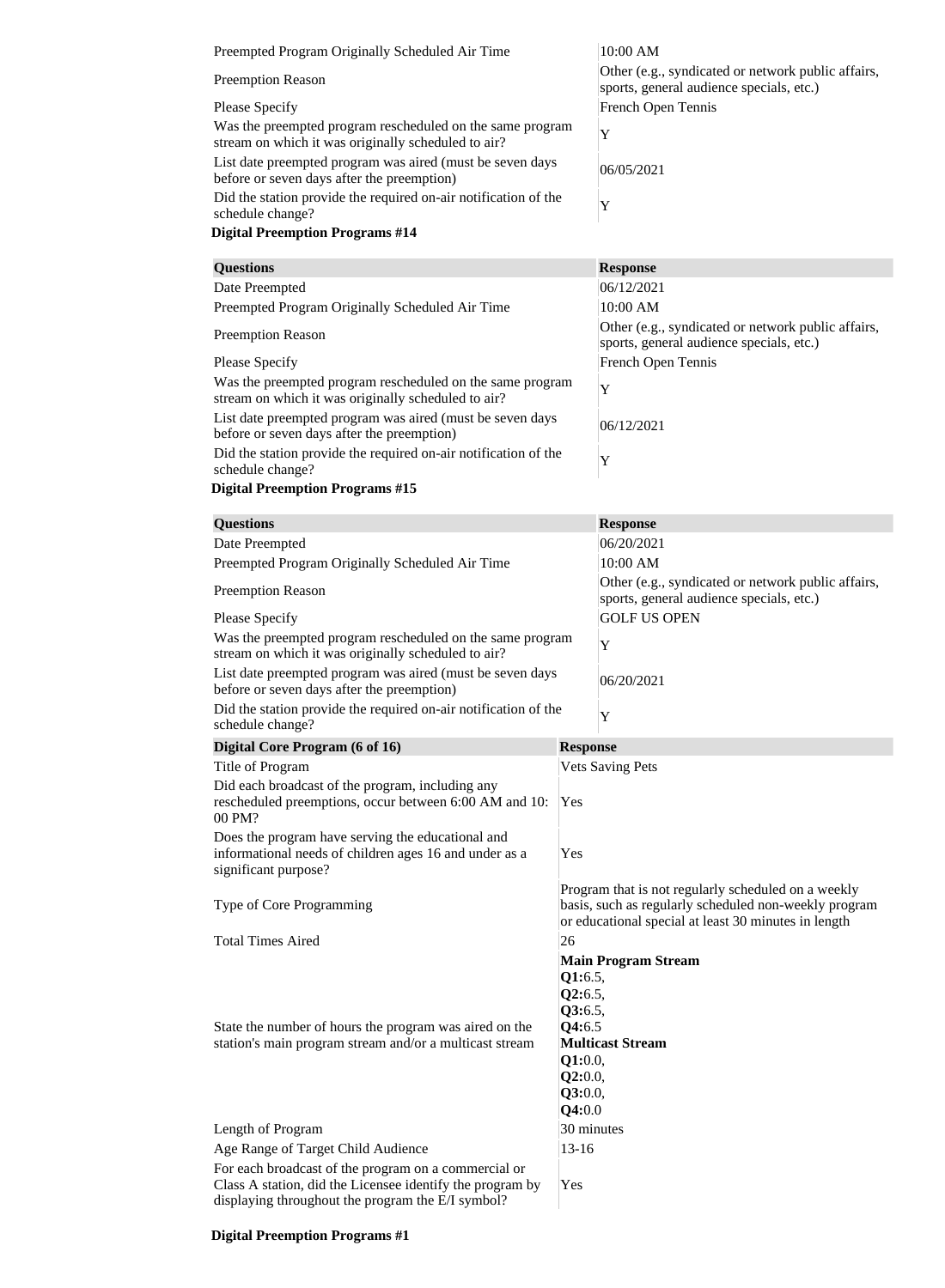| <b>Questions</b>                                                                                                 | <b>Response</b>                                                                                |
|------------------------------------------------------------------------------------------------------------------|------------------------------------------------------------------------------------------------|
| Date Preempted                                                                                                   | 01/09/2021                                                                                     |
| Preempted Program Originally Scheduled Air Time                                                                  | 07:30 AM                                                                                       |
| <b>Preemption Reason</b>                                                                                         | Other (e.g., syndicated or network public affairs,<br>sports, general audience specials, etc.) |
| <b>Please Specify</b>                                                                                            | <b>NBC Nightly News Kids Edition</b>                                                           |
| Was the preempted program rescheduled on the same program<br>stream on which it was originally scheduled to air? | Y                                                                                              |
| List date preempted program was aired (must be seven days<br>before or seven days after the preemption)          | 01/09/2021                                                                                     |
| Did the station provide the required on-air notification of the<br>schedule change?                              | Y                                                                                              |
| <b>Digital Preemption Programs #2</b>                                                                            |                                                                                                |
| <b>Questions</b>                                                                                                 | <b>Response</b>                                                                                |
| Date Preempted                                                                                                   | 01/23/2021                                                                                     |
| Preempted Program Originally Scheduled Air Time                                                                  | 07:30 AM                                                                                       |
|                                                                                                                  | Other (e.g., syndicated or network public affairs,                                             |
| <b>Preemption Reason</b><br>Please Specify                                                                       | sports, general audience specials, etc.)<br><b>NBC Nightly News Kids Edition</b>               |
| Was the preempted program rescheduled on the same program                                                        |                                                                                                |
| stream on which it was originally scheduled to air?                                                              | Y                                                                                              |
| List date preempted program was aired (must be seven days<br>before or seven days after the preemption)          | 01/23/2021                                                                                     |
| Did the station provide the required on-air notification of the<br>schedule change?                              | Y                                                                                              |
| <b>Digital Preemption Programs #3</b>                                                                            |                                                                                                |
| <b>Questions</b>                                                                                                 | <b>Response</b>                                                                                |
| Date Preempted                                                                                                   | 03/06/2021                                                                                     |
| Preempted Program Originally Scheduled Air Time                                                                  | 07:30 AM                                                                                       |
| <b>Preemption Reason</b>                                                                                         | Other (e.g., syndicated or network public affairs,<br>sports, general audience specials, etc.) |
| <b>Please Specify</b>                                                                                            | <b>NBC Nightly News Kids Edition</b>                                                           |
| Was the preempted program rescheduled on the same program<br>stream on which it was originally scheduled to air? | Y                                                                                              |
| List date preempted program was aired (must be seven days<br>before or seven days after the preemption)          | 03/06/2021                                                                                     |
| Did the station provide the required on-air notification of the<br>schedule change?                              | Y                                                                                              |
| <b>Digital Preemption Programs #4</b>                                                                            |                                                                                                |
| <b>Questions</b>                                                                                                 | <b>Response</b>                                                                                |
| Date Preempted                                                                                                   | 03/20/2021                                                                                     |
| Preempted Program Originally Scheduled Air Time                                                                  | 07:30 AM                                                                                       |
| <b>Preemption Reason</b>                                                                                         | Other (e.g., syndicated or network public affairs,<br>sports, general audience specials, etc.) |
| Please Specify                                                                                                   | <b>NBC Nightly News Kids Edition</b>                                                           |
| Was the preempted program rescheduled on the same program<br>stream on which it was originally scheduled to air? | Y                                                                                              |
| List date preempted program was aired (must be seven days<br>before or seven days after the preemption)          | 03/20/2021                                                                                     |
| Did the station provide the required on-air notification of the                                                  | Y                                                                                              |
| schedule change?<br><b>Digital Preemption Programs #5</b>                                                        |                                                                                                |
| <b>Questions</b>                                                                                                 | <b>Response</b>                                                                                |
| Date Preempted                                                                                                   | 03/27/2021                                                                                     |
| Preempted Program Originally Scheduled Air Time                                                                  | 07:30 AM                                                                                       |
| <b>Preemption Reason</b>                                                                                         | Other (e.g., syndicated or network public affairs,<br>sports, general audience specials, etc.) |
| <b>Please Specify</b>                                                                                            | <b>NBC Nightly News Kids Edition</b>                                                           |
| Was the preempted program rescheduled on the same program<br>stream on which it was originally scheduled to air? | Y                                                                                              |
|                                                                                                                  |                                                                                                |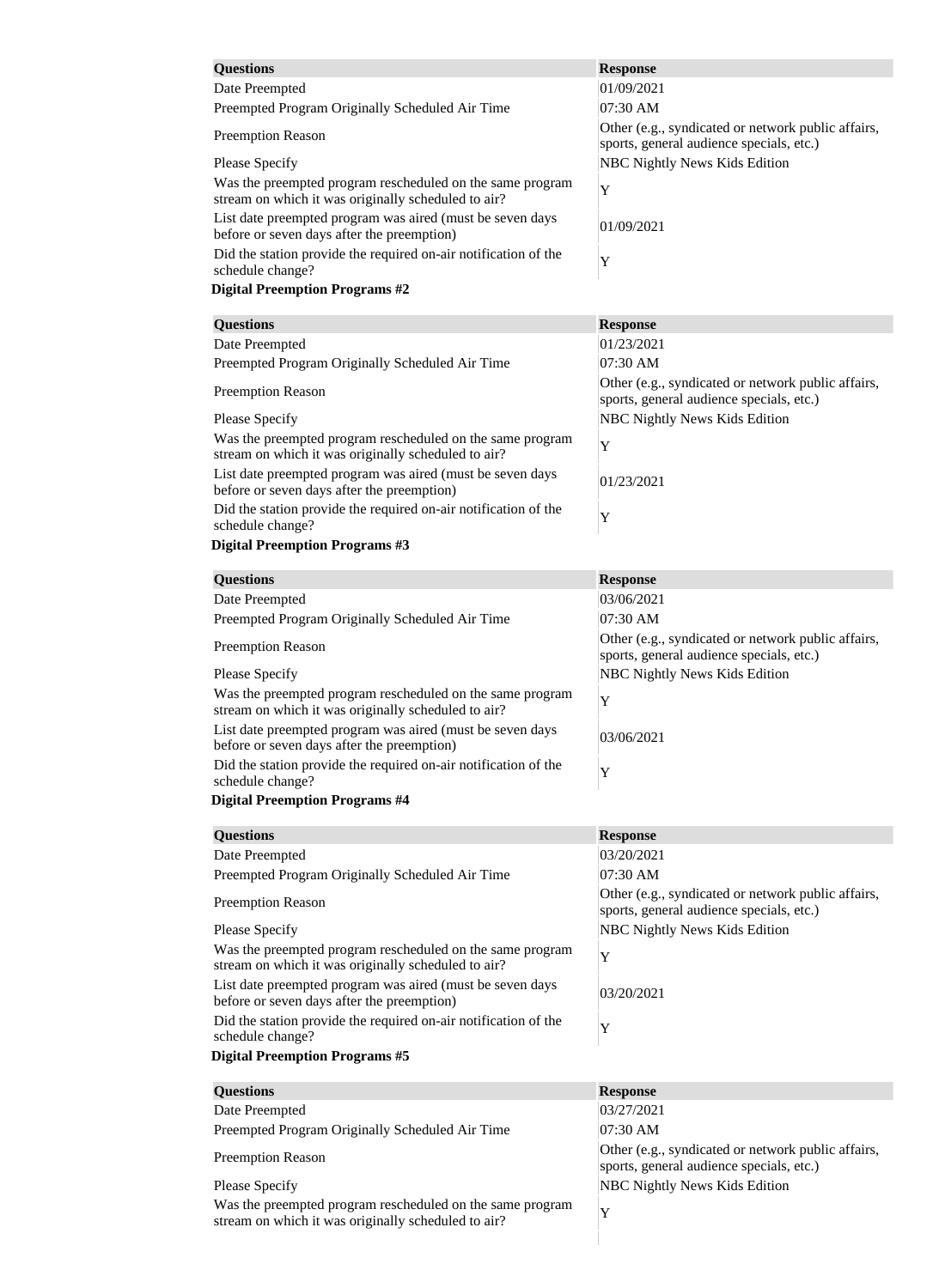| List date preempted program was aired (must be seven days<br>before or seven days after the preemption) | 03/27/2021                                                                                     |
|---------------------------------------------------------------------------------------------------------|------------------------------------------------------------------------------------------------|
| Did the station provide the required on-air notification of the<br>schedule change?                     | Y                                                                                              |
| <b>Digital Preemption Programs #6</b>                                                                   |                                                                                                |
| <b>Questions</b>                                                                                        | <b>Response</b>                                                                                |
| Date Preempted                                                                                          | 04/17/2021                                                                                     |
| Preempted Program Originally Scheduled Air Time                                                         | 07:30 AM                                                                                       |
| <b>Preemption Reason</b>                                                                                | Other (e.g., syndicated or network public affairs,<br>sports, general audience specials, etc.) |
| <b>Please Specify</b>                                                                                   | <b>NBC Nightly News Kids Edition</b>                                                           |
| Was the preempted program rescheduled on the same program                                               | $ -$                                                                                           |

| Preempted Program Originally Scheduled Air Time                                                                  | 07:30 AM                                                                                       |
|------------------------------------------------------------------------------------------------------------------|------------------------------------------------------------------------------------------------|
| <b>Preemption Reason</b>                                                                                         | Other (e.g., syndicated or network public affairs,<br>sports, general audience specials, etc.) |
| <b>Please Specify</b>                                                                                            | <b>NBC Nightly News Kids Edition</b>                                                           |
| Was the preempted program rescheduled on the same program<br>stream on which it was originally scheduled to air? | Y                                                                                              |
| List date preempted program was aired (must be seven days<br>before or seven days after the preemption)          | 04/17/2021                                                                                     |
| Did the station provide the required on-air notification of the<br>schedule change?                              | Y                                                                                              |
| <b>Digital Preemption Programs #7</b>                                                                            |                                                                                                |
| <b>Questions</b>                                                                                                 | <b>Response</b>                                                                                |
| Date Preempted                                                                                                   | 05/15/2021                                                                                     |
| Preempted Program Originally Scheduled Air Time                                                                  | 07:30 AM                                                                                       |
| <b>Preemption Reason</b>                                                                                         | Other (e.g., syndicated or network public affairs,<br>sports, general audience specials, etc.) |
| Please Specify                                                                                                   | <b>NBC Nightly News Kids Edition</b>                                                           |
| Was the preempted program rescheduled on the same program<br>stream on which it was originally scheduled to air? | Y                                                                                              |
| List date preempted program was aired (must be seven days<br>before or seven days after the preemption)          | 05/15/2021                                                                                     |
| Did the station provide the required on-air notification of the<br>schedule change?                              | Y                                                                                              |
| <b>Digital Preemption Programs #8</b>                                                                            |                                                                                                |
| <b>Questions</b>                                                                                                 | <b>Response</b>                                                                                |
| Date Preempted                                                                                                   | 05/29/2021                                                                                     |
| Preempted Program Originally Scheduled Air Time                                                                  | 07:30 AM                                                                                       |
| <b>Preemption Reason</b>                                                                                         | Other (e.g., syndicated or network public affairs,<br>sports, general audience specials, etc.) |
| <b>Please Specify</b>                                                                                            | <b>NBC Nightly News Kids Edition</b>                                                           |
| Was the preempted program rescheduled on the same program<br>stream on which it was originally scheduled to air? | Y                                                                                              |
| List date preempted program was aired (must be seven days<br>before or seven days after the preemption)          | 05/29/2021                                                                                     |
| Did the station provide the required on-air notification of the<br>schedule change?                              | Y                                                                                              |
| <b>Digital Preemption Programs #9</b>                                                                            |                                                                                                |
| <b>Questions</b>                                                                                                 | <b>Response</b>                                                                                |
| Date Preempted                                                                                                   | 06/12/2021                                                                                     |
| Preempted Program Originally Scheduled Air Time                                                                  | 07:30 AM                                                                                       |
| <b>Preemption Reason</b>                                                                                         | Other (e.g., syndicated or network public affairs,<br>sports, general audience specials, etc.) |
| <b>Please Specify</b>                                                                                            | French Open Tennis                                                                             |
| Was the preempted program rescheduled on the same program<br>stream on which it was originally scheduled to air? | Y                                                                                              |
| List date preempted program was aired (must be seven days<br>before or seven days after the preemption)          | 06/12/2021                                                                                     |
| Did the station provide the required on-air notification of the<br>schedule change?                              | Y                                                                                              |
| <b>Digital Preemption Programs #10</b>                                                                           |                                                                                                |
| <b>Questions</b>                                                                                                 | <b>Response</b>                                                                                |
| Date Preempted                                                                                                   | 06/20/2021                                                                                     |
| Preempted Program Originally Scheduled Air Time                                                                  | 07:30 AM                                                                                       |
|                                                                                                                  |                                                                                                |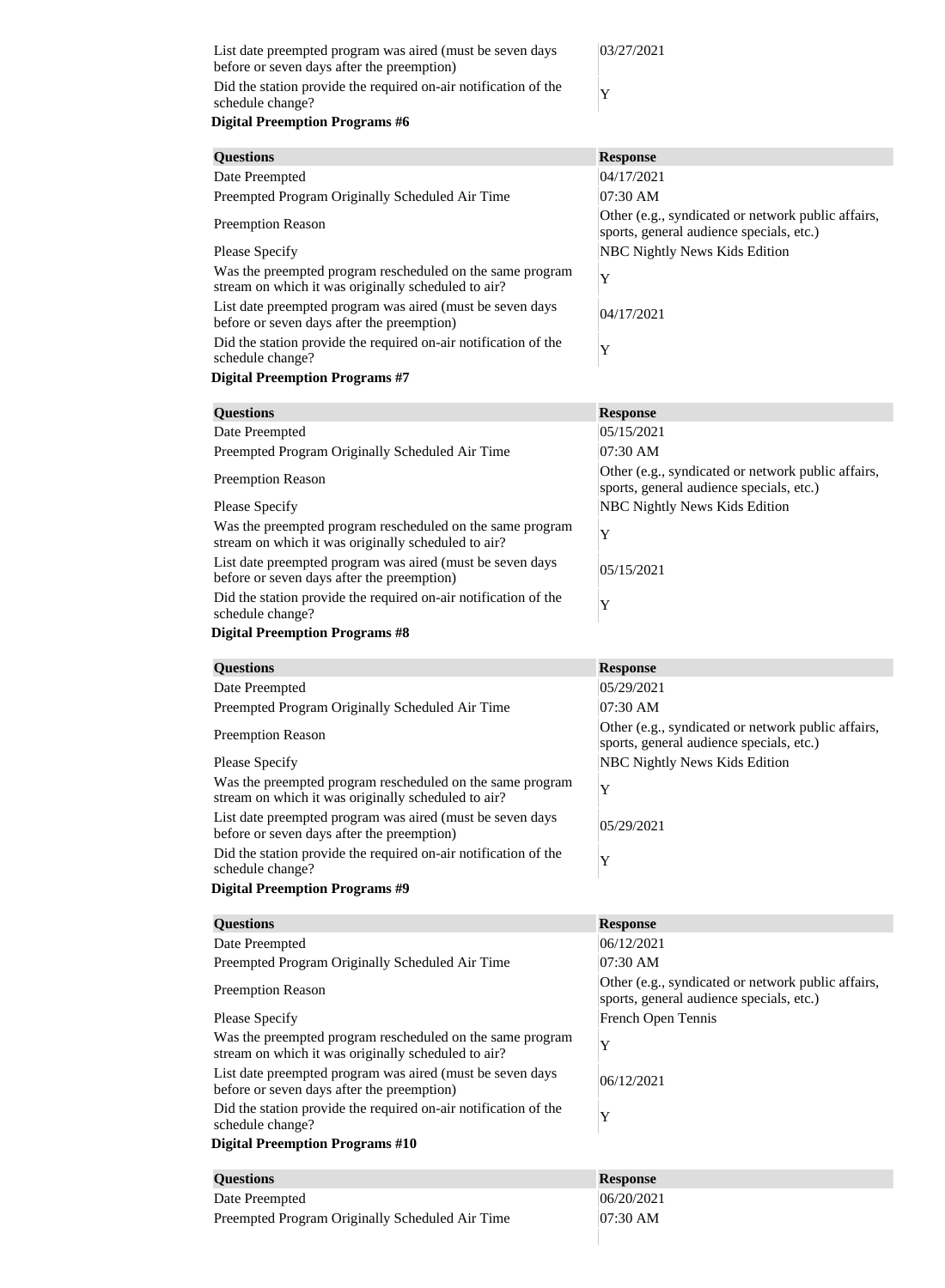| <b>Preemption Reason</b>                                                                                         | Other (e.g., syndicated or network public affairs,<br>sports, general audience specials, etc.) |
|------------------------------------------------------------------------------------------------------------------|------------------------------------------------------------------------------------------------|
| Please Specify                                                                                                   | <b>BLANK</b>                                                                                   |
| Was the preempted program rescheduled on the same program<br>stream on which it was originally scheduled to air? | $\mathbf v$                                                                                    |
| List date preempted program was aired (must be seven days)<br>before or seven days after the preemption)         | 06/20/2021                                                                                     |
| Did the station provide the required on-air notification of the<br>schedule change?                              | v                                                                                              |

| <b>Questions</b>                                                                                                 | <b>Response</b>                                                                                |
|------------------------------------------------------------------------------------------------------------------|------------------------------------------------------------------------------------------------|
| Date Preempted                                                                                                   | 06/26/2021                                                                                     |
| Preempted Program Originally Scheduled Air Time                                                                  | $07:30$ AM                                                                                     |
| <b>Preemption Reason</b>                                                                                         | Other (e.g., syndicated or network public affairs,<br>sports, general audience specials, etc.) |
| <b>Please Specify</b>                                                                                            | <b>NBC Nightly News Kids Edition</b>                                                           |
| Was the preempted program rescheduled on the same program<br>stream on which it was originally scheduled to air? | Y                                                                                              |
| List date preempted program was aired (must be seven days<br>before or seven days after the preemption)          | 06/26/2021                                                                                     |
| Did the station provide the required on-air notification of the<br>schedule change?                              | Y                                                                                              |

# **Digital Preemption Programs #12**

| <b>Questions</b>                                                                                                 | <b>Response</b>                                                                                |
|------------------------------------------------------------------------------------------------------------------|------------------------------------------------------------------------------------------------|
| Date Preempted                                                                                                   | 07/11/2021                                                                                     |
| Preempted Program Originally Scheduled Air Time                                                                  | 07:30 AM                                                                                       |
| <b>Preemption Reason</b>                                                                                         | Other (e.g., syndicated or network public affairs,<br>sports, general audience specials, etc.) |
| <b>Please Specify</b>                                                                                            | <b>TOUR DE FRANCE</b>                                                                          |
| Was the preempted program rescheduled on the same program<br>stream on which it was originally scheduled to air? | Y                                                                                              |
| List date preempted program was aired (must be seven days)<br>before or seven days after the preemption)         | 07/11/2021                                                                                     |
| Did the station provide the required on-air notification of the<br>schedule change?                              | Y                                                                                              |
| <b>Digital Preemption Programs #13</b>                                                                           |                                                                                                |
|                                                                                                                  |                                                                                                |
| <b>Questions</b>                                                                                                 | <b>Response</b>                                                                                |
| Date Preempted                                                                                                   | 07/17/2021                                                                                     |

| Date Preempted                                                                                                   | 07/17/2021                                                                                     |
|------------------------------------------------------------------------------------------------------------------|------------------------------------------------------------------------------------------------|
| Preempted Program Originally Scheduled Air Time                                                                  | 07:30 AM                                                                                       |
| <b>Preemption Reason</b>                                                                                         | Other (e.g., syndicated or network public affairs,<br>sports, general audience specials, etc.) |
| <b>Please Specify</b>                                                                                            | Golf Open Championship                                                                         |
| Was the preempted program rescheduled on the same program<br>stream on which it was originally scheduled to air? | Y                                                                                              |
| List date preempted program was aired (must be seven days<br>before or seven days after the preemption)          | 07/18/2021                                                                                     |
| Did the station provide the required on-air notification of the<br>schedule change?                              | Y                                                                                              |
|                                                                                                                  |                                                                                                |
| <b>Digital Preemption Programs #14</b>                                                                           |                                                                                                |
|                                                                                                                  |                                                                                                |
| <b>Questions</b>                                                                                                 | <b>Response</b>                                                                                |
| Date Preempted                                                                                                   | 08/07/2021                                                                                     |
| Preempted Program Originally Scheduled Air Time                                                                  | 07:30 AM                                                                                       |
| <b>Preemption Reason</b>                                                                                         | Other (e.g., syndicated or network public affairs,<br>sports, general audience specials, etc.) |
| <b>Please Specify</b>                                                                                            | <b>Olympic Summer Games</b>                                                                    |
| Was the preempted program rescheduled on the same program<br>stream on which it was originally scheduled to air? | Y                                                                                              |
| List date preempted program was aired (must be seven days<br>before or seven days after the preemption)          | 08/08/2021                                                                                     |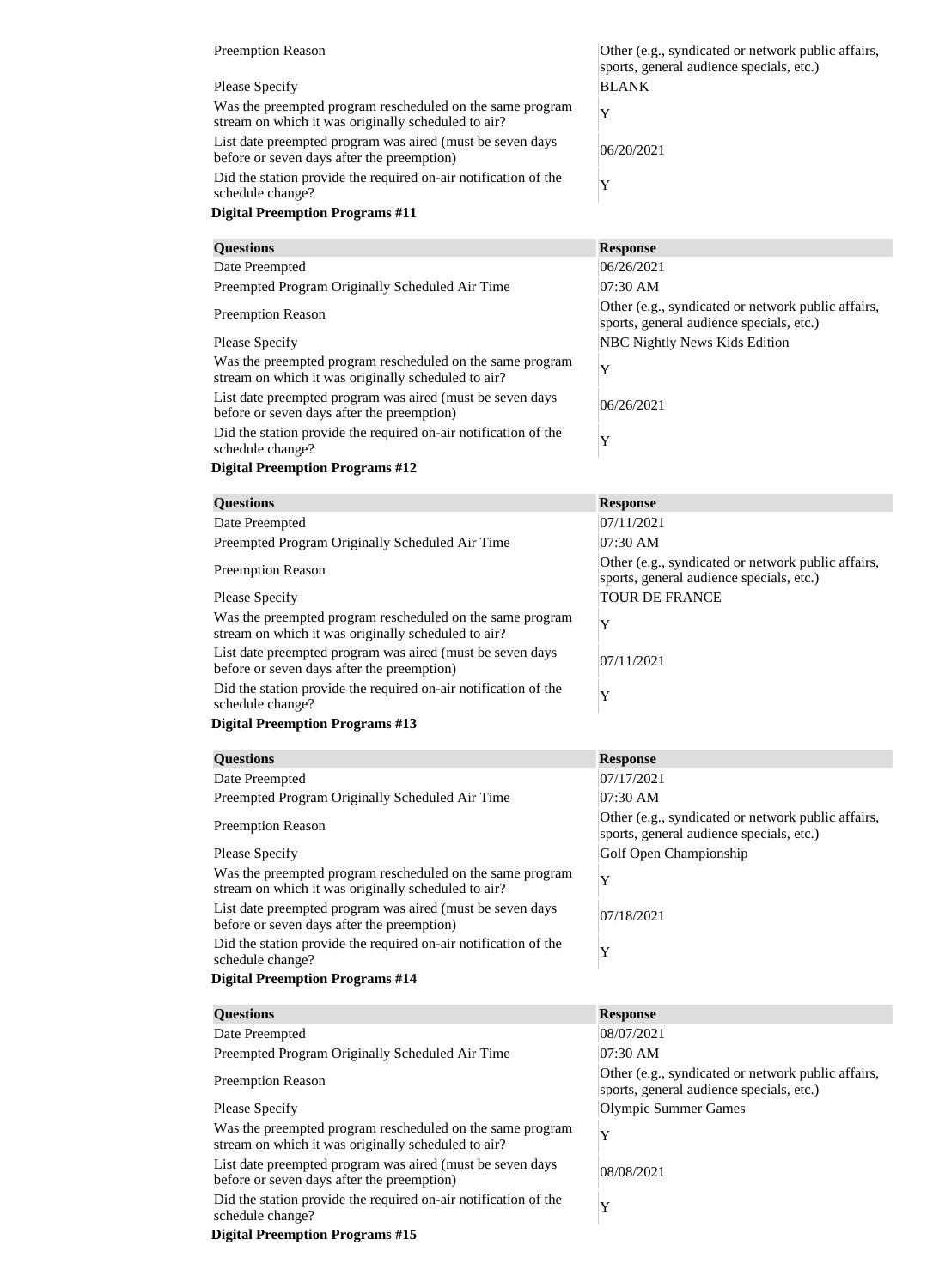| <b>Questions</b>                                                                                                 | <b>Response</b>                                                                                |
|------------------------------------------------------------------------------------------------------------------|------------------------------------------------------------------------------------------------|
| Date Preempted                                                                                                   | 07/24/2021                                                                                     |
| Preempted Program Originally Scheduled Air Time                                                                  | $07:30$ AM                                                                                     |
| <b>Preemption Reason</b>                                                                                         | Other (e.g., syndicated or network public affairs,<br>sports, general audience specials, etc.) |
| <b>Please Specify</b>                                                                                            | Olympic Summer Games                                                                           |
| Was the preempted program rescheduled on the same program<br>stream on which it was originally scheduled to air? | Y                                                                                              |
| List date preempted program was aired (must be seven days<br>before or seven days after the preemption)          | 08/22/2021                                                                                     |
| Did the station provide the required on-air notification of the<br>schedule change?                              | Y                                                                                              |
| <b>Digital Preemption Programs #16</b>                                                                           |                                                                                                |
|                                                                                                                  |                                                                                                |

| <b>Questions</b>                                                                                                 | <b>Response</b>                                                                                |
|------------------------------------------------------------------------------------------------------------------|------------------------------------------------------------------------------------------------|
| Date Preempted                                                                                                   | 07/31/2021                                                                                     |
| Preempted Program Originally Scheduled Air Time                                                                  | 07:30 AM                                                                                       |
| <b>Preemption Reason</b>                                                                                         | Other (e.g., syndicated or network public affairs,<br>sports, general audience specials, etc.) |
| <b>Please Specify</b>                                                                                            | <b>Olympic Summer Games</b>                                                                    |
| Was the preempted program rescheduled on the same program<br>stream on which it was originally scheduled to air? | Y                                                                                              |
| List date preempted program was aired (must be seven days<br>before or seven days after the preemption)          | 09/05/2021                                                                                     |
| Did the station provide the required on-air notification of the<br>schedule change?                              | Y                                                                                              |
| <b>Digital Preemption Programs #17</b>                                                                           |                                                                                                |
| <b>Questions</b>                                                                                                 | <b>Response</b>                                                                                |
| Date Preempted                                                                                                   | 09/11/2021                                                                                     |
| Preempted Program Originally Scheduled Air Time                                                                  | 07:30 AM                                                                                       |
| <b>Preemption Reason</b>                                                                                         | Other (e.g., syndicated or network public affairs,<br>sports, general audience specials, etc.) |
| <b>Please Specify</b>                                                                                            | <b>NBC News Special</b>                                                                        |
| Was the preempted program rescheduled on the same program<br>stream on which it was originally scheduled to air? | Y                                                                                              |
| List date preempted program was aired (must be seven days<br>before or seven days after the preemption)          | 09/12/2021                                                                                     |
| Did the station provide the required on-air notification of the<br>schedule change?                              | Y                                                                                              |
| <b>Digital Preemption Programs #18</b>                                                                           |                                                                                                |
| <b>Questions</b>                                                                                                 | <b>Response</b>                                                                                |
| Date Preempted                                                                                                   | 09/25/2021                                                                                     |
| Preempted Program Originally Scheduled Air Time                                                                  | 07:30 AM                                                                                       |
| <b>Preemption Reason</b>                                                                                         | Other (e.g., syndicated or network public affairs,<br>sports, general audience specials, etc.) |
| <b>Please Specify</b>                                                                                            | Golf Ryder Cup                                                                                 |
| Was the preempted program rescheduled on the same program<br>stream on which it was originally scheduled to air? | Y                                                                                              |
| List date preempted program was aired (must be seven days<br>before or seven days after the preemption)          | 09/26/2021                                                                                     |
| Did the station provide the required on-air notification of the<br>schedule change?                              | Y                                                                                              |
| <b>Digital Preemption Programs #19</b>                                                                           |                                                                                                |
| <b>Questions</b>                                                                                                 | <b>Response</b>                                                                                |
| Date Preempted                                                                                                   | 11/06/2021                                                                                     |
| Preempted Program Originally Scheduled Air Time                                                                  | 07:30 AM                                                                                       |
| <b>Preemption Reason</b>                                                                                         | Other (e.g., syndicated or network public affairs,<br>cnorte general audience eneciale etc.)   |

Please Specify NBC Nightly News Kids Edition

Was the preempted program rescheduled on the same program was the preempted program rescheduled on the same program<br>stream on which it was originally scheduled to air?

sports, general audience specials, etc.)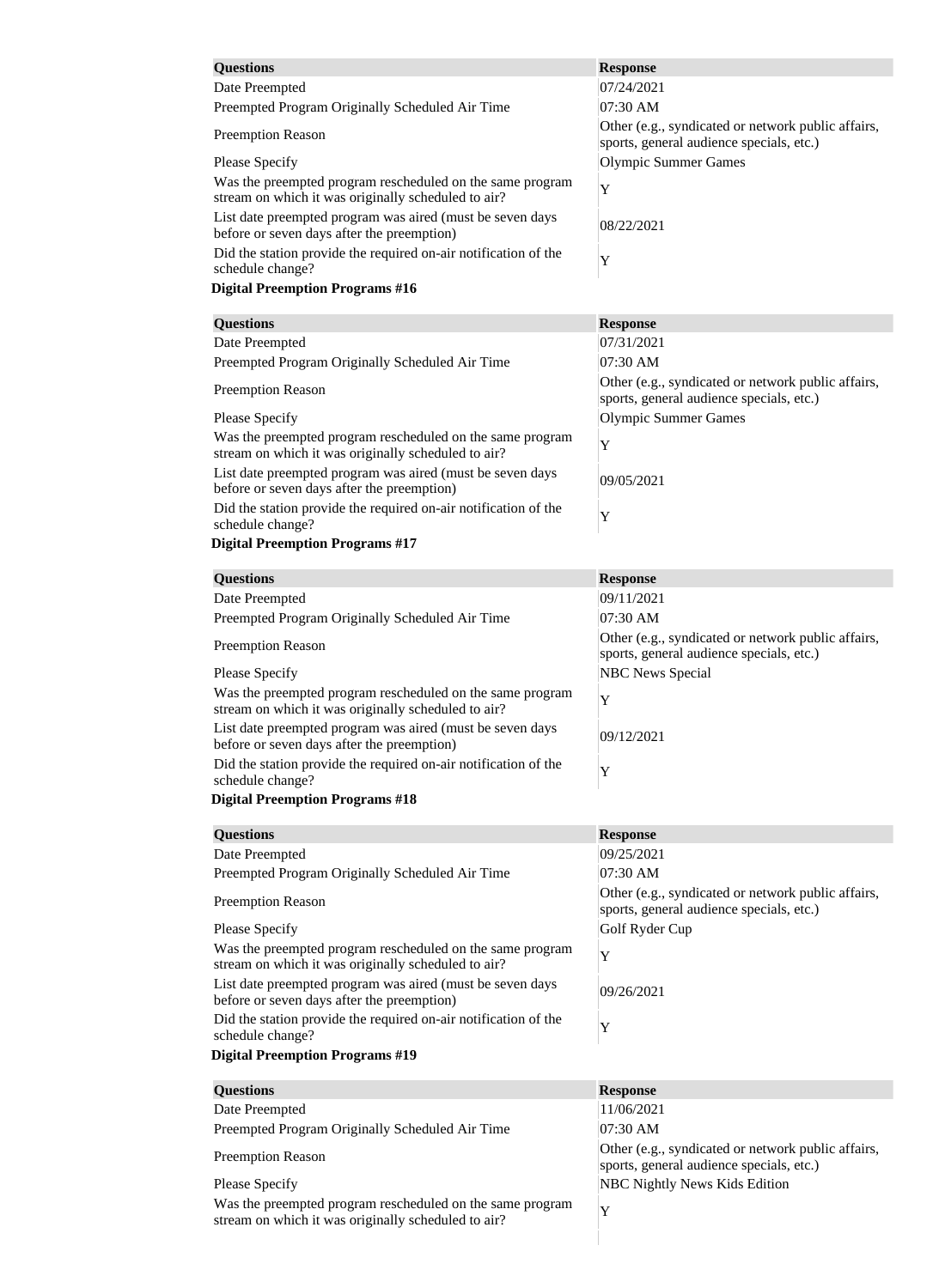| List date preempted program was aired (must be seven days<br>before or seven days after the preemption)                                                             | 11/06/2021 |                                                                                                                                                       |
|---------------------------------------------------------------------------------------------------------------------------------------------------------------------|------------|-------------------------------------------------------------------------------------------------------------------------------------------------------|
| Did the station provide the required on-air notification of the<br>schedule change?                                                                                 | Y          |                                                                                                                                                       |
| Digital Core Program (7 of 16)                                                                                                                                      |            | <b>Response</b>                                                                                                                                       |
| Title of Program                                                                                                                                                    |            | Wild Child                                                                                                                                            |
| Did each broadcast of the program, including any rescheduled preemptions, occur between 6:<br>00 AM and 10:00 PM?                                                   |            | Yes                                                                                                                                                   |
| Does the program have serving the educational and informational needs of children ages 16<br>and under as a significant purpose?                                    |            | Yes                                                                                                                                                   |
| Type of Core Programming                                                                                                                                            |            | Regularly scheduled<br>weekly program                                                                                                                 |
| <b>Total Times Aired</b>                                                                                                                                            |            | 26                                                                                                                                                    |
| State the number of hours the program was aired on the station's main program stream and/or a<br>multicast stream                                                   |            | <b>Main Program</b><br><b>Stream</b><br>Q1:6.5,<br>Q2:6.5,<br>Q3:6.5,<br>Q4:6.5<br><b>Multicast Stream</b><br>Q1:0.0,<br>Q2:0.0,<br>Q3:0.0,<br>Q4:0.0 |
| Were any regular scheduled weekly programs preempted                                                                                                                |            | Yes                                                                                                                                                   |
| Number of Preemptions                                                                                                                                               |            | 11                                                                                                                                                    |
| Number of Preemptions Rescheduled                                                                                                                                   |            | 11                                                                                                                                                    |
| Number of Preemptions for Breaking News or Non-Regularly Scheduled Locally Produced<br>Live Programming                                                             |            | $\mathbf{1}$                                                                                                                                          |
| Length of Program                                                                                                                                                   |            | 30 minutes                                                                                                                                            |
| Age Range of Target Child Audience                                                                                                                                  |            | $13 - 16$                                                                                                                                             |
| For each broadcast of the program on a commercial or Class A station, did the Licensee<br>identify the program by displaying throughout the program the E/I symbol? |            | Yes                                                                                                                                                   |

| <b>Questions</b>                                                                                                 | <b>Response</b>                                                                                |
|------------------------------------------------------------------------------------------------------------------|------------------------------------------------------------------------------------------------|
| Date Preempted                                                                                                   | 06/12/2021                                                                                     |
| Preempted Program Originally Scheduled Air Time                                                                  | 08:30 AM                                                                                       |
| <b>Preemption Reason</b>                                                                                         | Other (e.g., syndicated or network public affairs,<br>sports, general audience specials, etc.) |
| Please Specify                                                                                                   | French Open Tennis                                                                             |
| Was the preempted program rescheduled on the same program<br>stream on which it was originally scheduled to air? | Y                                                                                              |
| List date preempted program was aired (must be seven days<br>before or seven days after the preemption)          | 06/06/2021                                                                                     |
| Did the station provide the required on-air notification of the<br>schedule change?                              | Y                                                                                              |
| <b>Digital Preemption Programs #2</b>                                                                            |                                                                                                |
| <b>Questions</b>                                                                                                 | <b>Response</b>                                                                                |
|                                                                                                                  |                                                                                                |
| Date Preempted                                                                                                   | 06/19/2021                                                                                     |
| Preempted Program Originally Scheduled Air Time                                                                  | 08:30 AM                                                                                       |
| <b>Preemption Reason</b>                                                                                         | Other (e.g., syndicated or network public affairs,<br>sports, general audience specials, etc.) |
| <b>Please Specify</b>                                                                                            | <b>Horse Racing</b>                                                                            |
| Was the preempted program rescheduled on the same program<br>stream on which it was originally scheduled to air? | Y                                                                                              |
| List date preempted program was aired (must be seven days<br>before or seven days after the preemption)          | 06/19/2021                                                                                     |
| Did the station provide the required on-air notification of the<br>schedule change?                              | Y                                                                                              |
| <b>Digital Preemption Programs #3</b>                                                                            |                                                                                                |
| <b>Questions</b>                                                                                                 | <b>Response</b>                                                                                |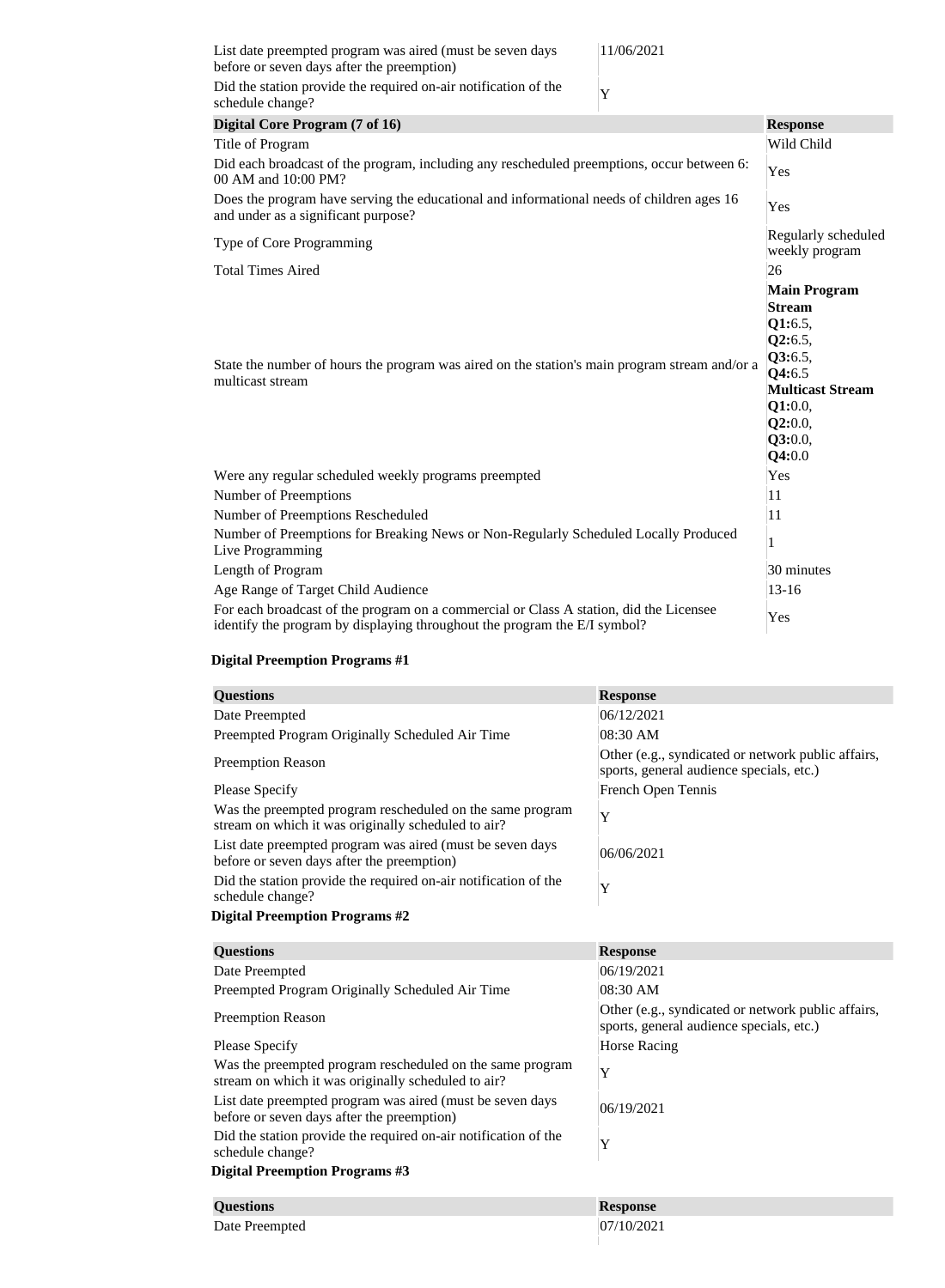| Preempted Program Originally Scheduled Air Time                                                                                                  | 08:30 AM                                                                                       |
|--------------------------------------------------------------------------------------------------------------------------------------------------|------------------------------------------------------------------------------------------------|
| <b>Preemption Reason</b>                                                                                                                         | Other (e.g., syndicated or network public affairs,<br>sports, general audience specials, etc.) |
| <b>Please Specify</b>                                                                                                                            | <b>Cycling Tour De France</b>                                                                  |
| Was the preempted program rescheduled on the same program<br>stream on which it was originally scheduled to air?                                 | Y                                                                                              |
| List date preempted program was aired (must be seven days<br>before or seven days after the preemption)                                          | 07/10/2021                                                                                     |
| Did the station provide the required on-air notification of the<br>schedule change?                                                              | Y                                                                                              |
| <b>Digital Preemption Programs #4</b>                                                                                                            |                                                                                                |
| <b>Questions</b>                                                                                                                                 | <b>Response</b>                                                                                |
| Date Preempted                                                                                                                                   | 07/17/2021                                                                                     |
| Preempted Program Originally Scheduled Air Time                                                                                                  | 08:30 AM                                                                                       |
| <b>Preemption Reason</b>                                                                                                                         | Other (e.g., syndicated or network public affairs,<br>sports, general audience specials, etc.) |
| Please Specify                                                                                                                                   | Golf Open Championship                                                                         |
| Was the preempted program rescheduled on the same program<br>stream on which it was originally scheduled to air?                                 | Y                                                                                              |
| List date preempted program was aired (must be seven days<br>before or seven days after the preemption)                                          | 07/11/2021                                                                                     |
| Did the station provide the required on-air notification of the<br>schedule change?                                                              | Y                                                                                              |
| <b>Digital Preemption Programs #5</b>                                                                                                            |                                                                                                |
| <b>Questions</b>                                                                                                                                 | <b>Response</b>                                                                                |
| Date Preempted                                                                                                                                   | 07/24/2021                                                                                     |
| Preempted Program Originally Scheduled Air Time                                                                                                  | 08:30 AM                                                                                       |
| <b>Preemption Reason</b>                                                                                                                         | Other (e.g., syndicated or network public affairs,<br>sports, general audience specials, etc.) |
| <b>Please Specify</b>                                                                                                                            | <b>Olympic Summer Games</b>                                                                    |
| Was the preempted program rescheduled on the same program<br>stream on which it was originally scheduled to air?                                 | Y                                                                                              |
| List date preempted program was aired (must be seven days<br>before or seven days after the preemption)                                          | 07/24/2021                                                                                     |
| Did the station provide the required on-air notification of the<br>schedule change?                                                              | Y                                                                                              |
| <b>Digital Preemption Programs #6</b>                                                                                                            |                                                                                                |
| <b>Questions</b>                                                                                                                                 | <b>Response</b>                                                                                |
| Date Preempted                                                                                                                                   | 07/31/2021                                                                                     |
| Preempted Program Originally Scheduled Air Time                                                                                                  | 08:30 AM                                                                                       |
| <b>Preemption Reason</b>                                                                                                                         | Other (e.g., syndicated or network public affairs,<br>sports, general audience specials, etc.) |
| <b>Please Specify</b>                                                                                                                            | <b>Olympic Summer Games</b>                                                                    |
|                                                                                                                                                  | Y                                                                                              |
| Was the preempted program rescheduled on the same program<br>stream on which it was originally scheduled to air?                                 |                                                                                                |
| List date preempted program was aired (must be seven days<br>before or seven days after the preemption)                                          | 08/01/2021                                                                                     |
|                                                                                                                                                  | Y                                                                                              |
|                                                                                                                                                  |                                                                                                |
| Did the station provide the required on-air notification of the<br>schedule change?<br><b>Digital Preemption Programs #7</b><br><b>Questions</b> |                                                                                                |
| Date Preempted                                                                                                                                   | <b>Response</b><br>08/07/2021                                                                  |
| Preempted Program Originally Scheduled Air Time                                                                                                  | 08:30 AM                                                                                       |
| <b>Preemption Reason</b>                                                                                                                         | Other (e.g., syndicated or network public affairs,<br>sports, general audience specials, etc.) |
| Please Specify<br>Was the preempted program rescheduled on the same program                                                                      | <b>Olympic Summer Games</b><br>Y                                                               |

List date preempted program was aired (must be seven days 08/08/2021)<br>before or seven days after the preemption)

Did the station provide the required on-air notification of the schedule change? <sup>Y</sup>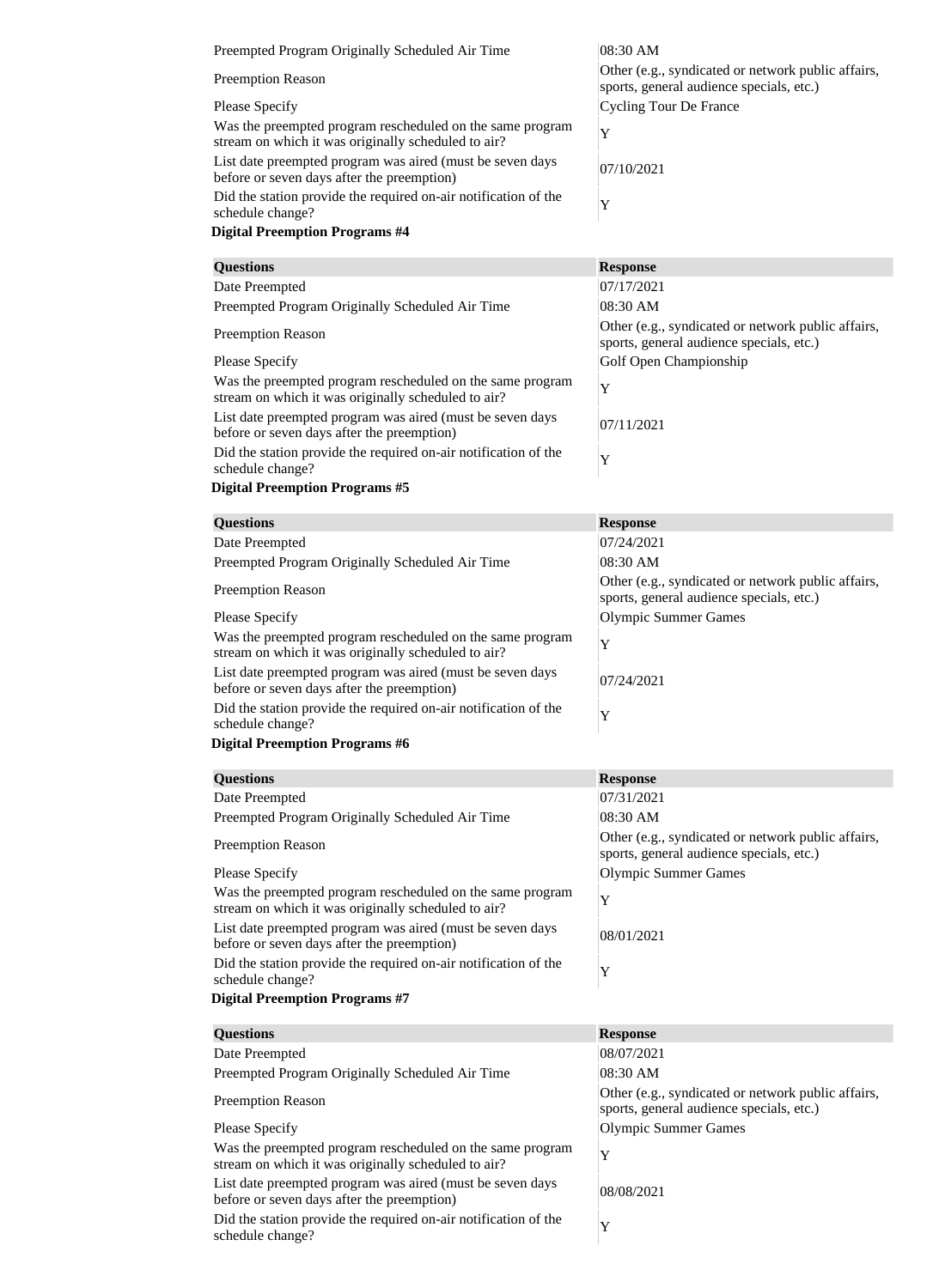| <b>Questions</b>                                                                                                 | <b>Response</b>                                                                                |
|------------------------------------------------------------------------------------------------------------------|------------------------------------------------------------------------------------------------|
| Date Preempted                                                                                                   | 08/21/2021                                                                                     |
| Preempted Program Originally Scheduled Air Time                                                                  | 08:30 AM                                                                                       |
| <b>Preemption Reason</b>                                                                                         | Other (e.g., syndicated or network public affairs,<br>sports, general audience specials, etc.) |
| <b>Please Specify</b>                                                                                            | ONE TEAM: THE POWER OF SPORTS                                                                  |
| Was the preempted program rescheduled on the same program<br>stream on which it was originally scheduled to air? | Y                                                                                              |
| List date preempted program was aired (must be seven days<br>before or seven days after the preemption)          | 09/05/2021                                                                                     |
| Did the station provide the required on-air notification of the<br>schedule change?                              | Y                                                                                              |
| <b>Digital Preemption Programs #9</b>                                                                            |                                                                                                |
|                                                                                                                  |                                                                                                |
| <b>Questions</b>                                                                                                 | <b>Response</b>                                                                                |
| Date Preempted                                                                                                   | 09/11/2021                                                                                     |

| Date Preempted                                                                                                   | 09/11/2021                                                                                     |
|------------------------------------------------------------------------------------------------------------------|------------------------------------------------------------------------------------------------|
| Preempted Program Originally Scheduled Air Time                                                                  | 08:30 AM                                                                                       |
| <b>Preemption Reason</b>                                                                                         | Other (e.g., syndicated or network public affairs,<br>sports, general audience specials, etc.) |
| Please Specify                                                                                                   | <b>NBC News Special</b>                                                                        |
| Was the preempted program rescheduled on the same program<br>stream on which it was originally scheduled to air? | Y                                                                                              |
| List date preempted program was aired (must be seven days)<br>before or seven days after the preemption)         | 09/12/2021                                                                                     |
| Did the station provide the required on-air notification of the<br>schedule change?                              | Y                                                                                              |
| <b>Digital Preemption Programs #10</b>                                                                           |                                                                                                |
|                                                                                                                  |                                                                                                |

| <b>Questions</b>                                                                                                 | <b>Response</b>                                                                                |
|------------------------------------------------------------------------------------------------------------------|------------------------------------------------------------------------------------------------|
| Date Preempted                                                                                                   | 09/25/2021                                                                                     |
| Preempted Program Originally Scheduled Air Time                                                                  | 08:30 AM                                                                                       |
| <b>Preemption Reason</b>                                                                                         | Other (e.g., syndicated or network public affairs,<br>sports, general audience specials, etc.) |
| <b>Please Specify</b>                                                                                            | Golf Ryder Cup                                                                                 |
| Was the preempted program rescheduled on the same program<br>stream on which it was originally scheduled to air? | Y                                                                                              |
| List date preempted program was aired (must be seven days)<br>before or seven days after the preemption)         | 09/19/2021                                                                                     |
| Did the station provide the required on-air notification of the<br>schedule change?                              | Y                                                                                              |
| <b>Digital Preemption Programs #11</b>                                                                           |                                                                                                |

| <b>Questions</b>                                                                                                                 | <b>Response</b>      |                                                                                                                                    |
|----------------------------------------------------------------------------------------------------------------------------------|----------------------|------------------------------------------------------------------------------------------------------------------------------------|
| Date Preempted                                                                                                                   | 04/17/2021           |                                                                                                                                    |
| Preempted Program Originally Scheduled Air Time 08:30 AM                                                                         |                      |                                                                                                                                    |
| <b>Preemption Reason</b>                                                                                                         | <b>Breaking News</b> |                                                                                                                                    |
| Digital Core Program (8 of 16)                                                                                                   |                      | <b>Response</b>                                                                                                                    |
| Title of Program                                                                                                                 |                      | Saved By The Bell                                                                                                                  |
| Did each broadcast of the program, including any rescheduled preemptions, occur between 6:<br>00 AM and 10:00 PM?                |                      | Yes                                                                                                                                |
| Does the program have serving the educational and informational needs of children ages 16<br>and under as a significant purpose? |                      | Yes                                                                                                                                |
| Type of Core Programming                                                                                                         |                      | Regularly scheduled<br>weekly program                                                                                              |
| <b>Total Times Aired</b>                                                                                                         |                      | 156                                                                                                                                |
| State the number of hours the program was aired on the station's main program stream and/or a<br>multicast stream                |                      | <b>Main Program</b><br><b>Stream</b><br>Q1:0.0,<br>Q2:0.0,<br>Q3:0.0,<br>Q4:0.0<br><b>Multicast Stream</b><br>Q1:39.0,<br>Q2:39.0, |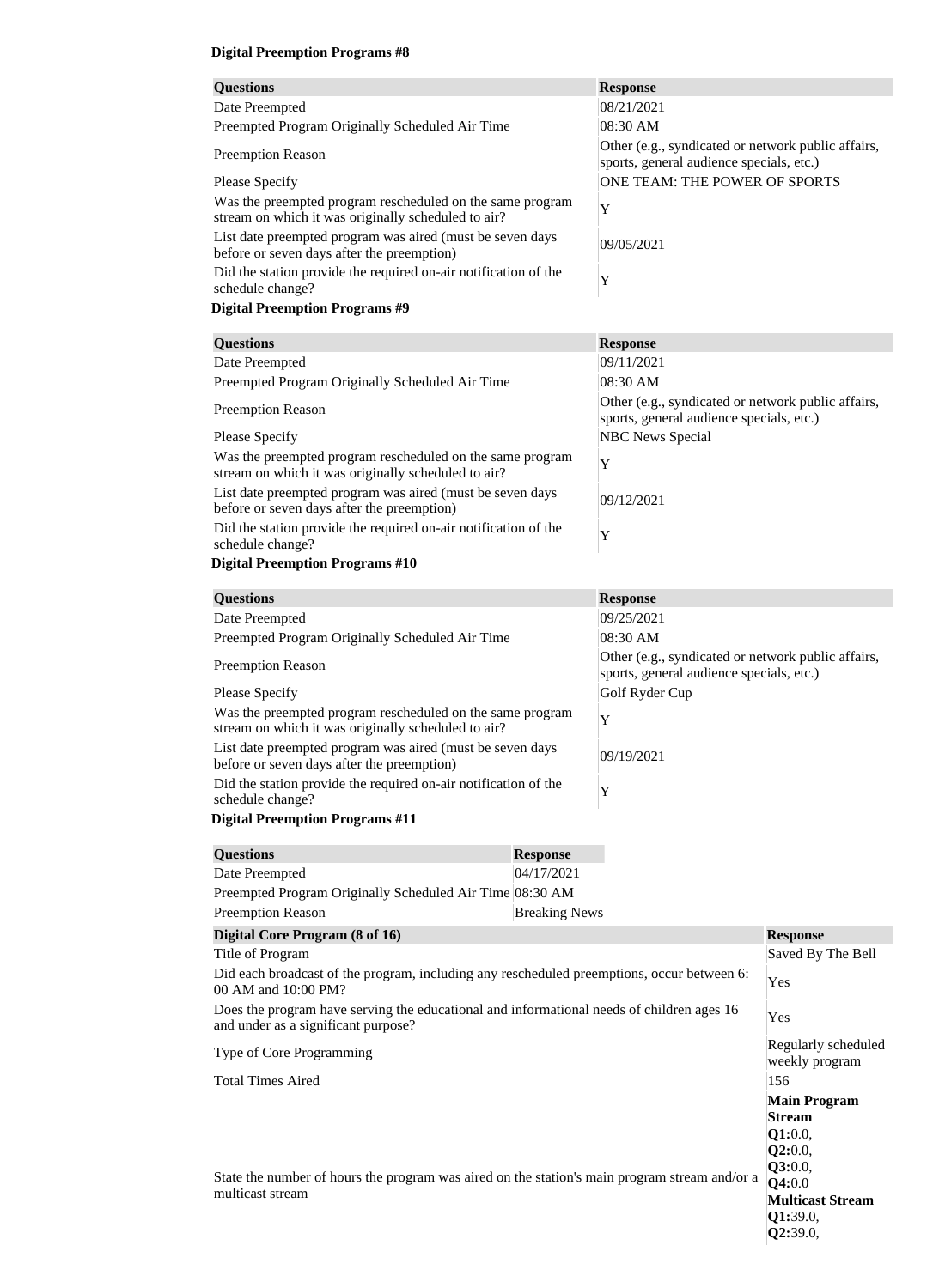|                                                                                                                                                                     | Q3:39.0,<br>Q4:39.0                                                                                                                                   |
|---------------------------------------------------------------------------------------------------------------------------------------------------------------------|-------------------------------------------------------------------------------------------------------------------------------------------------------|
| Were any regular scheduled weekly programs preempted                                                                                                                | No                                                                                                                                                    |
| Length of Program                                                                                                                                                   | 30 minutes                                                                                                                                            |
| Age Range of Target Child Audience                                                                                                                                  | $13 - 16$                                                                                                                                             |
| For each broadcast of the program on a commercial or Class A station, did the Licensee<br>identify the program by displaying throughout the program the E/I symbol? | Yes                                                                                                                                                   |
| Digital Core Program (9 of 16)                                                                                                                                      | <b>Response</b>                                                                                                                                       |
| Title of Program                                                                                                                                                    | Descrubriendo Mis<br>Raices                                                                                                                           |
| Did each broadcast of the program, including any rescheduled preemptions, occur between 6:<br>00 AM and 10:00 PM?                                                   | Yes                                                                                                                                                   |
| Does the program have serving the educational and informational needs of children ages 16<br>and under as a significant purpose?                                    | Yes                                                                                                                                                   |
| Type of Core Programming                                                                                                                                            | Regularly scheduled<br>weekly program                                                                                                                 |
| <b>Total Times Aired</b>                                                                                                                                            | 13                                                                                                                                                    |
| State the number of hours the program was aired on the station's main program stream and/or a<br>multicast stream                                                   | <b>Main Program</b><br><b>Stream</b><br>Q1:0.0,<br>Q2:0.0,<br>Q3:0.0,<br>Q4:0.0<br><b>Multicast Stream</b><br>Q1:6.5,<br>Q2:0.0,<br>Q3:0.0,<br>Q4:6.5 |
| Were any regular scheduled weekly programs preempted                                                                                                                | Yes                                                                                                                                                   |
| <b>Number of Preemptions</b>                                                                                                                                        |                                                                                                                                                       |
| Number of Preemptions Rescheduled                                                                                                                                   |                                                                                                                                                       |
| Number of Preemptions for Breaking News or Non-Regularly Scheduled Locally Produced<br>Live Programming                                                             | 0                                                                                                                                                     |
| Length of Program                                                                                                                                                   | 30 minutes                                                                                                                                            |
| Age Range of Target Child Audience                                                                                                                                  | $13 - 16$                                                                                                                                             |
| For each broadcast of the program on a commercial or Class A station, did the Licensee<br>identify the program by displaying throughout the program the E/I symbol? | Yes                                                                                                                                                   |

| <b>Questions</b>                                                                                                                 | <b>Response</b>                                                                                |                                       |
|----------------------------------------------------------------------------------------------------------------------------------|------------------------------------------------------------------------------------------------|---------------------------------------|
| Date Preempted                                                                                                                   | 11/06/2021                                                                                     |                                       |
| Preempted Program Originally Scheduled Air Time                                                                                  | 07:00 AM                                                                                       |                                       |
| <b>Preemption Reason</b>                                                                                                         | Other (e.g., syndicated or network public affairs,<br>sports, general audience specials, etc.) |                                       |
| <b>Please Specify</b>                                                                                                            | <b>LA LIGA PREMIER- SOCCER</b>                                                                 |                                       |
| Was the preempted program rescheduled on the same program<br>stream on which it was originally scheduled to air?                 | Y                                                                                              |                                       |
| List date preempted program was aired (must be seven days<br>before or seven days after the preemption)                          | 11/06/2021                                                                                     |                                       |
| Did the station provide the required on-air notification of the<br>schedule change?                                              | Y                                                                                              |                                       |
| Digital Core Program (10 of 16)                                                                                                  |                                                                                                | <b>Response</b>                       |
| Title of Program                                                                                                                 |                                                                                                | El Campeon En Ti                      |
| Did each broadcast of the program, including any rescheduled preemptions, occur between 6:<br>00 AM and 10:00 PM?                |                                                                                                | Yes                                   |
| Does the program have serving the educational and informational needs of children ages 16<br>and under as a significant purpose? |                                                                                                | Yes                                   |
| Type of Core Programming                                                                                                         |                                                                                                | Regularly scheduled<br>weekly program |
| <b>Total Times Aired</b>                                                                                                         |                                                                                                | 13                                    |
|                                                                                                                                  |                                                                                                | <b>Main Program</b>                   |
|                                                                                                                                  |                                                                                                | <b>Stream</b>                         |
|                                                                                                                                  |                                                                                                | Q1:0.0,                               |
|                                                                                                                                  |                                                                                                | Q2:0.0,                               |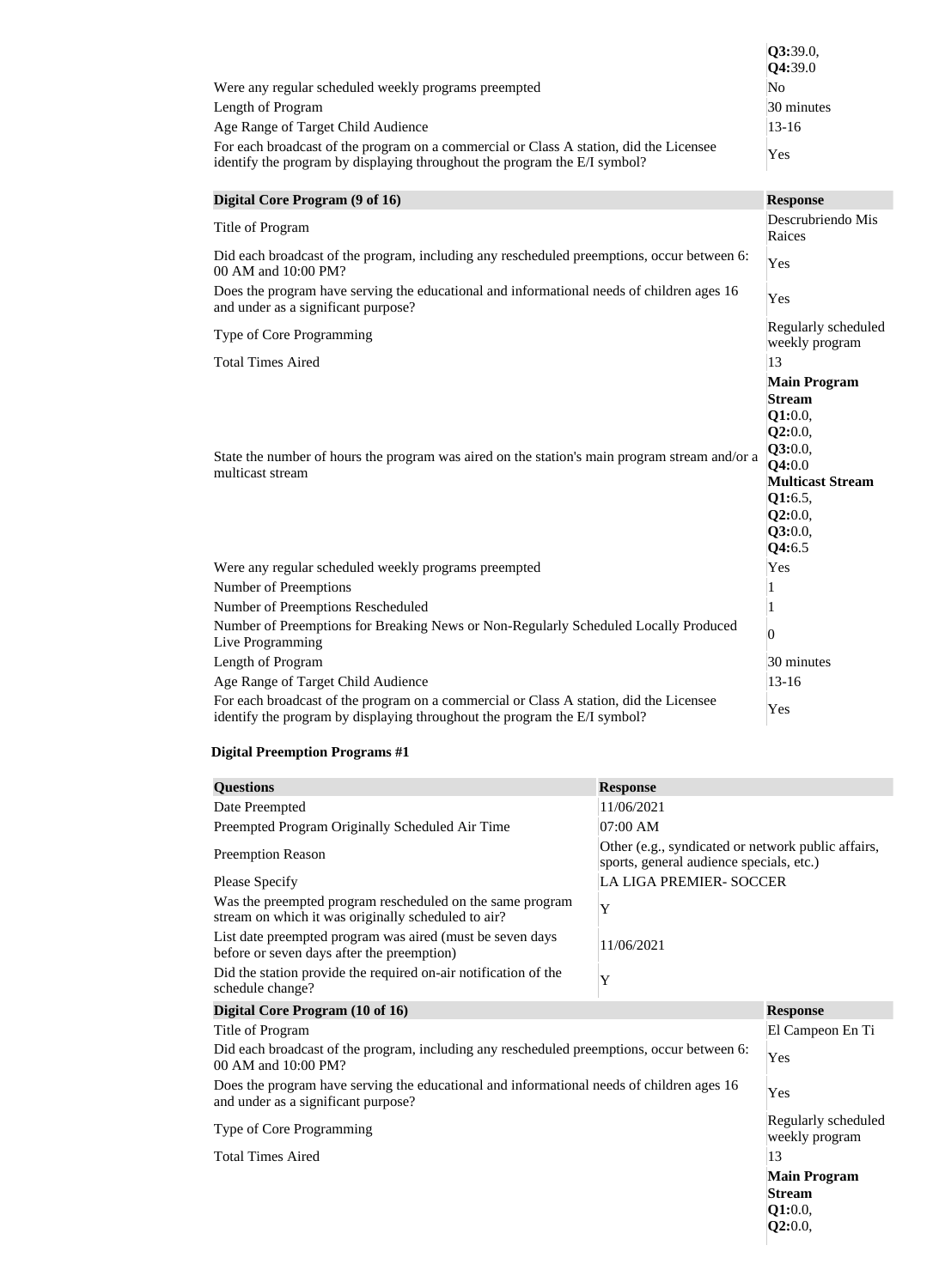| State the number of hours the program was aired on the station's main program stream and/or a<br>multicast stream                                                   | Q3:0.0,<br><b>Q4:0.0</b><br><b>Multicast Stream</b><br><b>Q1:</b> 6.5,<br>Q2:0.0,<br>Q3:6.5,<br><b>Q4:0.0</b> |
|---------------------------------------------------------------------------------------------------------------------------------------------------------------------|---------------------------------------------------------------------------------------------------------------|
| Were any regular scheduled weekly programs preempted                                                                                                                | <b>Yes</b>                                                                                                    |
| Number of Preemptions                                                                                                                                               | 5                                                                                                             |
| Number of Preemptions Rescheduled                                                                                                                                   | 5                                                                                                             |
| Number of Preemptions for Breaking News or Non-Regularly Scheduled Locally Produced<br>Live Programming                                                             | 2                                                                                                             |
| Length of Program                                                                                                                                                   | 30 minutes                                                                                                    |
| Age Range of Target Child Audience                                                                                                                                  | $13 - 16$                                                                                                     |
| For each broadcast of the program on a commercial or Class A station, did the Licensee<br>identify the program by displaying throughout the program the E/I symbol? | Yes                                                                                                           |

| <b>Questions</b>                                                                                                 | <b>Response</b>                                                                                |
|------------------------------------------------------------------------------------------------------------------|------------------------------------------------------------------------------------------------|
| Date Preempted                                                                                                   | 07/24/2021                                                                                     |
| Preempted Program Originally Scheduled Air Time                                                                  | 07:00 AM                                                                                       |
| <b>Preemption Reason</b>                                                                                         | Other (e.g., syndicated or network public affairs,<br>sports, general audience specials, etc.) |
| <b>Please Specify</b>                                                                                            | <b>Olympic Summer Games</b>                                                                    |
| Was the preempted program rescheduled on the same program<br>stream on which it was originally scheduled to air? | Y                                                                                              |
| List date preempted program was aired (must be seven days<br>before or seven days after the preemption)          | 07/18/2021                                                                                     |
| Did the station provide the required on-air notification of the<br>schedule change?                              | Y                                                                                              |
| <b>Digital Preemption Programs #2</b>                                                                            |                                                                                                |
| <b>Questions</b>                                                                                                 | <b>Response</b>                                                                                |
| Date Preempted                                                                                                   | 07/31/2021                                                                                     |
| Preempted Program Originally Scheduled Air Time                                                                  | 07:00 AM                                                                                       |
| <b>Preemption Reason</b>                                                                                         | Other (e.g., syndicated or network public affairs,<br>sports, general audience specials, etc.) |
| <b>Please Specify</b>                                                                                            | <b>Olympic Summer Games</b>                                                                    |
| Was the preempted program rescheduled on the same program<br>stream on which it was originally scheduled to air? | Y                                                                                              |
| List date preempted program was aired (must be seven days<br>before or seven days after the preemption)          | 08/08/2021                                                                                     |
| Did the station provide the required on-air notification of the<br>schedule change?                              | Y                                                                                              |
| <b>Digital Preemption Programs #3</b>                                                                            |                                                                                                |
| <b>Questions</b>                                                                                                 | <b>Response</b>                                                                                |
| Date Preempted                                                                                                   | 08/07/2021                                                                                     |
| Preempted Program Originally Scheduled Air Time                                                                  | 07:00 AM                                                                                       |
| <b>Preemption Reason</b>                                                                                         | Other (e.g., syndicated or network public affairs,<br>sports, general audience specials, etc.) |
| <b>Please Specify</b>                                                                                            | <b>Olympic Summer Games</b>                                                                    |
| Was the preempted program rescheduled on the same program<br>stream on which it was originally scheduled to air? | Y                                                                                              |
| List date preempted program was aired (must be seven days<br>before or seven days after the preemption)          | 08/14/2021                                                                                     |
| Did the station provide the required on-air notification of the<br>schedule change?                              | Y                                                                                              |
| <b>Digital Preemption Programs #4</b>                                                                            |                                                                                                |

| <b>Questions</b>                                         | <b>Response</b>      |
|----------------------------------------------------------|----------------------|
| Date Preempted                                           | 09/11/2021           |
| Preempted Program Originally Scheduled Air Time 07:00 AM |                      |
| <b>Preemption Reason</b>                                 | <b>Breaking News</b> |
| <b>Digital Preemption Programs #5</b>                    |                      |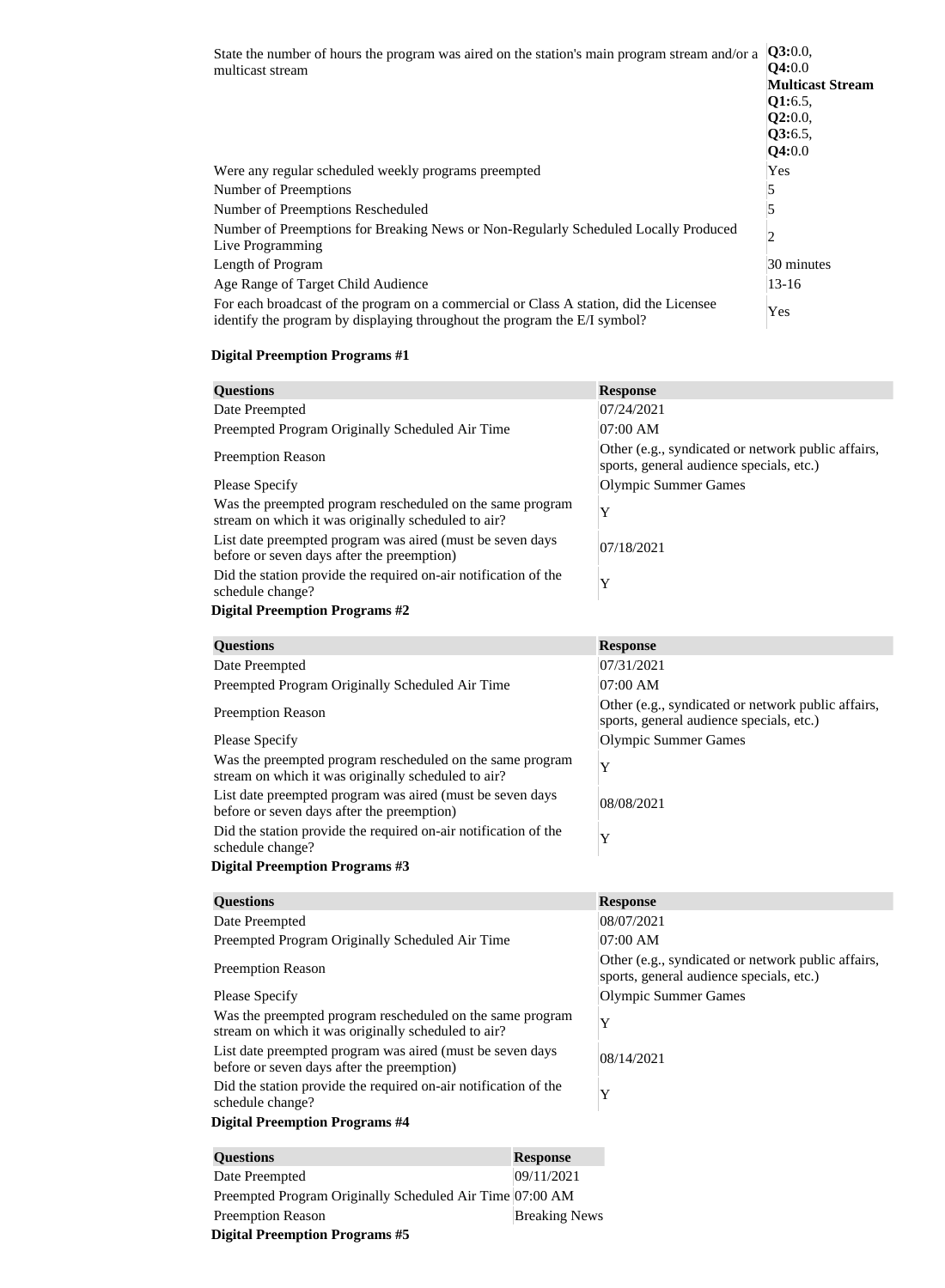| <b>Questions</b>                                                                                                                                                    | <b>Response</b>      |                                                                                                                                                           |
|---------------------------------------------------------------------------------------------------------------------------------------------------------------------|----------------------|-----------------------------------------------------------------------------------------------------------------------------------------------------------|
| Date Preempted                                                                                                                                                      | 04/17/2021           |                                                                                                                                                           |
| Preempted Program Originally Scheduled Air Time 07:00 AM                                                                                                            |                      |                                                                                                                                                           |
| <b>Preemption Reason</b>                                                                                                                                            | <b>Breaking News</b> |                                                                                                                                                           |
| Digital Core Program (11 of 16)                                                                                                                                     |                      | <b>Response</b>                                                                                                                                           |
| Title of Program                                                                                                                                                    |                      | El Viajero Con Josh<br>Garcia                                                                                                                             |
| Did each broadcast of the program, including any rescheduled preemptions, occur between 6:<br>00 AM and 10:00 PM?                                                   |                      | Yes                                                                                                                                                       |
| Does the program have serving the educational and informational needs of children ages 16<br>and under as a significant purpose?                                    |                      | Yes                                                                                                                                                       |
| Type of Core Programming                                                                                                                                            |                      | Regularly scheduled<br>weekly program                                                                                                                     |
| <b>Total Times Aired</b>                                                                                                                                            |                      | 52                                                                                                                                                        |
| State the number of hours the program was aired on the station's main program stream and/or a<br>multicast stream                                                   |                      | <b>Main Program</b><br><b>Stream</b><br>Q1:0.0,<br>Q2:0.0,<br>Q3:0.0,<br>Q4:0.0<br><b>Multicast Stream</b><br>Q1:13.0,<br>Q2:13.0,<br>Q3:13.0,<br>Q4:13.0 |
| Were any regular scheduled weekly programs preempted                                                                                                                |                      | Yes                                                                                                                                                       |
| Number of Preemptions                                                                                                                                               |                      | 10                                                                                                                                                        |
| Number of Preemptions Rescheduled                                                                                                                                   |                      | 10                                                                                                                                                        |
| Number of Preemptions for Breaking News or Non-Regularly Scheduled Locally Produced<br>Live Programming                                                             |                      | $\overline{2}$                                                                                                                                            |
| Length of Program                                                                                                                                                   |                      | 30 minutes                                                                                                                                                |
| Age Range of Target Child Audience                                                                                                                                  |                      | $13 - 16$                                                                                                                                                 |
| For each broadcast of the program on a commercial or Class A station, did the Licensee<br>identify the program by displaying throughout the program the E/I symbol? |                      | Yes                                                                                                                                                       |

| <b>Questions</b>                                         | <b>Response</b>      |
|----------------------------------------------------------|----------------------|
| Date Preempted                                           | 04/17/2021           |
| Preempted Program Originally Scheduled Air Time 08:30 AM |                      |
| <b>Preemption Reason</b>                                 | <b>Breaking News</b> |
| <b>Digital Preemption Programs #2</b>                    |                      |
| <b>Questions</b>                                         | <b>Response</b>      |
| Date Preempted                                           | 04/17/2021           |
| Preempted Program Originally Scheduled Air Time 09:00 AM |                      |
| <b>Preemption Reason</b>                                 | <b>Breaking News</b> |
| <b>Digital Preemption Programs #3</b>                    |                      |
| $\Omega$ = = = $\Lambda$ <sup>2</sup> = = = =            | $\mathbf{D}$         |

| <b>Questions</b>                                                                                                 | <b>Response</b>                                                                                |
|------------------------------------------------------------------------------------------------------------------|------------------------------------------------------------------------------------------------|
| Date Preempted                                                                                                   | 07/24/2021                                                                                     |
| Preempted Program Originally Scheduled Air Time                                                                  | 08:30 AM                                                                                       |
| <b>Preemption Reason</b>                                                                                         | Other (e.g., syndicated or network public affairs,<br>sports, general audience specials, etc.) |
| <b>Please Specify</b>                                                                                            | <b>Olympic Summer Games</b>                                                                    |
| Was the preempted program rescheduled on the same program<br>stream on which it was originally scheduled to air? | Y                                                                                              |
| List date preempted program was aired (must be seven days<br>before or seven days after the preemption)          | 07/18/2021                                                                                     |
| Did the station provide the required on-air notification of the<br>schedule change?                              | Y                                                                                              |
| <b>Digital Preemption Programs #4</b>                                                                            |                                                                                                |
| <b>Questions</b>                                                                                                 | <b>Response</b>                                                                                |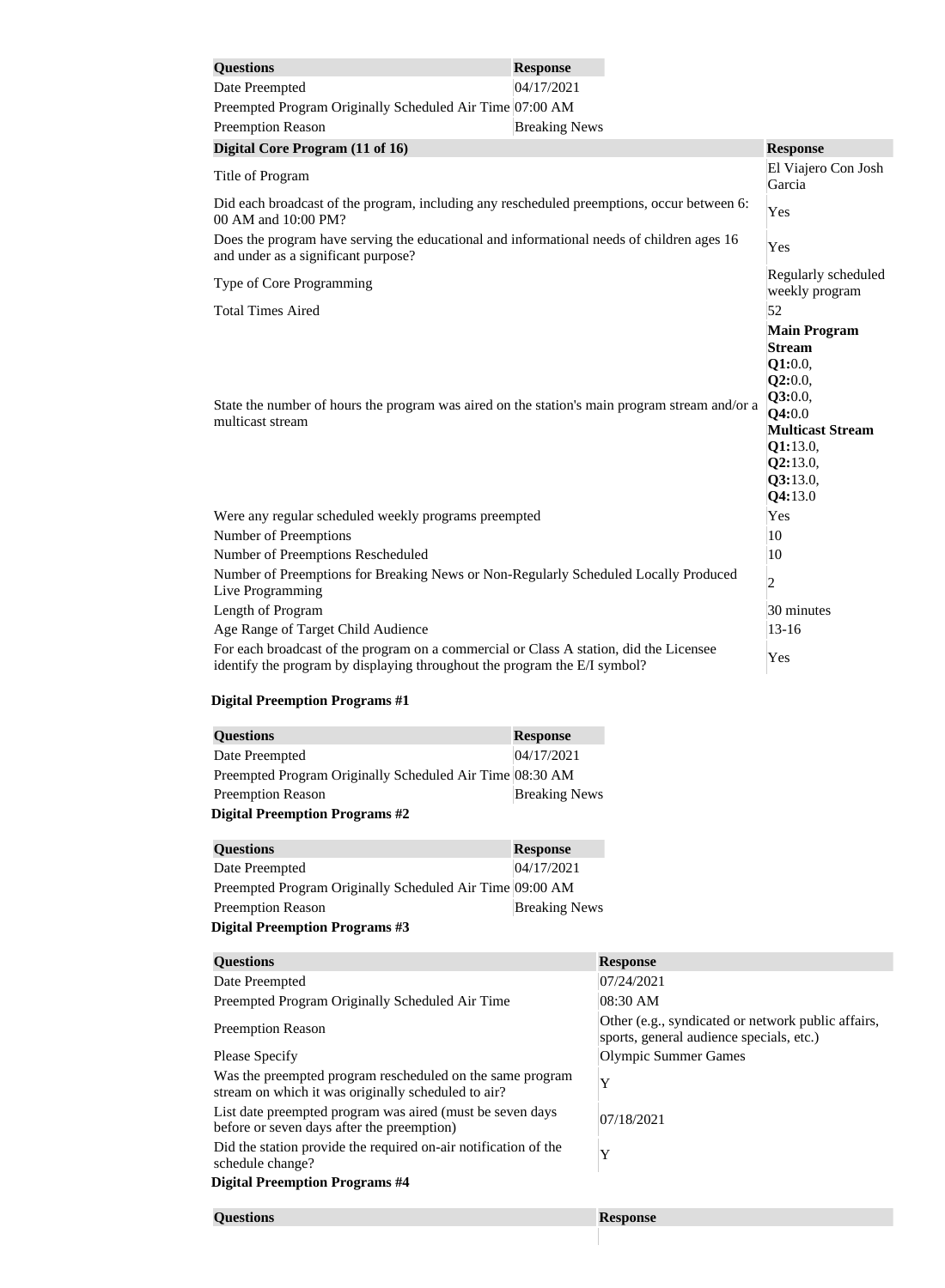| Date Preempted                                                                                                                                                                                                                                                                                   | 07/24/2021                                                                                     |
|--------------------------------------------------------------------------------------------------------------------------------------------------------------------------------------------------------------------------------------------------------------------------------------------------|------------------------------------------------------------------------------------------------|
| Preempted Program Originally Scheduled Air Time                                                                                                                                                                                                                                                  | 09:00 AM                                                                                       |
| <b>Preemption Reason</b>                                                                                                                                                                                                                                                                         | Other (e.g., syndicated or network public affairs,<br>sports, general audience specials, etc.) |
| <b>Please Specify</b>                                                                                                                                                                                                                                                                            | Olympic Summer Games                                                                           |
| Was the preempted program rescheduled on the same program<br>stream on which it was originally scheduled to air?                                                                                                                                                                                 | Y                                                                                              |
| List date preempted program was aired (must be seven days)<br>before or seven days after the preemption)                                                                                                                                                                                         | 07/18/2021                                                                                     |
| Did the station provide the required on-air notification of the<br>schedule change?                                                                                                                                                                                                              | Y                                                                                              |
| $\mathbf{D}^*$ . $\mathbf{D}$ and $\mathbf{D}$ and $\mathbf{D}$ and $\mathbf{D}$ and $\mathbf{D}$ and $\mathbf{D}$ and $\mathbf{D}$ and $\mathbf{D}$ and $\mathbf{D}$ and $\mathbf{D}$ and $\mathbf{D}$ and $\mathbf{D}$ and $\mathbf{D}$ and $\mathbf{D}$ and $\mathbf{D}$ and $\mathbf{D}$ and |                                                                                                |

| <b>Questions</b>                                                                                                 | <b>Response</b>                                                                                |
|------------------------------------------------------------------------------------------------------------------|------------------------------------------------------------------------------------------------|
| Date Preempted                                                                                                   | 07/31/2021                                                                                     |
| Preempted Program Originally Scheduled Air Time                                                                  | 08:30 AM                                                                                       |
| <b>Preemption Reason</b>                                                                                         | Other (e.g., syndicated or network public affairs,<br>sports, general audience specials, etc.) |
| <b>Please Specify</b>                                                                                            | <b>Olympic Summer Games</b>                                                                    |
| Was the preempted program rescheduled on the same program<br>stream on which it was originally scheduled to air? | Y                                                                                              |
| List date preempted program was aired (must be seven days<br>before or seven days after the preemption)          | 08/08/2021                                                                                     |
| Did the station provide the required on-air notification of the<br>schedule change?                              | Y                                                                                              |
| <b>Digital Preemption Programs #6</b>                                                                            |                                                                                                |
| <b>Questions</b>                                                                                                 | <b>Response</b>                                                                                |
| Date Preempted                                                                                                   | 07/31/2021                                                                                     |
| Preempted Program Originally Scheduled Air Time                                                                  | 09:00 AM                                                                                       |
| <b>Preemption Reason</b>                                                                                         | Other (e.g., syndicated or network public affairs,<br>sports, general audience specials, etc.) |
| <b>Please Specify</b>                                                                                            | <b>Olympic Summer Games</b>                                                                    |
| Was the preempted program rescheduled on the same program<br>stream on which it was originally scheduled to air? | Y                                                                                              |
| List date preempted program was aired (must be seven days<br>before or seven days after the preemption)          | 08/08/2021                                                                                     |
| Did the station provide the required on-air notification of the<br>schedule change?                              | Y                                                                                              |
| <b>Digital Preemption Programs #7</b>                                                                            |                                                                                                |
| <b>Questions</b>                                                                                                 | <b>Response</b>                                                                                |
| Date Preempted                                                                                                   | 08/07/2021                                                                                     |
| Preempted Program Originally Scheduled Air Time                                                                  | 08:30 AM                                                                                       |
| <b>Preemption Reason</b>                                                                                         | Other (e.g., syndicated or network public affairs,<br>sports, general audience specials, etc.) |
| <b>Please Specify</b>                                                                                            | <b>Olympic Summer Games</b>                                                                    |
| Was the preempted program rescheduled on the same program<br>stream on which it was originally scheduled to air? | Y                                                                                              |
| List date preempted program was aired (must be seven days<br>before or seven days after the preemption)          | 08/14/2021                                                                                     |
| Did the station provide the required on-air notification of the<br>schedule change?                              | Y                                                                                              |
| <b>Digital Preemption Programs #8</b>                                                                            |                                                                                                |
| <b>Questions</b>                                                                                                 | <b>Response</b>                                                                                |
| Date Preempted                                                                                                   | 08/07/2021                                                                                     |
| Preempted Program Originally Scheduled Air Time                                                                  | 09:00 AM                                                                                       |
| <b>Preemption Reason</b>                                                                                         | Other (e.g., syndicated or network public affairs,                                             |
|                                                                                                                  | sports, general audience specials, etc.)                                                       |
| <b>Please Specify</b>                                                                                            | <b>Olympic Summer Games</b>                                                                    |
| Was the preempted program rescheduled on the same program<br>stream on which it was originally scheduled to air? | Y                                                                                              |

List date preempted program was aired (must be seven days 08/14/2021)<br>before or seven days after the preemption)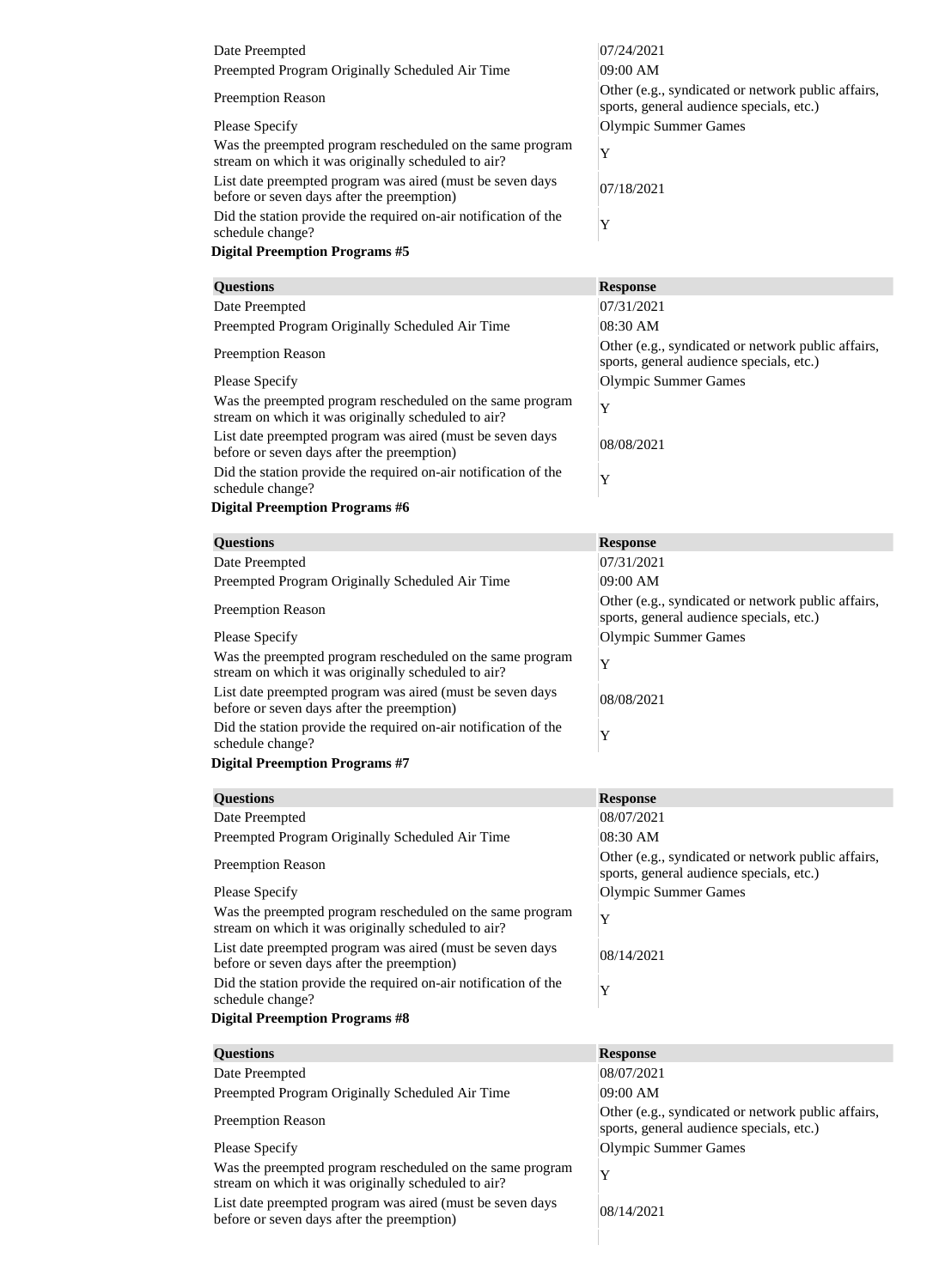| <b>Questions</b>                                                                                                 | <b>Response</b>                                                                                |
|------------------------------------------------------------------------------------------------------------------|------------------------------------------------------------------------------------------------|
| Date Preempted                                                                                                   | 11/06/2021                                                                                     |
| Preempted Program Originally Scheduled Air Time                                                                  | 08:30 AM                                                                                       |
| <b>Preemption Reason</b>                                                                                         | Other (e.g., syndicated or network public affairs,<br>sports, general audience specials, etc.) |
| <b>Please Specify</b>                                                                                            | <b>LA LIGA PREMIER- SOCCER</b>                                                                 |
| Was the preempted program rescheduled on the same program<br>stream on which it was originally scheduled to air? | Y                                                                                              |
| List date preempted program was aired (must be seven days<br>before or seven days after the preemption)          | 11/06/2021                                                                                     |
| Did the station provide the required on-air notification of the<br>schedule change?                              | Y                                                                                              |

| <b>Questions</b>                                                                                                                                                    | <b>Response</b>                                                                                                                                       |                                                |
|---------------------------------------------------------------------------------------------------------------------------------------------------------------------|-------------------------------------------------------------------------------------------------------------------------------------------------------|------------------------------------------------|
| Date Preempted                                                                                                                                                      | 11/06/2021                                                                                                                                            |                                                |
| Preempted Program Originally Scheduled Air Time                                                                                                                     | 09:00 AM                                                                                                                                              |                                                |
| <b>Preemption Reason</b>                                                                                                                                            | Other (e.g., syndicated or network public affairs,<br>sports, general audience specials, etc.)                                                        |                                                |
| <b>Please Specify</b>                                                                                                                                               | <b>LA LIGA PREMIER- SOCCER</b>                                                                                                                        |                                                |
| Was the preempted program rescheduled on the same program<br>stream on which it was originally scheduled to air?                                                    | Y                                                                                                                                                     |                                                |
| List date preempted program was aired (must be seven days<br>before or seven days after the preemption)                                                             | 11/06/2021                                                                                                                                            |                                                |
| Did the station provide the required on-air notification of the<br>schedule change?                                                                                 | Y                                                                                                                                                     |                                                |
| Digital Core Program (12 of 16)                                                                                                                                     |                                                                                                                                                       | <b>Response</b>                                |
| Title of Program                                                                                                                                                    |                                                                                                                                                       | <b>Exploracion Planeta</b><br>Con Dylan Dreyer |
| Did each broadcast of the program, including any rescheduled preemptions, occur between 6:<br>00 AM and 10:00 PM?                                                   |                                                                                                                                                       | Yes                                            |
| Does the program have serving the educational and informational needs of children ages 16<br>and under as a significant purpose?                                    |                                                                                                                                                       | Yes                                            |
| Type of Core Programming                                                                                                                                            |                                                                                                                                                       | Regularly scheduled<br>weekly program          |
| <b>Total Times Aired</b>                                                                                                                                            |                                                                                                                                                       | 26                                             |
| State the number of hours the program was aired on the station's main program stream and/or<br>a multicast stream                                                   | <b>Main Program</b><br><b>Stream</b><br>Q1:0.0,<br>Q2:0.0,<br>Q3:0.0,<br>Q4:0.0<br><b>Multicast Stream</b><br>Q1:6.5,<br>Q2:6.5,<br>Q3:6.5,<br>Q4:6.5 |                                                |
| Were any regular scheduled weekly programs preempted                                                                                                                |                                                                                                                                                       | Yes                                            |
| Number of Preemptions                                                                                                                                               |                                                                                                                                                       | 6                                              |
| Number of Preemptions Rescheduled                                                                                                                                   |                                                                                                                                                       | 6                                              |
| Number of Preemptions for Breaking News or Non-Regularly Scheduled Locally Produced<br>Live Programming                                                             |                                                                                                                                                       | 2                                              |
| Length of Program                                                                                                                                                   |                                                                                                                                                       | 30 minutes                                     |
| Age Range of Target Child Audience                                                                                                                                  |                                                                                                                                                       | $13 - 16$                                      |
| For each broadcast of the program on a commercial or Class A station, did the Licensee<br>identify the program by displaying throughout the program the E/I symbol? |                                                                                                                                                       | Yes                                            |

#### **Digital Preemption Programs #1**

| <b>Questions</b>                                | <b>Response</b>      |
|-------------------------------------------------|----------------------|
| Date Preempted                                  | 11/06/2021           |
| Preempted Program Originally Scheduled Air Time | $ 08:00 \text{ AM} $ |

Y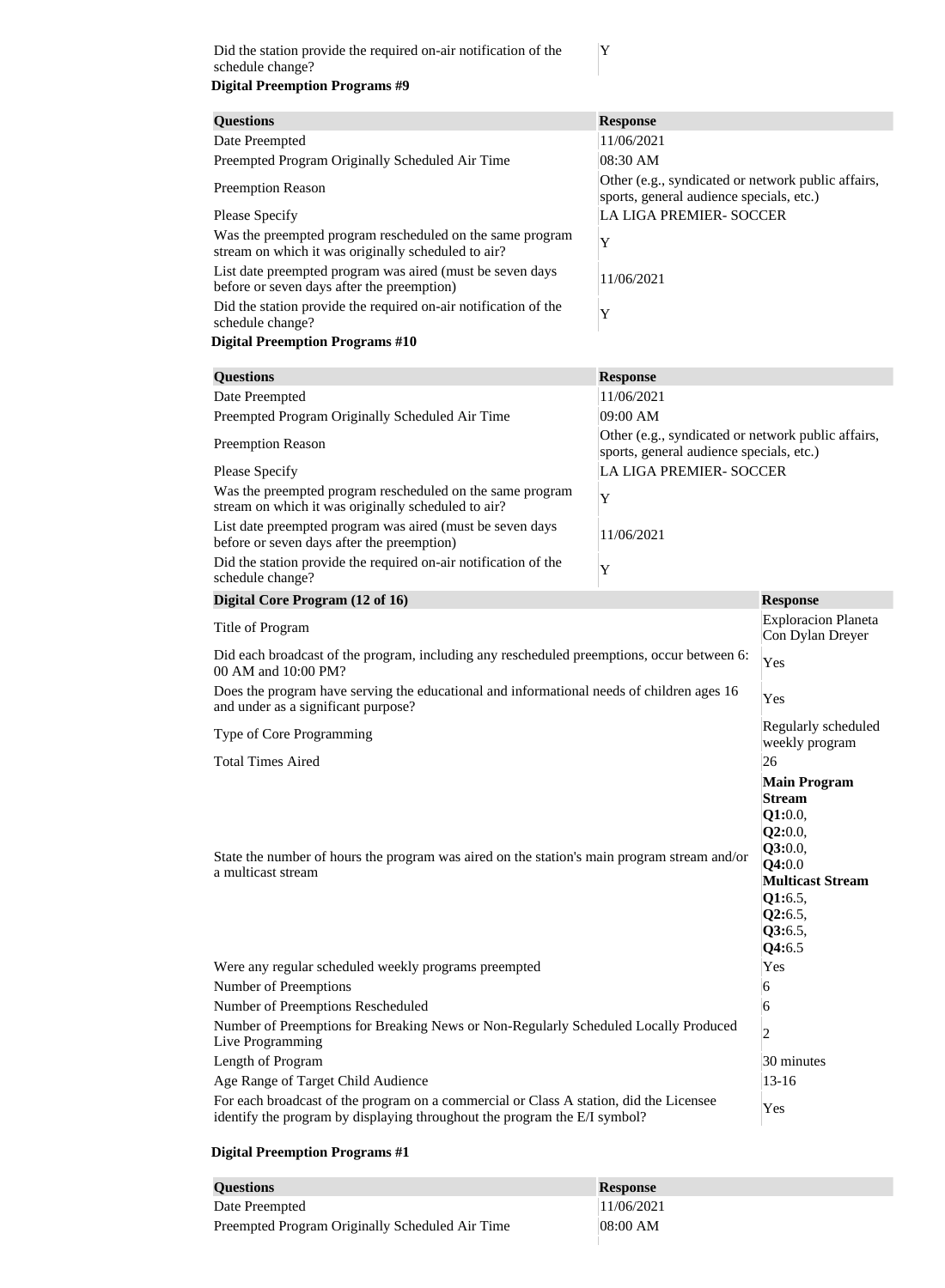| <b>Preemption Reason</b>                                                                                         | Other (e.g., syndicated or network public affairs,<br>sports, general audience specials, etc.) |
|------------------------------------------------------------------------------------------------------------------|------------------------------------------------------------------------------------------------|
| Please Specify                                                                                                   | LA LIGA PREMIER-SOCCER                                                                         |
| Was the preempted program rescheduled on the same program<br>stream on which it was originally scheduled to air? |                                                                                                |
| List date preempted program was aired (must be seven days)<br>before or seven days after the preemption)         | 11/06/2021                                                                                     |
| Did the station provide the required on-air notification of the<br>schedule change?                              |                                                                                                |

| <b>Questions</b>                                                                                                 | <b>Response</b>                                                                                |
|------------------------------------------------------------------------------------------------------------------|------------------------------------------------------------------------------------------------|
| Date Preempted                                                                                                   | 07/24/2021                                                                                     |
| Preempted Program Originally Scheduled Air Time                                                                  | 08:00 AM                                                                                       |
| <b>Preemption Reason</b>                                                                                         | Other (e.g., syndicated or network public affairs,<br>sports, general audience specials, etc.) |
| Please Specify                                                                                                   | Olympic Summer Games                                                                           |
| Was the preempted program rescheduled on the same program<br>stream on which it was originally scheduled to air? | Y                                                                                              |
| List date preempted program was aired (must be seven days)<br>before or seven days after the preemption)         | 07/18/2021                                                                                     |
| Did the station provide the required on-air notification of the<br>schedule change?                              | Y                                                                                              |

| <b>Questions</b>                                                                                                 | <b>Response</b>                                                                                |  |
|------------------------------------------------------------------------------------------------------------------|------------------------------------------------------------------------------------------------|--|
| Date Preempted                                                                                                   | 07/31/2021                                                                                     |  |
| Preempted Program Originally Scheduled Air Time                                                                  | 08:00 AM                                                                                       |  |
| <b>Preemption Reason</b>                                                                                         | Other (e.g., syndicated or network public affairs,<br>sports, general audience specials, etc.) |  |
| <b>Please Specify</b>                                                                                            | Olympic Summer Games                                                                           |  |
| Was the preempted program rescheduled on the same program<br>stream on which it was originally scheduled to air? | Y                                                                                              |  |
| List date preempted program was aired (must be seven days<br>before or seven days after the preemption)          | 08/08/2021                                                                                     |  |
| Did the station provide the required on-air notification of the<br>schedule change?                              | Y                                                                                              |  |
| <b>Digital Preemption Programs #4</b>                                                                            |                                                                                                |  |
|                                                                                                                  |                                                                                                |  |
| <b>Questions</b>                                                                                                 | <b>Response</b>                                                                                |  |

|                                                                 | <b>TEP</b> MONDE                                                                               |
|-----------------------------------------------------------------|------------------------------------------------------------------------------------------------|
|                                                                 | 08/07/2021                                                                                     |
| Preempted Program Originally Scheduled Air Time                 | 08:00 AM                                                                                       |
|                                                                 | Other (e.g., syndicated or network public affairs,<br>sports, general audience specials, etc.) |
|                                                                 | <b>Olympic Summer Games</b>                                                                    |
| Was the preempted program rescheduled on the same program       | Y                                                                                              |
| List date preempted program was aired (must be seven days       | 08/14/2021                                                                                     |
| Did the station provide the required on-air notification of the | Y                                                                                              |
|                                                                 |                                                                                                |
| <b>Response</b>                                                 |                                                                                                |
| 09/11/2021                                                      |                                                                                                |
| Preempted Program Originally Scheduled Air Time 08:00 AM        |                                                                                                |
| <b>Breaking News</b>                                            |                                                                                                |
|                                                                 |                                                                                                |
|                                                                 |                                                                                                |
| 04/17/2021                                                      |                                                                                                |
| Preempted Program Originally Scheduled Air Time 08:00 AM        |                                                                                                |
| <b>Breaking News</b>                                            |                                                                                                |
|                                                                 | <b>Response</b>                                                                                |
|                                                                 | <b>Response</b>                                                                                |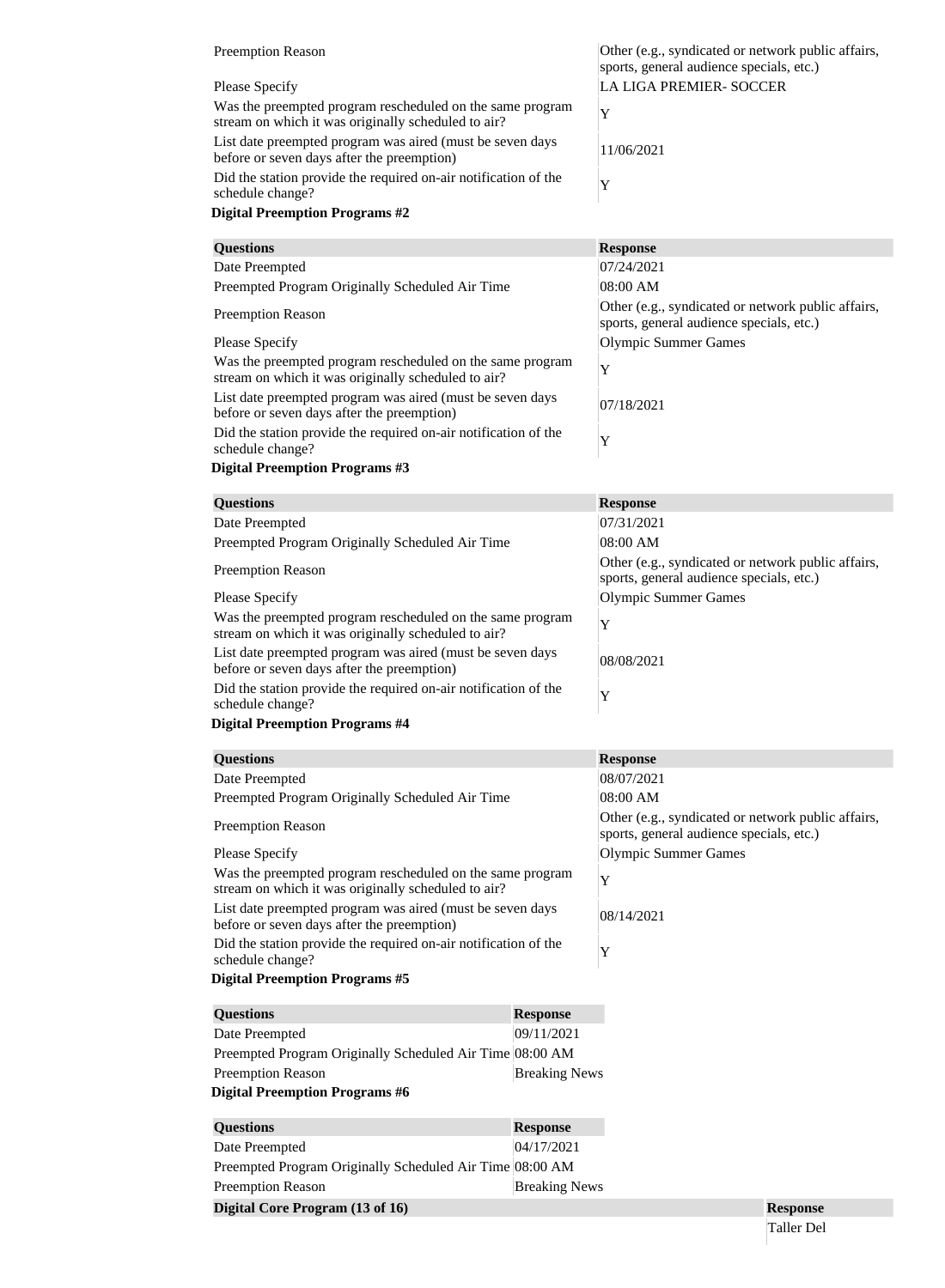| Title of Program                                                                                                                                                    | Consumidor                                                                                                                                            |
|---------------------------------------------------------------------------------------------------------------------------------------------------------------------|-------------------------------------------------------------------------------------------------------------------------------------------------------|
| Did each broadcast of the program, including any rescheduled preemptions, occur between 6:<br>00 AM and 10:00 PM?                                                   | Yes                                                                                                                                                   |
| Does the program have serving the educational and informational needs of children ages 16<br>and under as a significant purpose?                                    | Yes                                                                                                                                                   |
| Type of Core Programming                                                                                                                                            | Regularly scheduled<br>weekly program                                                                                                                 |
| <b>Total Times Aired</b>                                                                                                                                            | 13                                                                                                                                                    |
| State the number of hours the program was aired on the station's main program stream and/or a<br>multicast stream                                                   | <b>Main Program</b><br><b>Stream</b><br>Q1:0.0,<br>Q2:0.0,<br>Q3:0.0,<br>Q4:0.0<br><b>Multicast Stream</b><br>Q1:6.5,<br>Q2:0.0,<br>Q3:6.5,<br>Q4:0.0 |
| Were any regular scheduled weekly programs preempted                                                                                                                | Yes                                                                                                                                                   |
| Number of Preemptions                                                                                                                                               | 5                                                                                                                                                     |
| Number of Preemptions Rescheduled                                                                                                                                   | 5                                                                                                                                                     |
| Number of Preemptions for Breaking News or Non-Regularly Scheduled Locally Produced<br>Live Programming                                                             | $\overline{2}$                                                                                                                                        |
| Length of Program                                                                                                                                                   | 30 minutes                                                                                                                                            |
| Age Range of Target Child Audience                                                                                                                                  | $13 - 16$                                                                                                                                             |
| For each broadcast of the program on a commercial or Class A station, did the Licensee<br>identify the program by displaying throughout the program the E/I symbol? | Yes                                                                                                                                                   |

| <b>Questions</b>                                         | <b>Response</b>      |
|----------------------------------------------------------|----------------------|
| Date Preempted                                           | 04/17/2021           |
| Preempted Program Originally Scheduled Air Time 07:30 AM |                      |
| <b>Preemption Reason</b>                                 | <b>Breaking News</b> |
| <b>Digital Preemption Programs #2</b>                    |                      |

**Questions Response**

| <b>Questions</b>                                                                                                 | <b>Response</b>                                                                                |
|------------------------------------------------------------------------------------------------------------------|------------------------------------------------------------------------------------------------|
| Date Preempted                                                                                                   | 07/24/2021                                                                                     |
| Preempted Program Originally Scheduled Air Time                                                                  | 07:30 AM                                                                                       |
| <b>Preemption Reason</b>                                                                                         | Other (e.g., syndicated or network public affairs,<br>sports, general audience specials, etc.) |
| Please Specify                                                                                                   | Olympic Summer Games                                                                           |
| Was the preempted program rescheduled on the same program<br>stream on which it was originally scheduled to air? | Y                                                                                              |
| List date preempted program was aired (must be seven days<br>before or seven days after the preemption)          | 07/18/2021                                                                                     |
| Did the station provide the required on-air notification of the<br>schedule change?                              | Y                                                                                              |
| <b>Digital Preemption Programs #3</b>                                                                            |                                                                                                |
|                                                                                                                  |                                                                                                |
|                                                                                                                  |                                                                                                |
| <b>Questions</b>                                                                                                 | <b>Response</b>                                                                                |
| Date Preempted                                                                                                   | 07/31/2021                                                                                     |
| Preempted Program Originally Scheduled Air Time                                                                  | 07:30 AM                                                                                       |
| <b>Preemption Reason</b>                                                                                         | Other (e.g., syndicated or network public affairs,<br>sports, general audience specials, etc.) |
| <b>Please Specify</b>                                                                                            | Olympic Summer Games                                                                           |
| Was the preempted program rescheduled on the same program<br>stream on which it was originally scheduled to air? | Y                                                                                              |
| List date preempted program was aired (must be seven days<br>before or seven days after the preemption)          | 08/08/2021                                                                                     |
| Did the station provide the required on-air notification of the<br>schedule change?                              | Y                                                                                              |
| <b>Digital Preemption Programs #4</b>                                                                            |                                                                                                |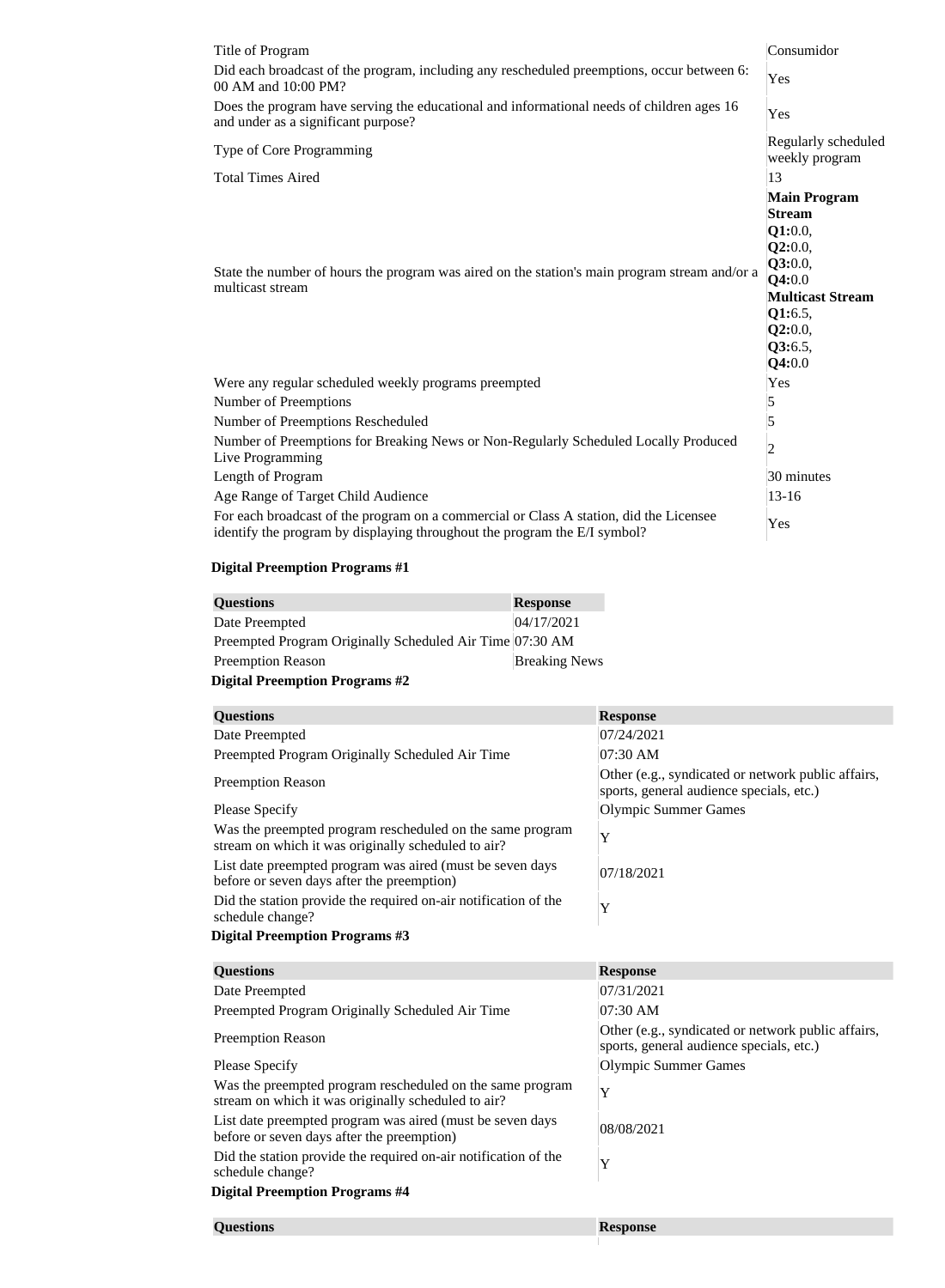| Date Preempted                                                                                                   | 08/07/2021                                                                                     |
|------------------------------------------------------------------------------------------------------------------|------------------------------------------------------------------------------------------------|
| Preempted Program Originally Scheduled Air Time                                                                  | 07:30 AM                                                                                       |
| <b>Preemption Reason</b>                                                                                         | Other (e.g., syndicated or network public affairs,<br>sports, general audience specials, etc.) |
| <b>Please Specify</b>                                                                                            | Olympic Summer Games                                                                           |
| Was the preempted program rescheduled on the same program<br>stream on which it was originally scheduled to air? | Y                                                                                              |
| List date preempted program was aired (must be seven days)<br>before or seven days after the preemption)         | 08/14/2021                                                                                     |
| Did the station provide the required on-air notification of the<br>schedule change?                              | Y                                                                                              |
| <b>Digital Preemption Programs #5</b>                                                                            |                                                                                                |

| <b>Questions</b>                                         | <b>Response</b>      |
|----------------------------------------------------------|----------------------|
| Date Preempted                                           | 09/11/2021           |
| Preempted Program Originally Scheduled Air Time 07:30 AM |                      |
| <b>Preemption Reason</b>                                 | <b>Breaking News</b> |

| Digital Core Program (14 of 16)                                                                                                                                     | <b>Response</b>                                                                                                                                       |
|---------------------------------------------------------------------------------------------------------------------------------------------------------------------|-------------------------------------------------------------------------------------------------------------------------------------------------------|
| Title of Program                                                                                                                                                    | <b>Exploracion Planeta</b><br>Con Dylan Dreyer #2                                                                                                     |
| Did each broadcast of the program, including any rescheduled preemptions, occur between 6:<br>00 AM and 10:00 PM?                                                   | Yes                                                                                                                                                   |
| Does the program have serving the educational and informational needs of children ages 16<br>and under as a significant purpose?                                    | Yes                                                                                                                                                   |
| Type of Core Programming                                                                                                                                            | Regularly scheduled<br>weekly program                                                                                                                 |
| <b>Total Times Aired</b>                                                                                                                                            | 13                                                                                                                                                    |
| State the number of hours the program was aired on the station's main program stream and<br>/or a multicast stream                                                  | <b>Main Program</b><br><b>Stream</b><br>Q1:0.0,<br>Q2:0.0,<br>Q3:0.0,<br>Q4:0.0<br><b>Multicast Stream</b><br>Q1:0.0,<br>Q2:0.0,<br>Q3:0.0,<br>Q4:6.5 |
| Were any regular scheduled weekly programs preempted                                                                                                                | Yes                                                                                                                                                   |
| Number of Preemptions                                                                                                                                               | 1                                                                                                                                                     |
| Number of Preemptions Rescheduled                                                                                                                                   | 1                                                                                                                                                     |
| Number of Preemptions for Breaking News or Non-Regularly Scheduled Locally Produced<br>Live Programming                                                             | $\overline{0}$                                                                                                                                        |
| Length of Program                                                                                                                                                   | 30 minutes                                                                                                                                            |
| Age Range of Target Child Audience                                                                                                                                  | $13 - 16$                                                                                                                                             |
| For each broadcast of the program on a commercial or Class A station, did the Licensee<br>identify the program by displaying throughout the program the E/I symbol? | Yes                                                                                                                                                   |

| <b>Questions</b>                                                                                                 | <b>Response</b>                                                                                |                              |
|------------------------------------------------------------------------------------------------------------------|------------------------------------------------------------------------------------------------|------------------------------|
| Date Preempted                                                                                                   | 11/06/2021                                                                                     |                              |
| Preempted Program Originally Scheduled Air Time                                                                  | 07:30 AM                                                                                       |                              |
| <b>Preemption Reason</b>                                                                                         | Other (e.g., syndicated or network public affairs,<br>sports, general audience specials, etc.) |                              |
| <b>Please Specify</b>                                                                                            | <b>LA LIGA PREMIER- SOCCER</b>                                                                 |                              |
| Was the preempted program rescheduled on the same program<br>stream on which it was originally scheduled to air? | Y                                                                                              |                              |
| List date preempted program was aired (must be seven days<br>before or seven days after the preemption)          | 11/06/2021                                                                                     |                              |
| Did the station provide the required on-air notification of the<br>schedule change?                              | Y                                                                                              |                              |
| Digital Core Program (15 of 16)                                                                                  |                                                                                                | <b>Response</b>              |
| Title of Program                                                                                                 |                                                                                                | Pequenos En La<br>Naturaleza |

Did each broadcast of the program, including any rescheduled preemptions, occur between 6: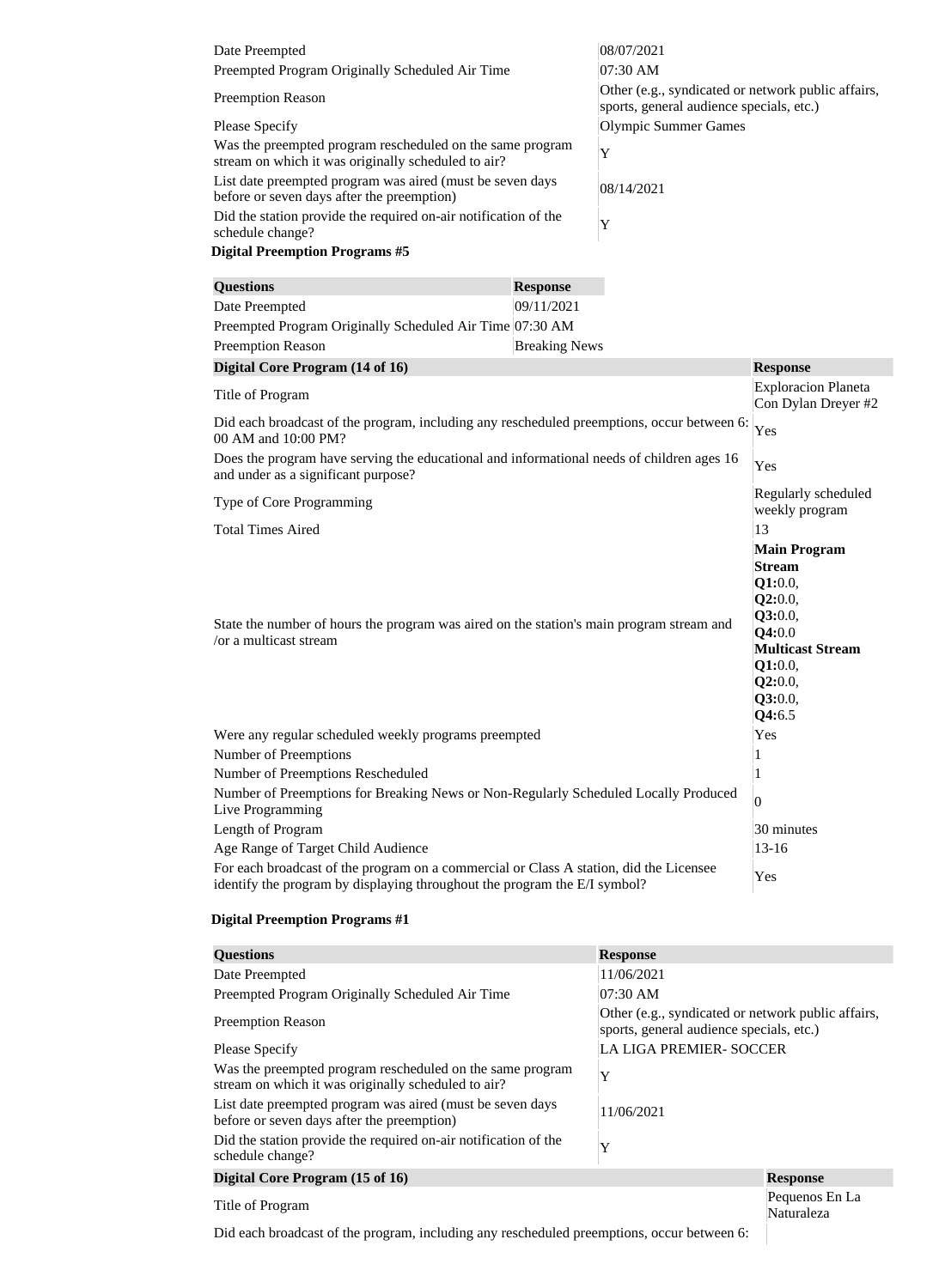| 00 AM and 10:00 PM?                                                                                                                                                 | Yes                                                                                                                                                   |
|---------------------------------------------------------------------------------------------------------------------------------------------------------------------|-------------------------------------------------------------------------------------------------------------------------------------------------------|
| Does the program have serving the educational and informational needs of children ages 16<br>and under as a significant purpose?                                    | Yes                                                                                                                                                   |
| Type of Core Programming                                                                                                                                            | Regularly scheduled<br>weekly program                                                                                                                 |
| <b>Total Times Aired</b>                                                                                                                                            | 13                                                                                                                                                    |
| State the number of hours the program was aired on the station's main program stream and/or a<br>multicast stream                                                   | <b>Main Program</b><br><b>Stream</b><br>Q1:0.0,<br>Q2:0.0,<br>Q3:0.0,<br>Q4:0.0<br><b>Multicast Stream</b><br>Q1:0.0,<br>Q2:0.0,<br>Q3:0.0,<br>Q4:6.5 |
| Were any regular scheduled weekly programs preempted                                                                                                                | No                                                                                                                                                    |
| Length of Program                                                                                                                                                   | 30 minutes                                                                                                                                            |
| Age Range of Target Child Audience                                                                                                                                  | $13 - 16$                                                                                                                                             |
| For each broadcast of the program on a commercial or Class A station, did the Licensee<br>identify the program by displaying throughout the program the E/I symbol? | Yes                                                                                                                                                   |
| Digital Core Program (16 of 16)                                                                                                                                     | <b>Response</b>                                                                                                                                       |
| Title of Program                                                                                                                                                    | <b>Nuestras Raices</b>                                                                                                                                |
| Did each broadcast of the program, including any rescheduled preemptions, occur between 6:<br>00 AM and 10:00 PM?                                                   | Yes                                                                                                                                                   |
| Does the program have serving the educational and informational needs of children ages 16<br>and under as a significant purpose?                                    | Yes                                                                                                                                                   |
| <b>Type of Core Programming</b>                                                                                                                                     | Regularly scheduled<br>weekly program                                                                                                                 |
| <b>Total Times Aired</b>                                                                                                                                            | 13                                                                                                                                                    |
|                                                                                                                                                                     | <b>Main Program</b><br><b>Stream</b>                                                                                                                  |
| State the number of hours the program was aired on the station's main program stream and/or a<br>multicast stream                                                   | Q1:0.0,<br>Q2:0.0,<br>Q3:0.0,<br>Q4:0.0<br><b>Multicast Stream</b><br>Q1:0.0,<br>Q2:6.5,<br>Q3:6.5,<br>Q4:0.0                                         |
| Were any regular scheduled weekly programs preempted                                                                                                                | Yes                                                                                                                                                   |
| Number of Preemptions                                                                                                                                               | 5                                                                                                                                                     |
| Number of Preemptions Rescheduled                                                                                                                                   | 5                                                                                                                                                     |
| Number of Preemptions for Breaking News or Non-Regularly Scheduled Locally Produced<br>Live Programming                                                             | 2                                                                                                                                                     |
| Length of Program                                                                                                                                                   | 30 minutes                                                                                                                                            |
| Age Range of Target Child Audience<br>For each broadcast of the program on a commercial or Class A station, did the Licensee                                        | $13 - 16$                                                                                                                                             |

| <b>Questions</b>                                                                                                 | <b>Response</b>                                                                                |
|------------------------------------------------------------------------------------------------------------------|------------------------------------------------------------------------------------------------|
| Date Preempted                                                                                                   | 07/24/2021                                                                                     |
| Preempted Program Originally Scheduled Air Time                                                                  | 09:30 AM                                                                                       |
| <b>Preemption Reason</b>                                                                                         | Other (e.g., syndicated or network public affairs,<br>sports, general audience specials, etc.) |
| Please Specify                                                                                                   | Olympic Summer Games                                                                           |
| Was the preempted program rescheduled on the same program<br>stream on which it was originally scheduled to air? | Y                                                                                              |
| List date preempted program was aired (must be seven days<br>before or seven days after the preemption)          | 07/18/2021                                                                                     |
| Did the station provide the required on-air notification of the<br>schedule change?                              | Y                                                                                              |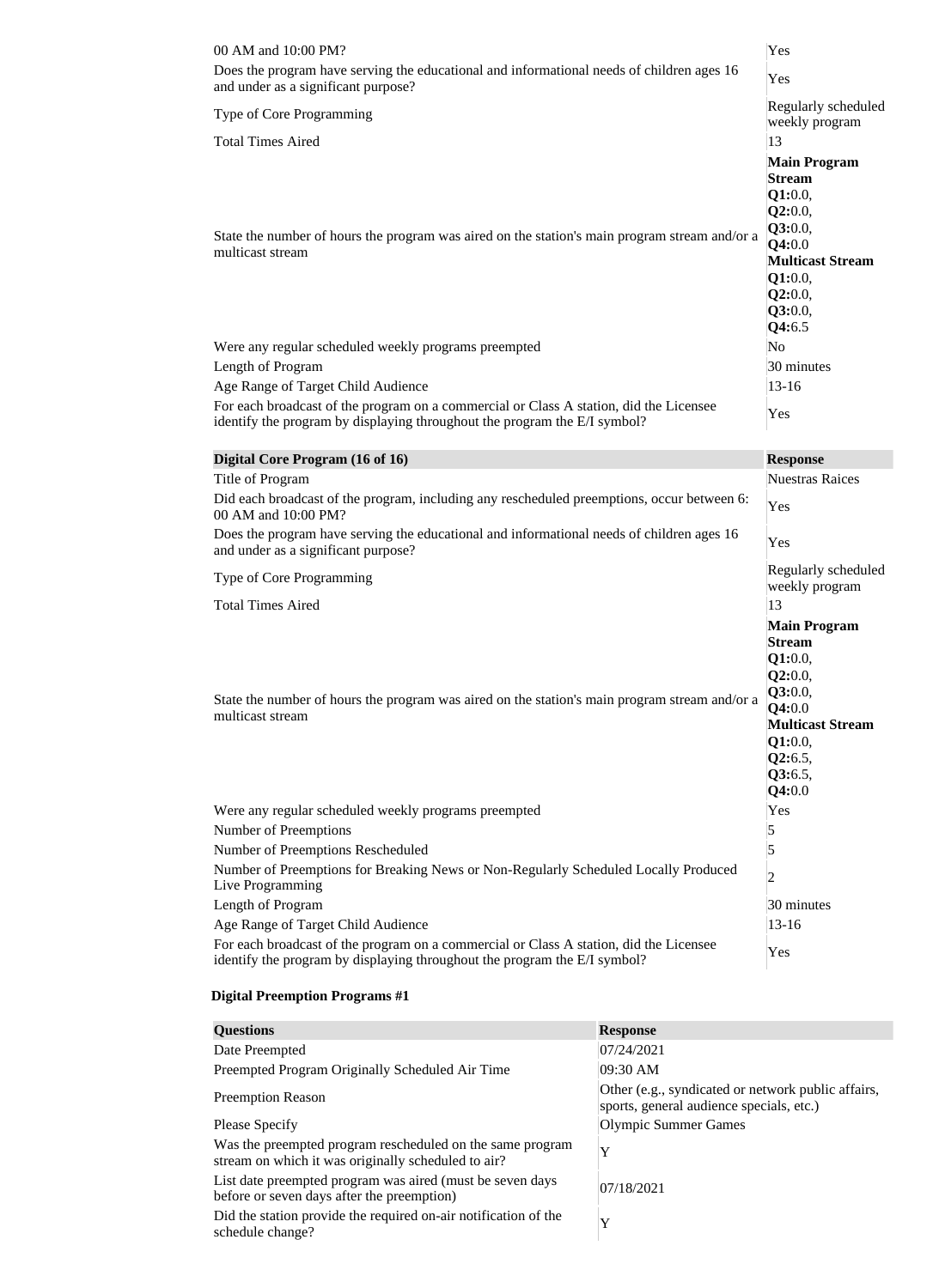| <b>Questions</b>                                                                                                 | <b>Response</b>                                                                                |
|------------------------------------------------------------------------------------------------------------------|------------------------------------------------------------------------------------------------|
| Date Preempted                                                                                                   | 07/31/2021                                                                                     |
| Preempted Program Originally Scheduled Air Time                                                                  | 09:30 AM                                                                                       |
| <b>Preemption Reason</b>                                                                                         | Other (e.g., syndicated or network public affairs,<br>sports, general audience specials, etc.) |
| <b>Please Specify</b>                                                                                            | Olympic Summer Games                                                                           |
| Was the preempted program rescheduled on the same program<br>stream on which it was originally scheduled to air? | Y                                                                                              |
| List date preempted program was aired (must be seven days<br>before or seven days after the preemption)          | 08/08/2021                                                                                     |
| Did the station provide the required on-air notification of the<br>schedule change?                              | Y                                                                                              |
| <b>Digital Preemption Programs #3</b>                                                                            |                                                                                                |
| <b>Questions</b>                                                                                                 | <b>Response</b>                                                                                |

| <b>Questions</b>                                                                                                 |                                                                                                | <b>Response</b> |
|------------------------------------------------------------------------------------------------------------------|------------------------------------------------------------------------------------------------|-----------------|
| Date Preempted                                                                                                   |                                                                                                | 08/07/2021      |
| Preempted Program Originally Scheduled Air Time                                                                  |                                                                                                | 09:30 AM        |
| <b>Preemption Reason</b>                                                                                         | Other (e.g., syndicated or network public affairs,<br>sports, general audience specials, etc.) |                 |
| Please Specify                                                                                                   |                                                                                                |                 |
| Was the preempted program rescheduled on the same program<br>stream on which it was originally scheduled to air? |                                                                                                | Y               |
| List date preempted program was aired (must be seven days<br>before or seven days after the preemption)          |                                                                                                | 08/14/2021      |
| Did the station provide the required on-air notification of the<br>schedule change?                              |                                                                                                | Y               |
| <b>Digital Preemption Programs #4</b>                                                                            |                                                                                                |                 |
| <b>Questions</b>                                                                                                 | <b>Response</b>                                                                                |                 |
| Date Preempted                                                                                                   | 09/11/2021                                                                                     |                 |

| Date Preempted                                           | 09/11/2021           |
|----------------------------------------------------------|----------------------|
| Preempted Program Originally Scheduled Air Time 09:30 AM |                      |
| <b>Preemption Reason</b>                                 | <b>Breaking News</b> |
| <b>Digital Preemption Programs #5</b>                    |                      |
|                                                          |                      |
| <b>Questions</b>                                         | <b>Response</b>      |
| $\Gamma$ <sub>ata</sub> $\Gamma$ <sub>naamata</sub> J    | 0.4/17/001           |

| Date Preempted                                           | 04/17/2021           |
|----------------------------------------------------------|----------------------|
| Preempted Program Originally Scheduled Air Time 09:30 AM |                      |
| <b>Preemption Reason</b>                                 | <b>Breaking News</b> |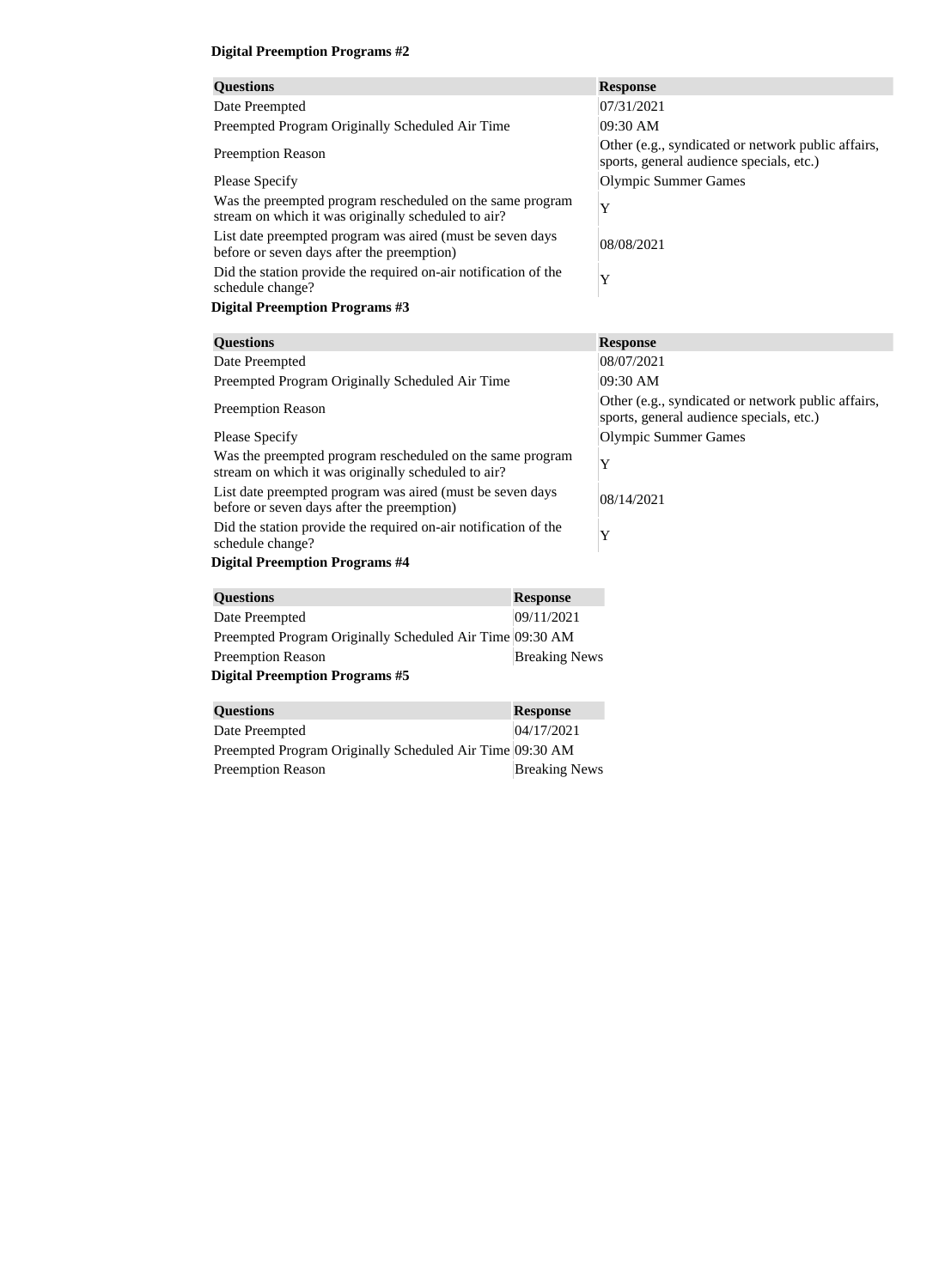| <b>Question</b>                                                               | <b>Response</b>           |
|-------------------------------------------------------------------------------|---------------------------|
| Sponsored Core Liaison Contact<br>of enidren's programming liaison Tasha Pate |                           |
| <b>Programming (0)/Other Efforts</b>                                          | 2531 Blichmann Ave        |
| City                                                                          | <b>Grand Junction</b>     |
| <b>State</b>                                                                  | CO                        |
| Zip                                                                           | 81505                     |
| <b>Telephone Number</b>                                                       | $(970)$ 257-3209          |
| <b>Email Address</b>                                                          | tasha.pate@kkco11news.com |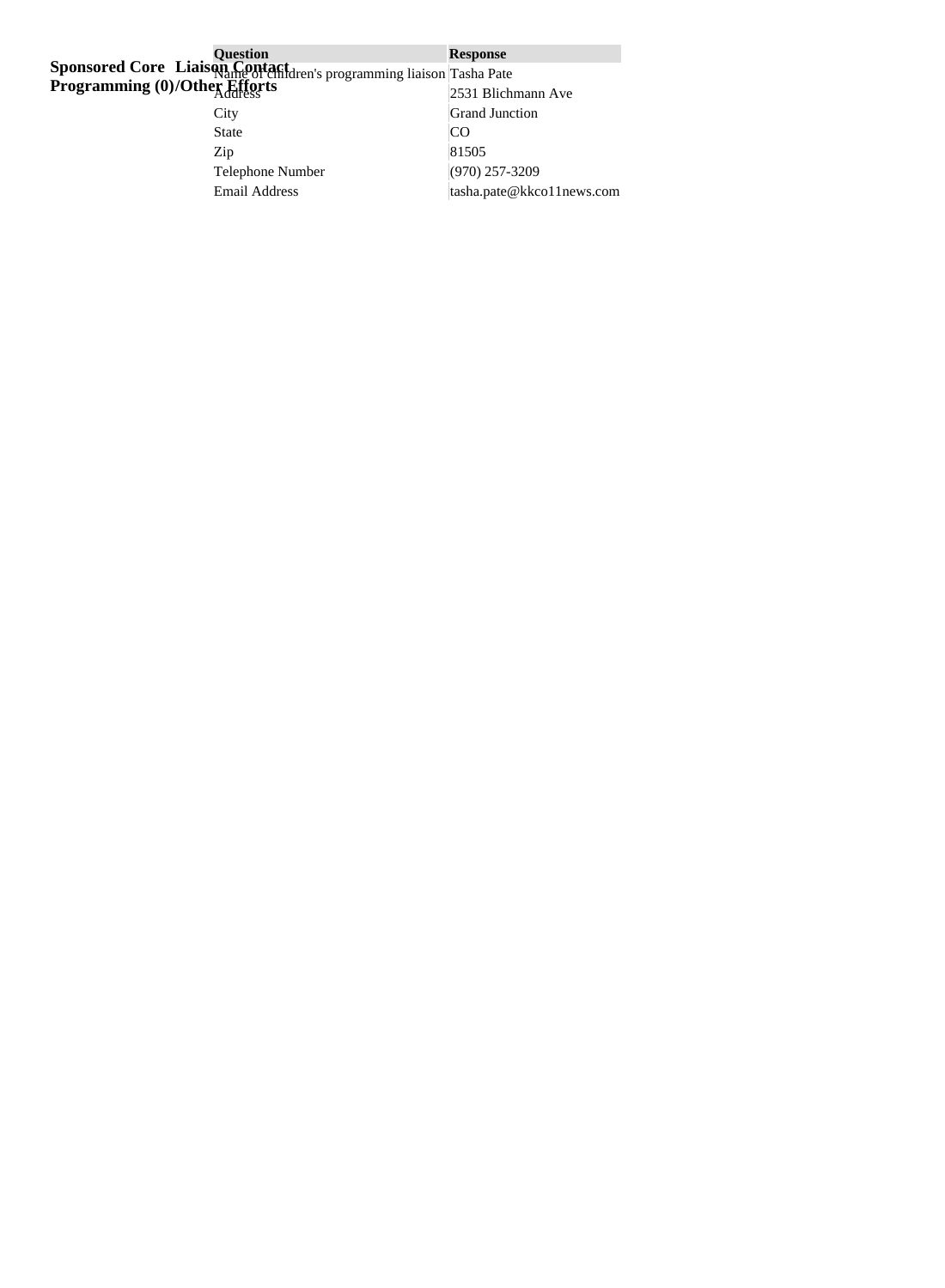The undersigned certifies that he or she is (a) the party filing the Children's Television Programming, or an officer, director, member, partner, trustee, authorized employee, or other individual or duly elected or appointed official who is authorized to sign on behalf of the party filing the Children's Television Programming; or (b) an attorney qualified to practice before the Commission under 47 C.F. R. Section 1.23(a), who is authorized to represent the party filing the Children's Television Programming, and who further certifies that he or she has read the document; that to the best of his or her knowledge, information,and belief there is good ground to support it; and that it is not interposed for delay.

#### **FAILURE TO SIGN THIS APPLICATION MAY RESULT IN DISMISSAL OF THE APPLICATION AND FORFEITURE OF ANY FEES PAID**

Upon grant of this application, the Authorization Holder may be subject to certain construction or coverage requirements. Failure to meet the construction or coverage requirements will result in automatic cancellation of the Authorization. Consult appropriate FCC regulations to determine the construction or coverage requirements that apply to the type of Authorization requested in this application.

WILLFUL FALSE STATEMENTS MADE ON THIS FORM OR ANY ATTACHMENTS ARE PUNISHABLE BY FINE AND/OR IMPRISONMENT (U.S. Code, Title 18, §1001) AND/OR REVOCATION OF ANY STATION AUTHORIZATION (U.S. Code, Title 47, §312(a)(1)), AND /OR FORFEITURE (U.S. Code, Title 47, §503).

I certify that this application includes all required and relevant attachments. Yes

#### **Tasha Pate**

I declare, under penalty of perjury, that I am an authorized representative of the above-named applicant for the Authorization(s) specified above.

*Programming Coordinator*

01/25/2022